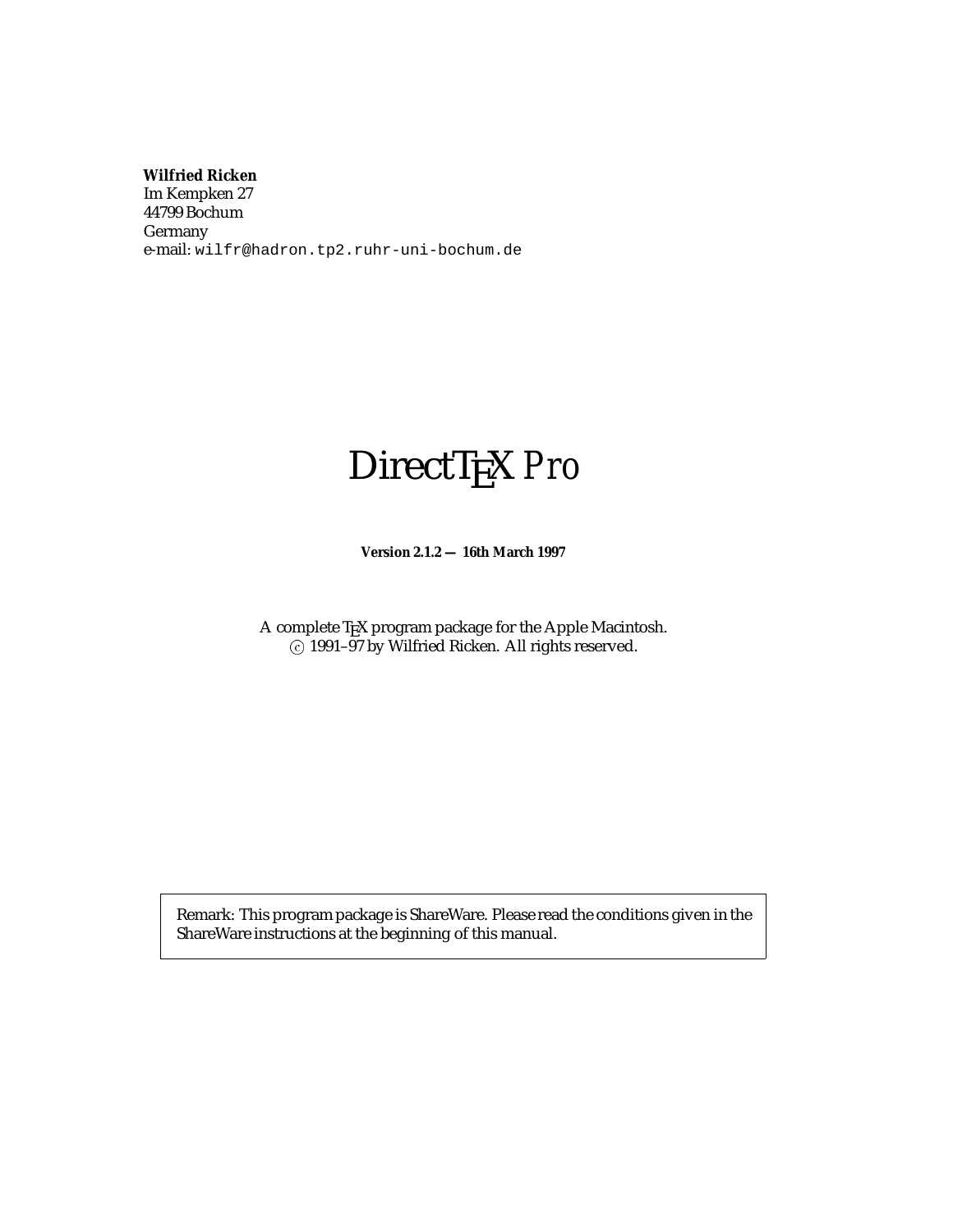# **Contents**

| 1                | <b>Introduction</b>                                                                                                                | 3              |
|------------------|------------------------------------------------------------------------------------------------------------------------------------|----------------|
|                  | 1.1                                                                                                                                | 3              |
|                  | 1.2                                                                                                                                | 3              |
|                  | 1.3                                                                                                                                | $\overline{4}$ |
|                  | Serial Number Mechanism<br>1.4                                                                                                     | $\overline{5}$ |
|                  | 1.5                                                                                                                                | $\overline{5}$ |
|                  | General Information about DirectTrX and DirectTrX Pro<br>1.6                                                                       | 5              |
| $\boldsymbol{2}$ | A Quick Tour of DirectTEX                                                                                                          | 6              |
|                  | 2.1                                                                                                                                | 6              |
|                  | 2.2                                                                                                                                | 6              |
|                  | 2.3                                                                                                                                | $\overline{7}$ |
|                  | 2.4                                                                                                                                | 8              |
|                  | 2.5                                                                                                                                | 9              |
| 3                | The DirectT <sub>F</sub> X Proshell<br>11                                                                                          |                |
|                  | 3.1                                                                                                                                | 11             |
|                  | 3.2                                                                                                                                | 11             |
|                  | 3.3                                                                                                                                | 11             |
|                  | Command substitution <i>witchestralian command substitution witchestralian witchestralian</i> <b>command substitution</b><br>3.3.1 | 11             |
|                  |                                                                                                                                    | 12             |
|                  | 3.4                                                                                                                                | 12             |
|                  |                                                                                                                                    |                |
| 4                | A Detailed View of DirectTEX Pro<br>14                                                                                             |                |
|                  | 4.1                                                                                                                                | 14             |
|                  | 4.1.1                                                                                                                              | 14             |
|                  | 4.1.2                                                                                                                              | 14             |
|                  | 4.2                                                                                                                                | 17             |
|                  | 4.3                                                                                                                                | 17             |
|                  | 4.4                                                                                                                                | 17             |
| $5\phantom{.0}$  | 19<br><b>Description of all DirectTEX Pro commands</b>                                                                             |                |
|                  | 5.1                                                                                                                                | 19             |
|                  | 5.2                                                                                                                                | 19             |
|                  | 5.3                                                                                                                                | 19             |
|                  | 5.4                                                                                                                                | 20             |
|                  | 5.5                                                                                                                                | 20             |
|                  | 5.6                                                                                                                                | 21             |
|                  | 5.7<br>$\text{DVICopy} \dots \dots \dots \dots \dots \dots \dots \dots \dots \dots \dots \dots \dots \dots \dots \dots$            | 22             |
|                  | 5.8                                                                                                                                | 22             |
|                  | 5.9                                                                                                                                | 22             |
|                  |                                                                                                                                    | 22             |
|                  |                                                                                                                                    | 23             |
|                  |                                                                                                                                    | 23             |
|                  |                                                                                                                                    | 23             |
|                  |                                                                                                                                    | 23             |
|                  |                                                                                                                                    | 24             |
|                  |                                                                                                                                    | 24             |
|                  |                                                                                                                                    | 24             |
|                  |                                                                                                                                    | 24             |
|                  |                                                                                                                                    | 25             |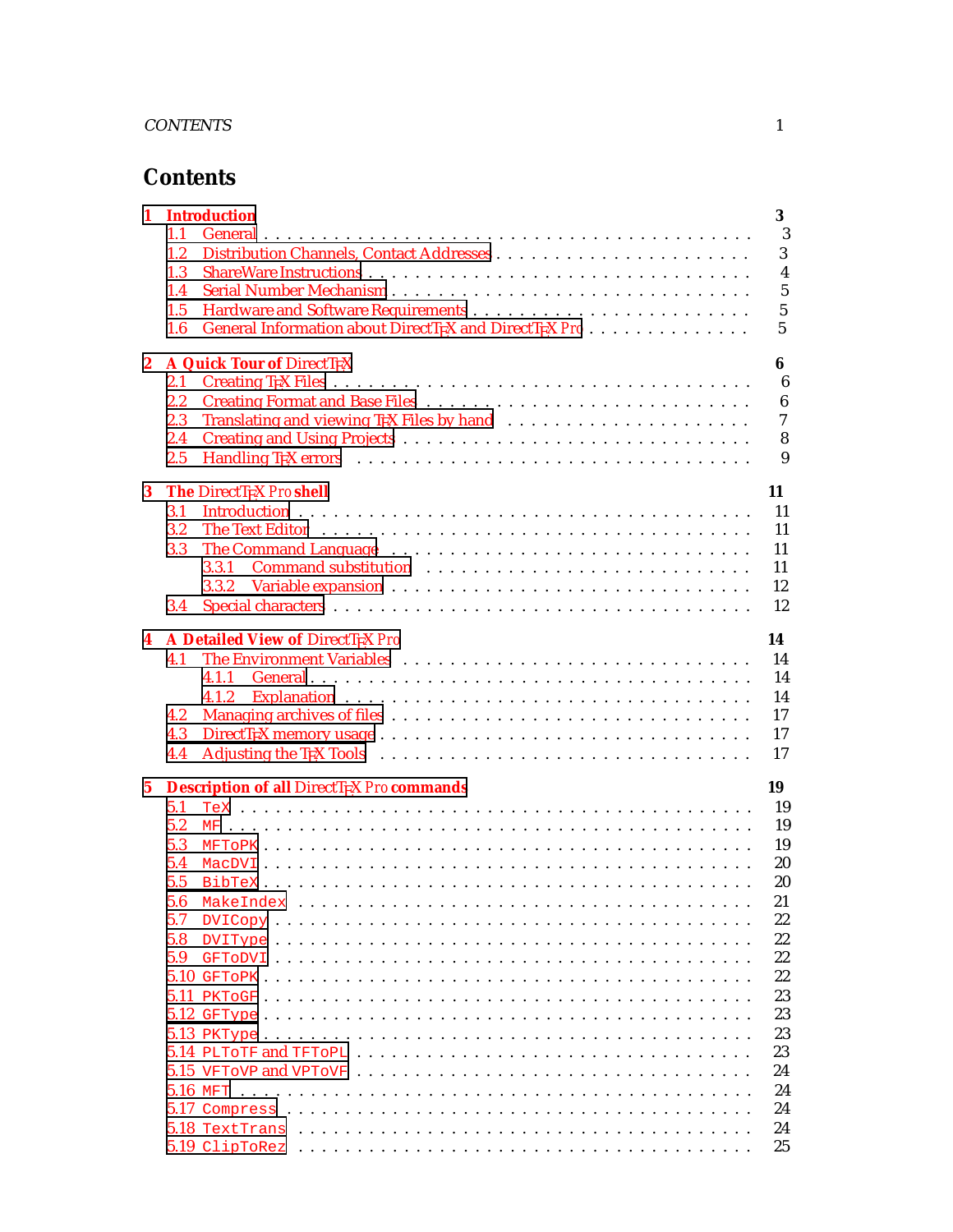# 2 CONTENTS

|   |     | 5.20 Tangle, CTangle, MTangle, Weave, CWeave and MWeave | 26 |
|---|-----|---------------------------------------------------------|----|
|   |     |                                                         | 26 |
| 6 |     | <b>Description of MacDVI</b>                            | 27 |
|   | 6.1 |                                                         | 27 |
|   | 6.2 |                                                         | 27 |
|   |     | 6.2.1                                                   | 27 |
|   |     | 6.2.2                                                   | 28 |
|   |     | 6.2.3                                                   | 30 |
|   | 6.3 |                                                         | 31 |
|   | 6.4 |                                                         | 32 |
|   |     | 6.4.1                                                   | 32 |
|   |     | 6.4.2                                                   | 33 |
| 7 |     | <b>Including Graphics into dvi Files</b>                | 35 |
|   | 7.1 |                                                         | 35 |
|   | 7.2 |                                                         | 35 |
|   | 7.3 |                                                         | 36 |
|   | 7.4 | Using QuickDraw-only Graphics and ClipToRez             | 38 |
|   | 7.5 |                                                         | 38 |
|   | 7.6 | Using the PostScript \special Commands                  | 39 |
|   |     | 7.6.1                                                   | 39 |
|   |     | 7.6.2                                                   | 40 |
|   |     | 7.6.3                                                   | 40 |
| 8 |     | <b>Changes since v1.0</b>                               | 42 |
|   |     | 9 Appendix                                              | 52 |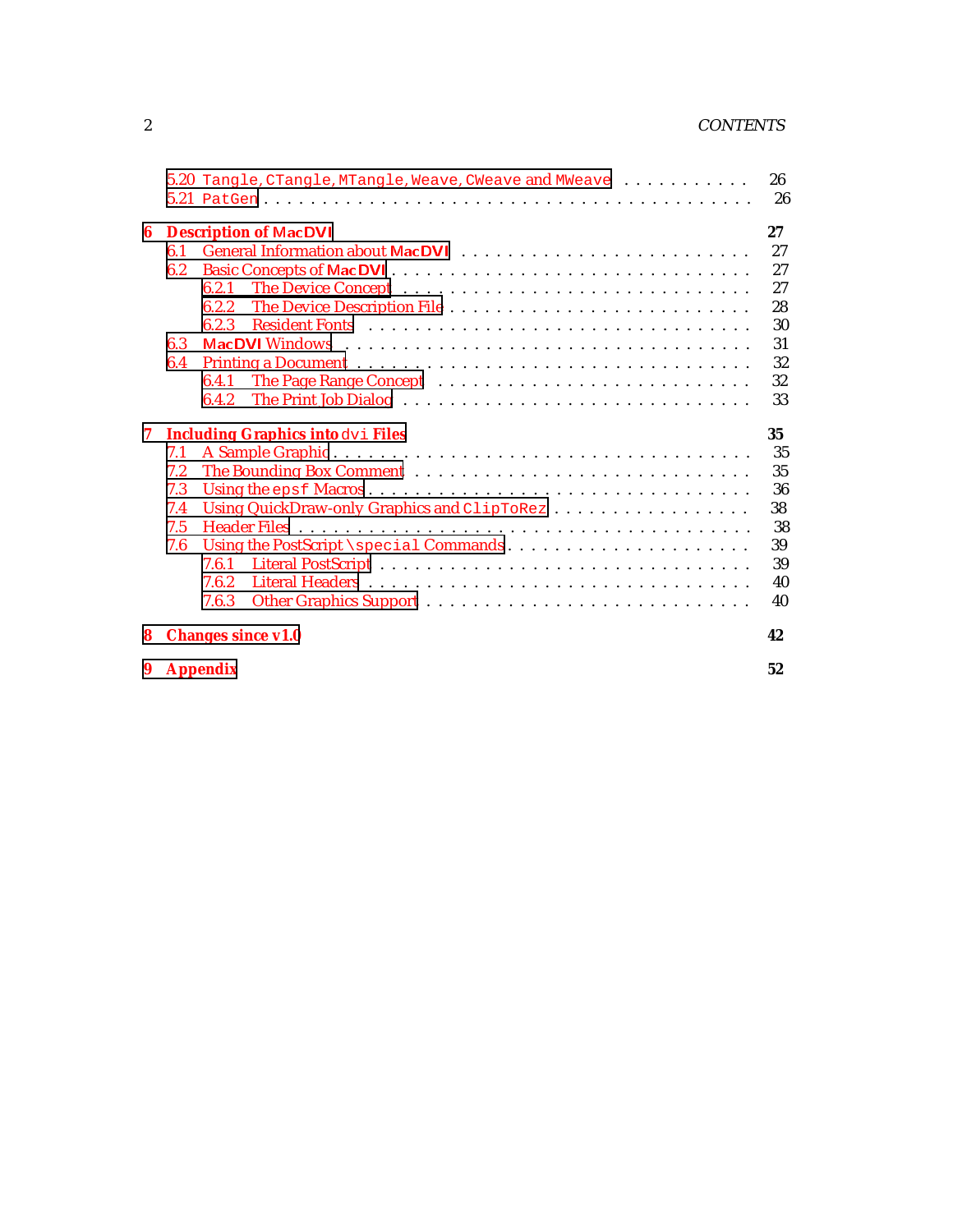# <span id="page-3-0"></span>**1 Introduction**

# **1.1 General**

This is a manual for the DirectTEX software package. This package contains several components:

- The DirectT<sub>EX</sub> *Pro* shell, a program that contains everything needed to use T<sub>EX</sub> in an integrated environment. The DirectT<sub>EX</sub> Proshell contains also the driver needed to display and print dvi files.
- The tools T<sub>F</sub>X, METAFONT, BibT<sub>F</sub>X, MakeIndex, all the tools from the TeXWare and MFWare packages (like DVIType, ...), and much more (e.g. dvips).
- The latest macros to be used with T<sub>E</sub>X, e.g. LH<sub>E</sub>X 2<sub> $\epsilon$ </sub>, LH<sub>E</sub>X 2.09, Plain T<sub>E</sub>X, ...
- $\bullet$  All the files needed to generate fonts with METAFONT, e.g. the CMR fonts, the DC fonts, AMS fonts, logo fonts, ...
- Virtual fonts to support all 35 standard PostScript fonts.
- Manual and help files.

The DirectTEX software package has been written by Wilfried Ricken and is ShareWare. You will find some instructions and the ShareWare fees in the next two sections.

Throughout this manual it is assumed that you are familiar with your Macintosh and with the basic principles of T<sub>E</sub>X. Introductions to T<sub>E</sub>X and METAFONT as well as the associated tools can be found in e.g. [\[Knu86](#page-52-0)], [[Sch88](#page-52-0)], [\[Kop91\]](#page-52-0), [\[Kop90\]](#page-52-0).

# **1.2 Distribution Channels, Contact Addresses**

The DirectT<sub>E</sub>X software package is distributed primarily via Internet. All people that have access to Internet are able to fetch the latest version of the SoftWare via ftp. You may copy the whole distribution to your local computer by using the following commands:

```
ftp hadron.tp2.ruhr-uni-bochum.de
login: anonymous
password: <your e-mail address>
cd pub/directtex
prompt
binary
mget *
quit
```
There are a lot of other  $ftp$  servers that will hold a copy of the main distribution server. You may use programs like gopher or archie to search for such servers. All people without Internet access may receive the latest version of the software by sending in

- 10 HD-disks
- a stamped return envelope

*Please make sure the HD disks are not corrupt*. You will find the address to send the disks to on the title page of this manual. There are still some other distribution channels, e.g. TrX user groups in some countries. Updates are available for registered users. I will notify every registered user if a new version is available, either via e-mail or ordinary mail. You may get an update the same way as described above. If you have problems or other questions you may contact me either via e-mail or ordinary mail. Please, do not phone me. Remember that I'm not a big company with hotline and user support center, but simply a privat person developing software like DirectTEX.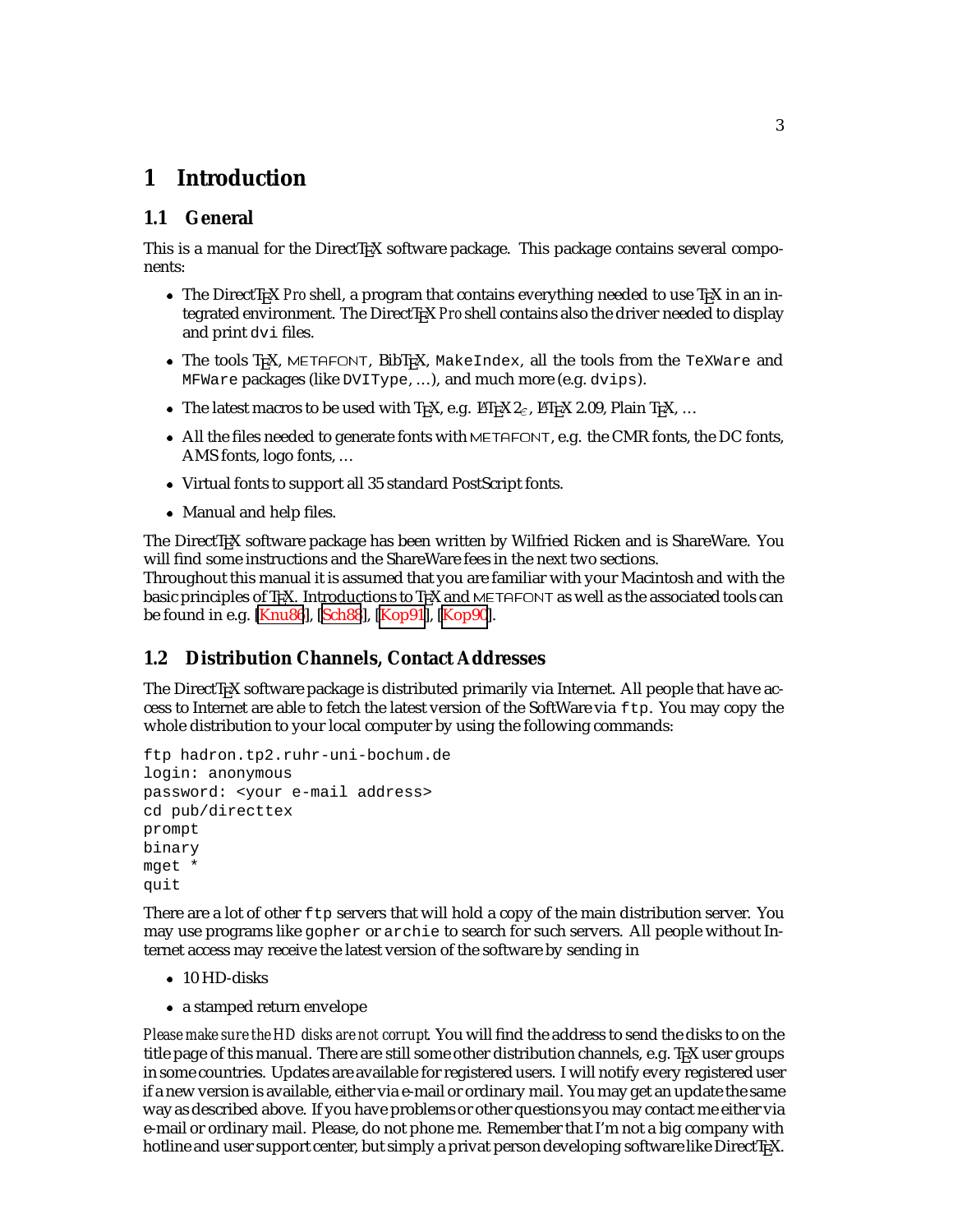### <span id="page-4-0"></span>**1.3 ShareWare Instructions**

The DirectT<sub>EX</sub> program package by Wilfried Ricken is ShareWare. That means:

- Professional distribution of this software is strictly prohibited. This applies in particular to commercial public domain and shareware distributors.
- Once you received a copy of this program package, please pass it on to other people, e.g. your friends. Notice, however, that you are not allowed to ask for money apart from eventual costs of the diskettes.
- You are allowed to test this package. If after an appropriate amount of time you should find that you don't like it, then do delete it from your collection. Roughly 10 days of real work should be enough; of course, years are definitely too much :-).
- If you consider this software to be of use to you: Register as a DirectTEX user with me. Pay the ShareWare fee by mailing a cheque to me made payable to:

**Wilfried Ricken** Im Kempken 27 44799 Bochum Germany e-mail: wilfr@hadron.tp2.ruhr-uni-bochum.de

I can also send you details about my bank account if you prefer this option. Please remember to always send in a completed registration form, otherwise it is impossible to register you.

The ShareWare fees are:

 The ShareWare fee presently amounts to US-\$ 100.– or 150.– DM for up to three installations. This fee covers all future versions of DirectT<sub>E</sub>X. Each additional installation costs US-\$ 20.– or 30.– DM.

Upon registration, you will receive a license and a serial number. Moreover, registered users of DirectT<sub>E</sub>X have the following advantages:

- You will immediately be notified of a new version. Updates may be received via the normal distribution channels without additional fees.
- Should you encounter a problem during installation or use of this software (but not regarding TEX, LHEX or similar software), feel free to contact me. This holds also in case you discover bugs in my software or wish to propose improvements. Please contact me only by E-Mail or ordinary Mail. Do *not* phone me !
- A short remark: Unregistered users of DirectTEX may send me bug reports or other comments about DirectTEX, but do not expect any answer from me.
- One more remark: Please do support this software package even in case you never payed ShareWare fees up to now. Its development took a lot of work and time. I hope there will be people who understand and act appropriately.

Furthermore: Just compare all the features of this TFX and METAFONT package to others that are available for the Apple Macintosh. You will find that there is none as complete as the present one, neither public domain nor commercial. Also compare the costs of a commercial package to the ShareWare fee I ask for, taking into account the possibilities offered to influence further development of the present package.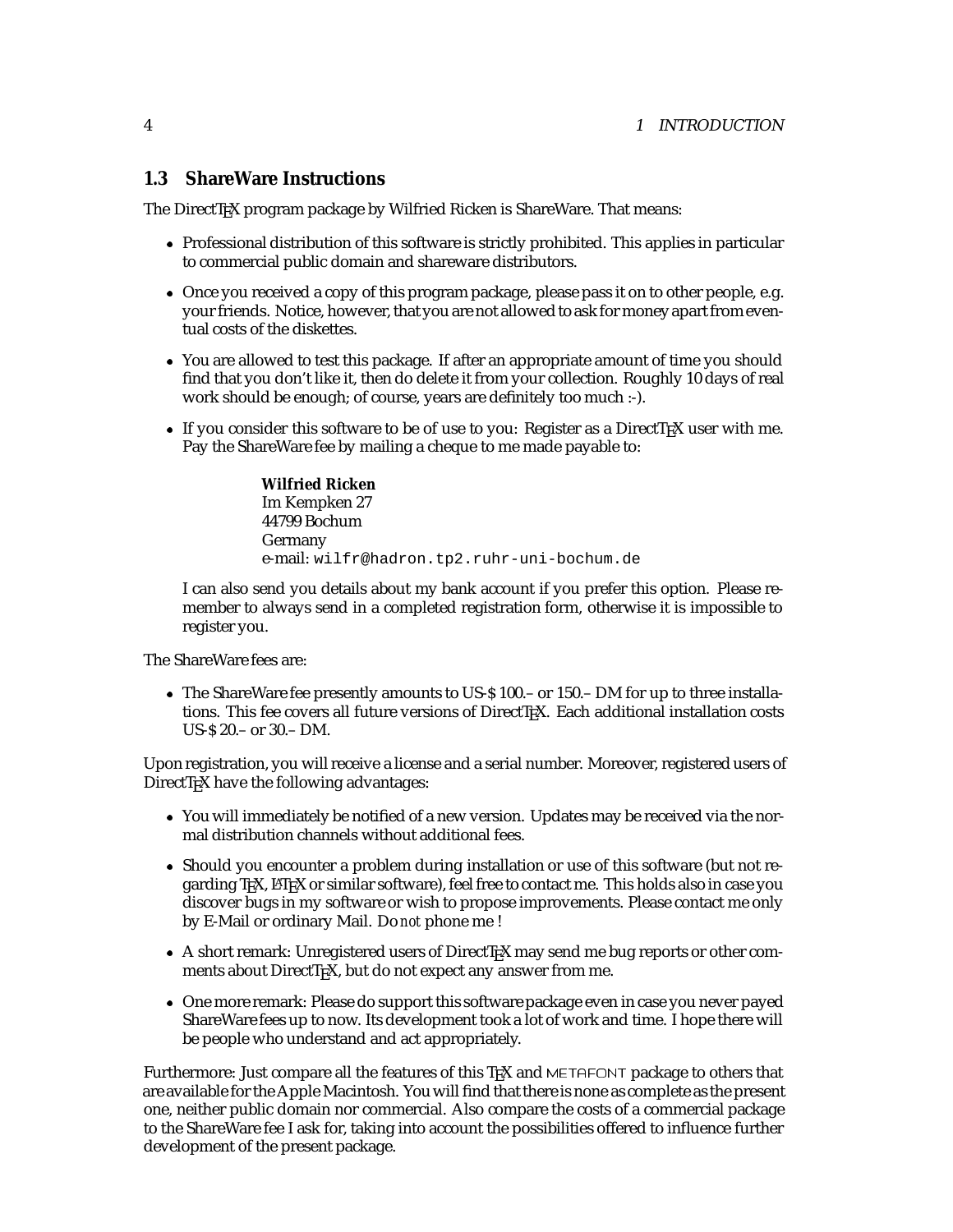#### <span id="page-5-0"></span>**1.4 Serial Number Mechanism**

In order to prevent people from using DirectTEX without paying the ShareWare fee DirectTEX includes a license and serial number mechanism. Every user who wants to register with me must supply an user and organisation name. After receiving the ShareWare fee I will send back a license number which is unique for each registration and a serial number which simply is computed out of the user and organisation name and the license number.

If you do not register as a user with me, you will see the registration dialog every time you start a T<sub>E</sub>X tool. Note that DirectT<sub>E</sub>X is fully functional even if you do not register. Therefore it is possible to try DirectT<sub>EX</sub> for a limited amount of time without paying the ShareWare fee.

#### **1.5 Hardware and Software Requirements**

This software runs on every Apple Macintosh with a 68020 or higher processor or a PowerPC processor. For 680x0 systems at least 4MB RAM are required, but 8MB RAM are recommended. For PowerPC systems, at least 8MB RAM are required. DirectTEX requires System 7.x, System 7.5 is recommended.

Should you encounter any problems when using other configurations, let me know of them, giving an exact description of your hard- and software environment.

### **1.6 General Information about DirectTEX and DirectTEX Pro**

DirectTEX is a complete implementation of all programs conceived and written by DONALD E. KNUTH under his T<sub>EX</sub> and METAFONT project, as well as additional programs written by several other people. For the Apple Macintosh, I have implemented all programs as tools running under the DirectTEX *Pro* shell. Additionally, some commands have been implemented as scripts that are executed by the DirectT<sub>EX</sub> Pro command interpreter.

The DirectT<sub>EX</sub> software package contains also the  $T \in X$ - $X \in T$  extension of T<sub>EX</sub>. This extension allows bi-directional typesetting. This feature is very useful for all people writing from right to left. There are four new TEX primitives: \beginL, \endL, \beginR and \endR. Their use is straightforward: Simply write \beginR This sentence is reversed.\endR to get the result desrever si ecnetnes sihT. This enhancement to T<sub>E</sub>X has been written by D.E. Knuth and rewritten by Peter Breitenlohner to avoid changes in the dvi files which would require new dvi drivers. Many thanks to Peter for sharing his work with other people!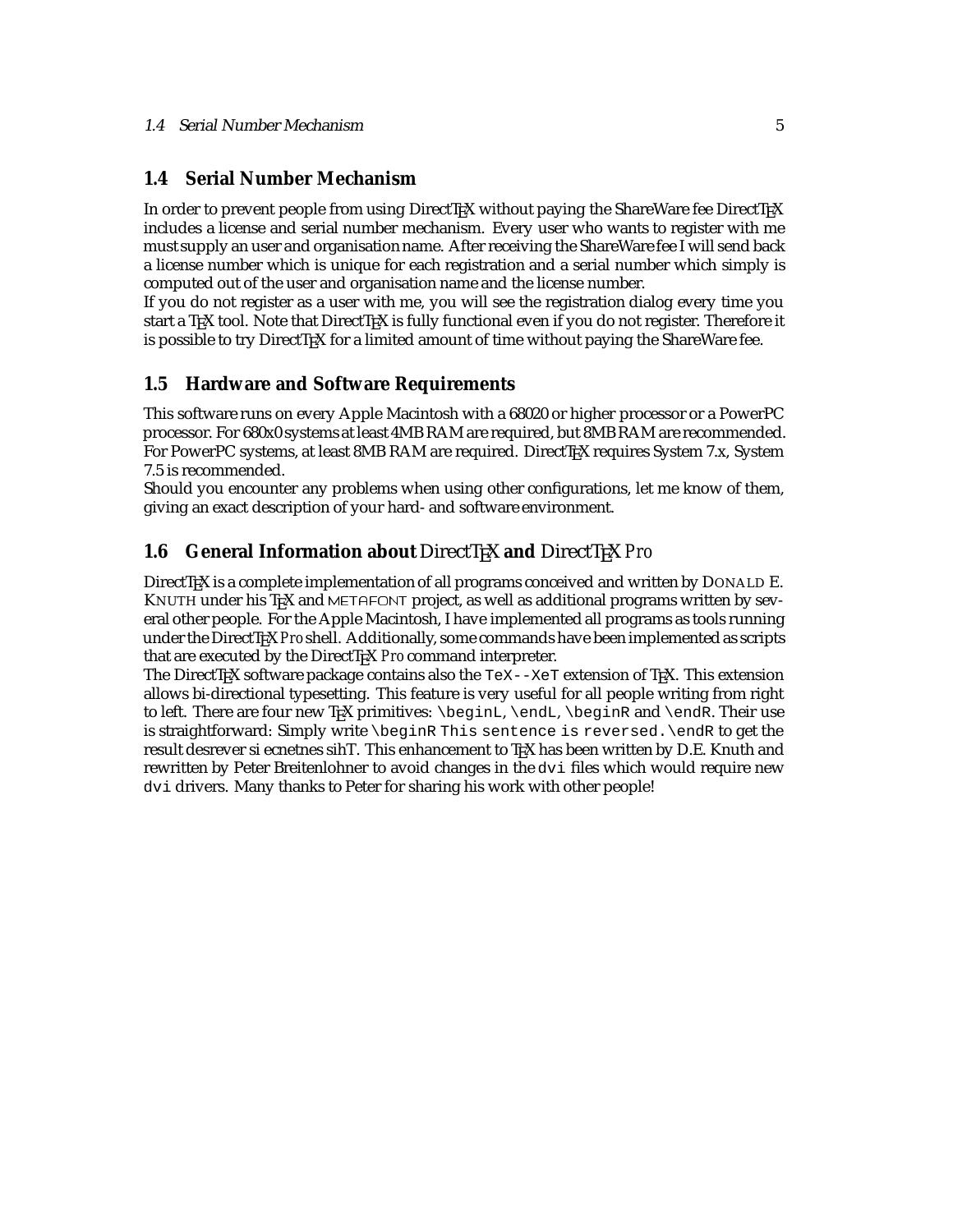# <span id="page-6-0"></span>**2** A Quick Tour of DirectT<sub>E</sub>X

### **2.1 Creating TEX Files**

In the following sections I will explain the basic usage of DirectT<sub>EX</sub> *Pro* using a little example. Note that if something unexpected happens you should try to find the source for it and should read the sections in this manual that describe the program that failed.

By a double-click on the DirectTEX *Pro* icon, DirectTEX *Pro* will start up. After some time you will see the DirectT<sub>EX</sub> *Pro* menu bar at the top of your screen. Now select New... from the file menu. A dialog box will appear that lets you specify the name and location of the file to create. Type in HelloWorld.tex and select a directory where to store the new TFX file, then click New (see figure 1). A new window will appear which will be empty (since we created a new file).

| File         |     |
|--------------|-----|
| New          | жN  |
| Open         | жn  |
| 美和文格         | ※11 |
| <b>Saue</b>  | 悪く  |
| Sape 8s      |     |
|              |     |
| Shell Window | ж۷  |
| Page Setup   |     |
| Print        | ※?  |



Figure 1: Creating a new T<sub>F</sub>X file

Now you are ready to type in your text. In this example we will create a new  $\mathbb{E} \mathbb{E} \mathbb{E} \mathbb{E} \mathbb{E} \mathbb{E} \mathbb{E} \mathbb{E} \mathbb{E}$ E.g. enter

```
\documentclass{article}
\begin{document}
Hello, world.
\end{document}
```
This document contains some  $\mathbb{E} \mathbb{E} \mathbb{E} Z_{\varepsilon}$  commands and the text you want to typeset. Select Save from the File menu to save your new document to disk.

 $\circ$  Be sure to always save the file to disk before you typeset it. Otherwise you will *not* typeset your last changes, but the last saved version.

#### **2.2 Creating Format and Base Files**

Now that you have created a new document you probably want to typeset it. However, before you can do that you have to initialize the macro package it uses (in this example the  $\mathbb{E}\text{Tr}X2_{\varepsilon}$ macro package). Note that you have to initialize a macro package only once, after initialization you may use it for different documents without initializing it again. The macro packages that are already initialized will appear in the Formats menu.

METAFONT is a program that may be used to create the fonts needed to display and print dvi files created by T<sub>E</sub>X. However, before you can use METAFONT you must initialize a base file that METAFONT will use. This may be done in the same way as initializing a format file for TpX.

To initialize a format or base file select Initialize Formats... from the Formats menu. A dialog box (see figure [2](#page-7-0)) will appear which offers you a wide choice of available formats. Now select LaTeX (TeX) and Plain (MF) from the list and click Init to initialize the LATEX  $2\varepsilon$ macro package and the plain base for METAFONT. Note that another window will appear on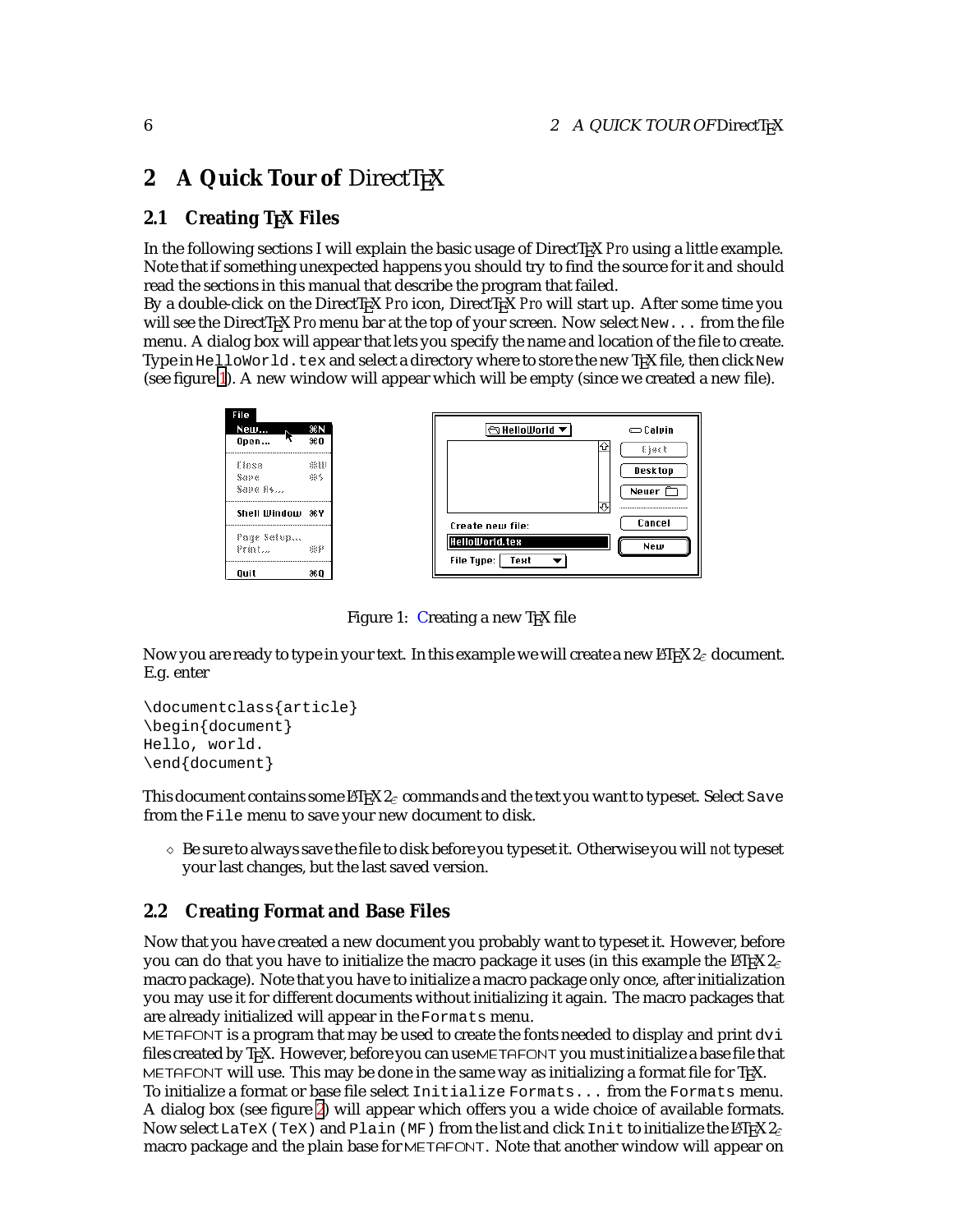<span id="page-7-0"></span>

| Formats    |                    |
|------------|--------------------|
|            | Initialize Formats |
| i aïeä     |                    |
| iaïa8-2.89 |                    |
| Piain      |                    |



Figure 2: Selecting a format to initialize

the screen, the DirectTEX *Pro* shell window. After some time the L<sup>AT</sup>EX  $2<sub>\epsilon</sub>$  macro package and the plain base should be initialized and the shell window will contain some output of TFX and METAFONT.

You may have a look at the Formats menu: There should now be an additional item LaTeX at the bottom of the menu. Now that we have a new document and the appropriate format file we will typeset our new document.

- $\Diamond$  Be sure to initialize the plain base file for METAFONT. Otherwise the automatic generation of missing fonts will not function properly.
- $\circ$  If the plain base for METAFONT is missing, it is initialized automatically in newer versions of DirectT<sub>E</sub>X, so you may skip this step.

# **2.3 Translating and viewing TEX Files by hand**

You may now simply enter a command like LaTeX HelloWorld into the shell window. However, before you can do this you must make sure that the current directory is set to the directory where your HelloWorld.tex file resides. To set the current directory, use the item Set Directory... in the Directory menu. The dialog box that appears lets you select the current directory (see figure 3).



Figure 3: Setting the current directory

Now you may execute the command LaTeX HelloWorld to typeset your first TEX file. If the shell window is not visible simply select Shell Window from the File menu to display it again. Type the command and type Return or Enter (see figure [4\)](#page-8-0). TEX will start up and typeset your document, creating a file HelloWorld.dvi that contains the typesetted document in encoded form.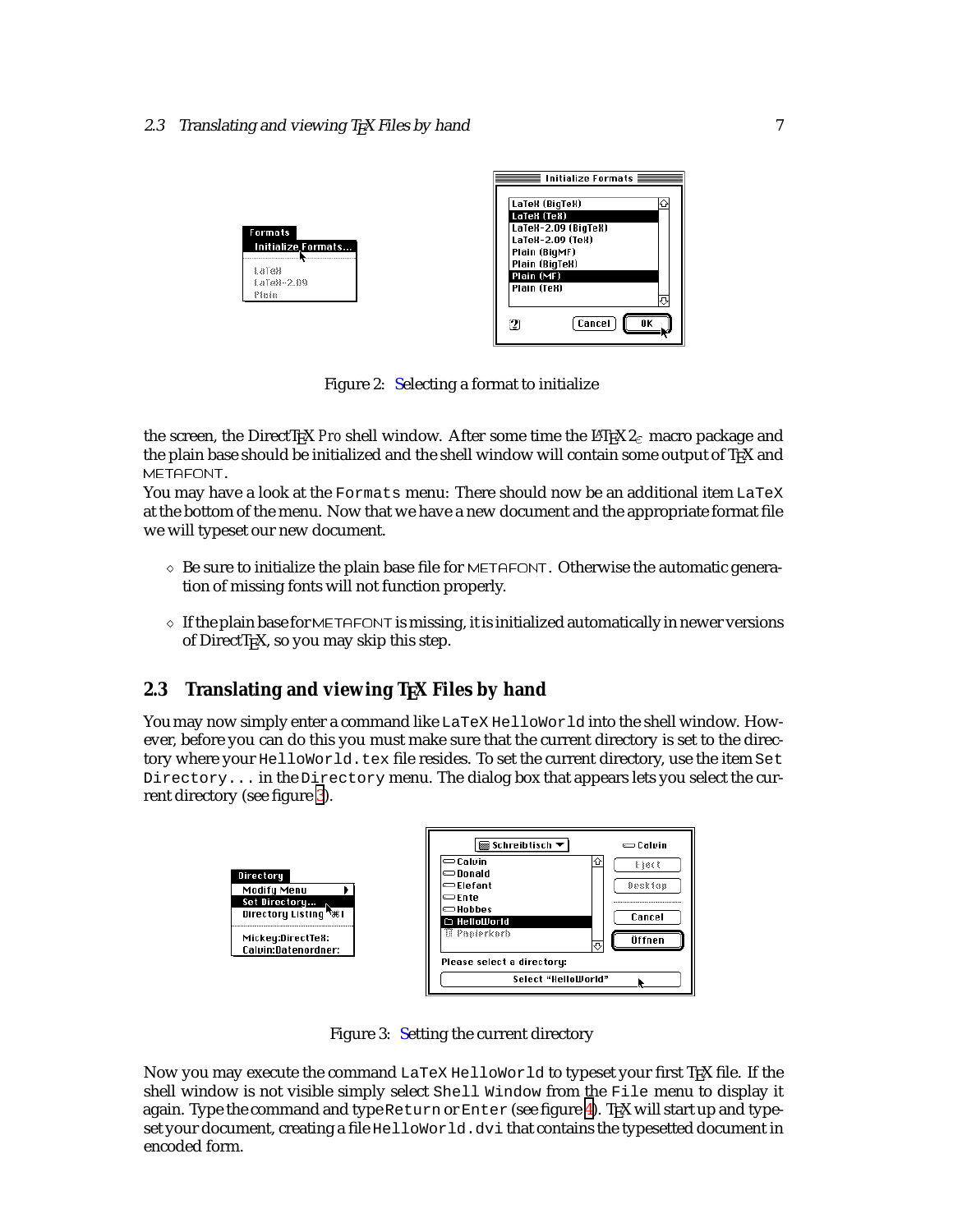<span id="page-8-0"></span>

Figure 4: Typesetting HelloWorld.tex

Now execute the command MacDVI HelloWorld. This will start the program MacDVI which is a part of the DirectT<sub>E</sub>X *Pro* shell, and this program will display the dvi file on your computer's screen. However, if you've never used DirectT<sub>EX</sub> before, there are some fonts missing to display and print dvi files. The DirectT<sub>EX</sub> Pro shell is able to create these fonts exactly when they are needed. However, make sure that you have initialized the plain base file before executing MacDVI HelloWorld. Otherwise METAFONT is not able to create your missing fonts. After METAFONT has created the missing fonts, a window will appear on the screen displaying the HelloWorld.dvi file.

In principle you now know everything to work with your simple TFX file. However, always typing such commands like LaTeX HelloWorld may be very boring to you. Therefore DirectT<sub>EX</sub> *Pro* has some support for you build-in.

Simply bring the window of HelloWorld.tex to the front and use the menu item Use Front Window from the TeX menu. This will enable all disabled menu items in the TeX menu. Make sure that LaTeX is selected in the Formats menu. Now selecting Typeset Main TeX File from the TeX menu is equivalent to typing LaTeX HelloWorld.

For small tasks, this mechanism is powerful enough. However, if you are creating a bigger project with lots of different text files, the DirectTEX *Pro* project manager will help you a lot.

# **2.4 Creating and Using Projects**

In principle there are two ways to create a new project:

• Select  $New...$  from the File menu again. Make sure that you select  $Project$  as file type at the bottom of the dialog. Name your new project HelloWorld.prj and place it in the same folder where HelloWorld.tex resides in (see figure 5).

| File         |     |
|--------------|-----|
| New          | ЖN  |
| Open         | жn  |
| f isse       | ※11 |
| <b>Sana</b>  | 悪く  |
| Sape 8s      |     |
| Shell Window | ж۷  |
| Page Setup   |     |
| Print        | ※?  |
|              |     |

| $\ominus$ HelloWorld $\blacktriangledown$ | $\equiv$ Calvin |
|-------------------------------------------|-----------------|
| D Hellolliorid.test                       | €}⊘∢१           |
|                                           | Desktop         |
|                                           | Neuer           |
|                                           | ↔               |
| Create new file:                          | Cancel          |
| HelloWorld.pri                            | New             |
| File Type:  <br>Project ▼                 |                 |

Figure 5: Creating a new project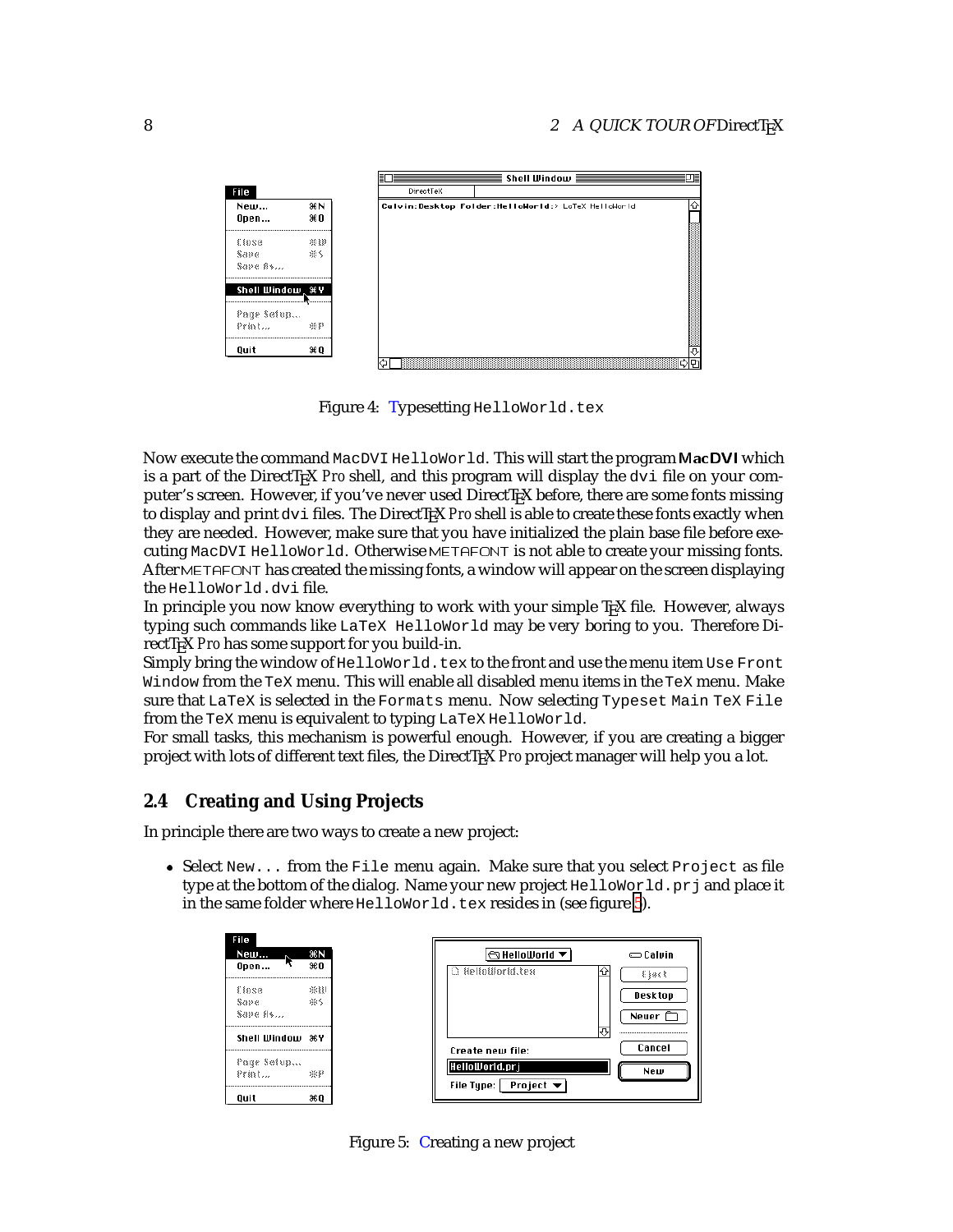#### <span id="page-9-0"></span>2.5 Handling T<sub>E</sub>X errors 9

Some details about a project: A project may contain any number of text files. One of these files must be declared as the main file, and one of these files may be declared as the current file. A project also contains the name of the macro package to use when typesetting the main file.

So after creating your project you have to do some things:

- Add text files to your project. In our example simply add the file HelloWorld.tex. Do this by clicking the Add... button and selecting the file in the dialog box that appears.
- **–** Make one of these files the main file. You do this by selecting this file and clicking the Main button. Optionally make one of these files the current file. In our example you should select  $H$ elloWorld.tex in the list and click the Main and Current button.
- **–** Select the format that should be used from the Formats menu. In our example simply select LaTeX from the Formats menu.
- Bring the window of HelloWorld.tex to the front and select Create Project... from the TeX menu. DirectT<sub>E</sub>X *Pro* will create a project named HelloWorld.prj in the same folder as your text file HelloWorld.tex, add HelloWorld.tex to your project, make it the main and current file and make LaTeX the format to use. This is much faster than creating a new project from scratch as decribed above.

Now have a look at the TeX menu: The first eight menu items may only be used if you have a valid TEX project. Each item does exactly the job described by the name of the item. These items may be used instead of commands like LaTeX HelloWorld or MacDVI HelloWorld entered in the shell window.

# **2.5 Handling TEX errors**

Now we will add an error to our document HelloWorld.tex just to see how TFX handles errors. Simply change your document to

```
\documentclass{article}
\begin{document}
Hello, world.
\foo
\end{document}
```


Figure 6: Shell window after T<sub>F</sub>X finds an error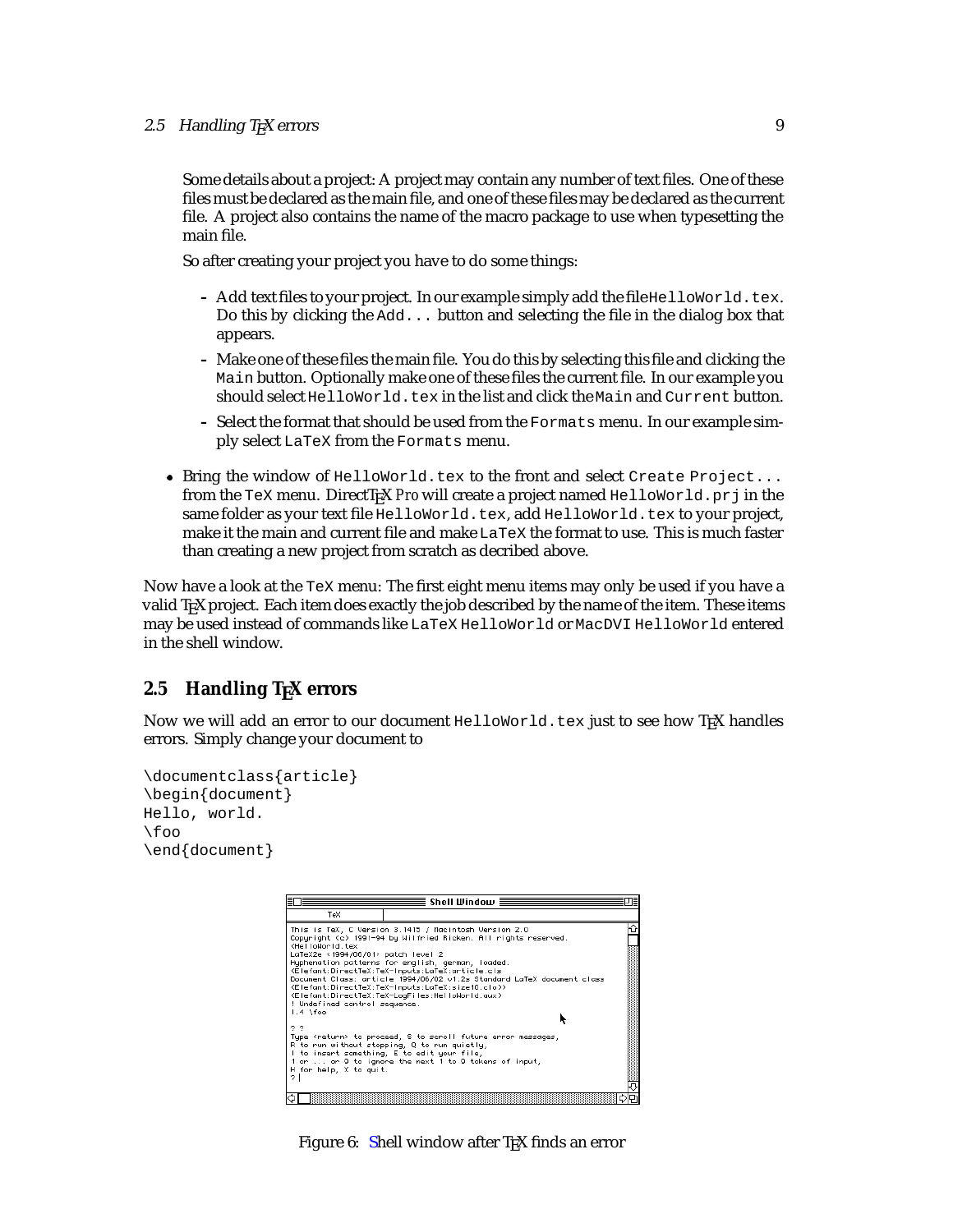The macro foo will cause an error because it is undefined. To see what happens typeset HelloWorld.tex again, using the Typeset Main TeX File menu item from the TeX menu. Now after a short time TEX will stop, displaying a question mark and the blinking cursor in the shell window (see figure [6\)](#page-9-0). Simply type ? and Return to get a list of options you have. One of the options is typing e to edit your file. After typing e T<sub>E</sub>X stops the compilation and opens your document. Furthermore, it selects the line where it detects an error. Note that in this case this *is* the line where we made the error. However, there are lots of cases where TEX will detect an error only some time after the point where the error occurred.

 $\Diamond$  T<sub>E</sub>X will always open your text file with the application that created it. Therefore you should always create your text files with your preferred text editor.

In our example remove the line and typeset the document again, thus getting the original output again, without errors.

Now you have seen a little example how to use DirectT<sub>EX</sub>. If you want to learn more about TEX now you should read one of the books mentioned earlier and use DirectTEX to try out the examples you probably will find in these books. By this way you will learn more about TEX and more about the usage of DirectTEX.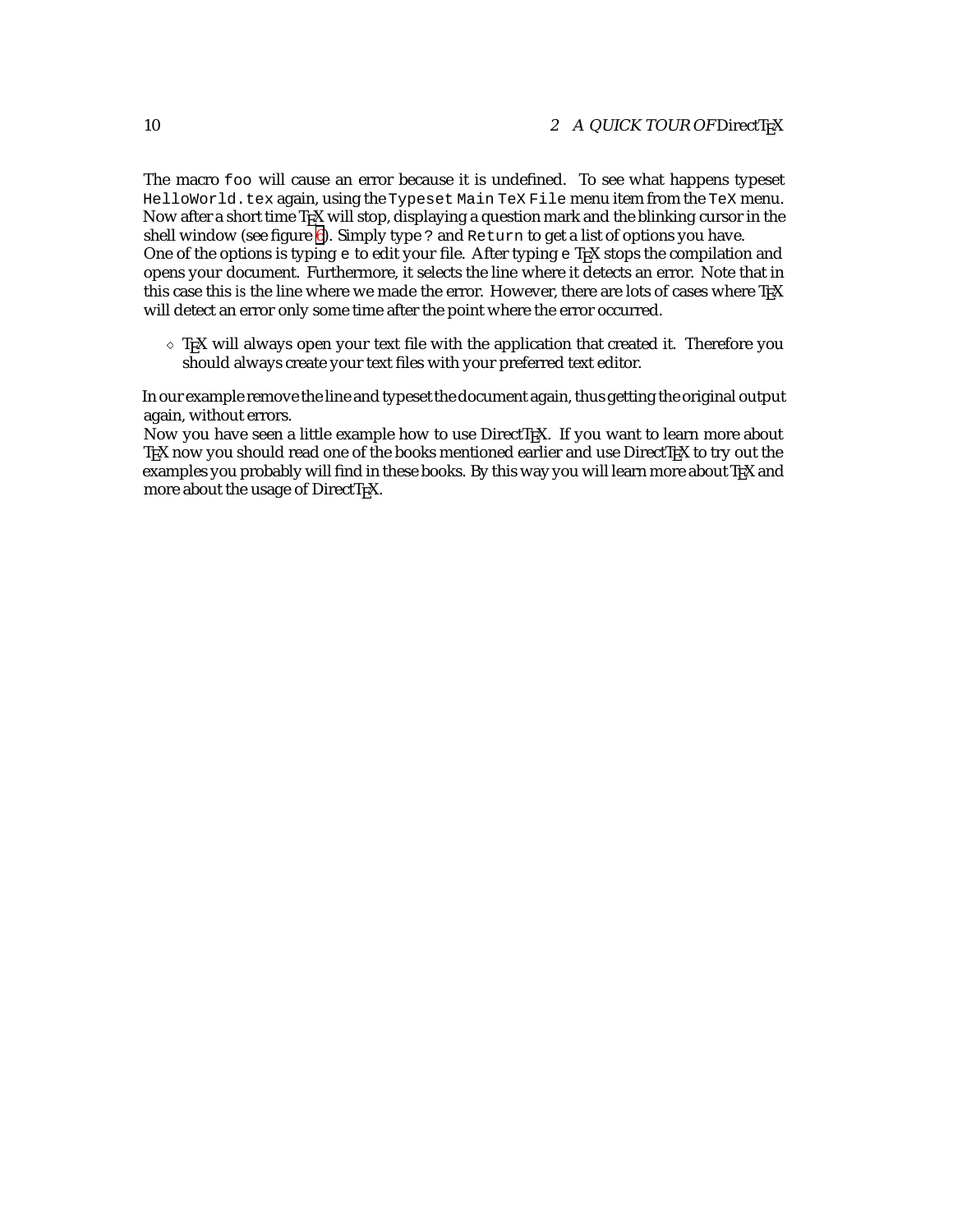# <span id="page-11-0"></span>**3** The DirectT<sub>E</sub>X *Pro* shell

*Sorry, but the information in this chapter isn't up-to-date. Please wait for the final manual to appear.*

# **3.1 Introduction**

The DirectT<sub>E</sub>X *Proshell is an integrated environment for using T<sub>E</sub>X and METAFONT. It contains* a simple text editor, a  $\text{div}$  file previewer and printer, a simple command language with a lot of build-in commands and a shell for executing commands by hand. It is possible to add menus to the menu bar by using the command language and to connect the items of these menus to commands to execute when that item is selected. So in principle every user is enabled to configure it's own environment.

Using the DirectTEX *Pro* shell is as straightforward as using nearly every Macintosh application. So the following sections will describe only the main aspects.

If you ever have problems using the DirectTEX *Pro* shell you might use the online help. Simply select the appropriate item within the help menu at the right side of your menu bar. Direct-TEX *Pro* supplies help for all standard menu items, all windows and nearly all dialog boxes. Note that DirectT<sub>EX</sub> *Pro* is not able to supply online help for all menus added by the command language.

# **3.2 The Text Editor**

The integrated text editor is very simple — it is based on the facilities of the operating system for editing text. You may edit up to 32K of text with this text editor. For small projects, this is sufficient, but for greater projects it is strongly suggested to use an external text editor like Alpha, MPW oder BBEdit. I personally use the integrated editor for example when writing a short letter or things like that.

The text editor has the usual commands available for editing text, namely cut, copy, paste and clear. You may select the font for screen display. The keyboard layout is similar to that of MPW, so using the arrow keys together with some modifier keys like shift or command always has a special meaning.

The text editor has no undo, so if you don't like that simply use an external editor. Another hint: Remember to save your text before you run it through T<sub>F</sub>X.

# **3.3 The Command Language**

The command language integrated into the DirectTEX *Pro* shell has been designed to meet certain needs of TEX users. The most important thing about this command language is it's ability to handle strings containing any character of the standard Macintosh character set. Other command languages, like the one integrated in the MPW shell, are not able to do that, and therefore often have problems when dealing with arbitrary Macintosh file names.

The language is strictly line-oriented, that means that it is impossible to write commands that span over multiple lines. It supports command substitution, variable expansion and input/output redirection.

Executing a command is done in three steps of simple text manipulation: Command substitution, variable expansion and removal of special characters. The resulting text is interpreted as a sequence of words separated by spaces. The first word is the name of the commando to execute, all other words are the arguments for that command.

### **3.3.1 Command substitution**

Everything between ' and ' is interpreted as a command and is replaced, including the', by the output of this command. You may type something like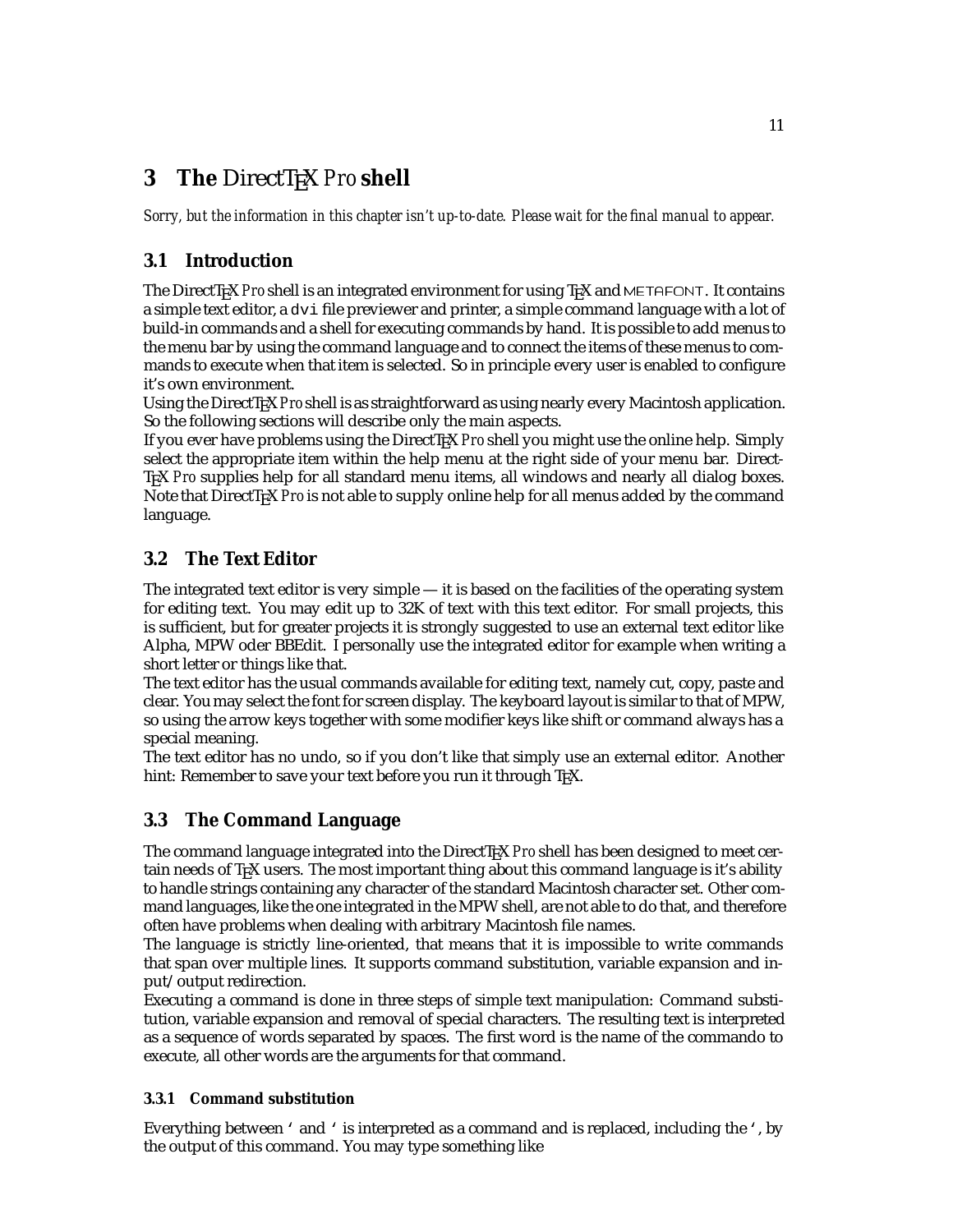```
for i 'files | grep '\.tex$'' [latex $i
```
to run all files ending with .tex in the current directory through the command latex. The DirectT<sub>E</sub>X *Pro* shell will interpret files | grep '\.tex\$' as a subcommand and replace it by its output, namely a list of all files ending with .tex.

#### **3.3.2 Variable expansion**

DirectT<sub>EX</sub> *Pro* will interpret every combination of characters, numbers and the underscore behind a  $\frac{1}{5}$  sign as the name of an environment variable and replace it, including the  $\frac{1}{5}$  sign, by its value. Note that DirectTEX *Pro* will insert the value of the variable in a way that it will be interpreted as a single word, even if it contains spaces. DirectT<sub>EX</sub> *Pro* will quote the contents of the variable. Here is an example:

```
set foo_bar "1 2 3"
debug echo $foo_bar
```
will output

```
Debugging Information:
======================
Tool-Name = echo
Number of arguments = 1
List of arguments:
==================
    "1 2 3"
```
### 1 2 3

If the variable doesn't exist, the name is replaced by two single quotes ''.

#### **3.4 Special characters**

There are some characters that have a special meaning:

- Single quotes ': Everything between two single quotes is taken verbatim and not interpreted any further. No command substitution and no variable expansion is taking place.
- Double quotes ": They may be used to group things together to form a single word. Spaces and tabs are taken verbatim and are not interpreted as separators anymore. However, command substitution and variable expansion is still active.
- A single [: This one may be used to take the remainder of the command line verbatim, up to the next newline character. This one is very handy for the  $if$  and  $for$  commands because these commands expect a complete command as a single argument. A small example you saw already under command substitution.
- $\bullet$  The pipe characters  $|$  and  $|$   $|$  : These two symbols may be used to separate two commands from each other.  $a \mid b$  will call command  $b$  only if command  $a$  return a status code of zero (which means success), and  $a \mid b$  only if a returns a status code not equal zero (which means failure).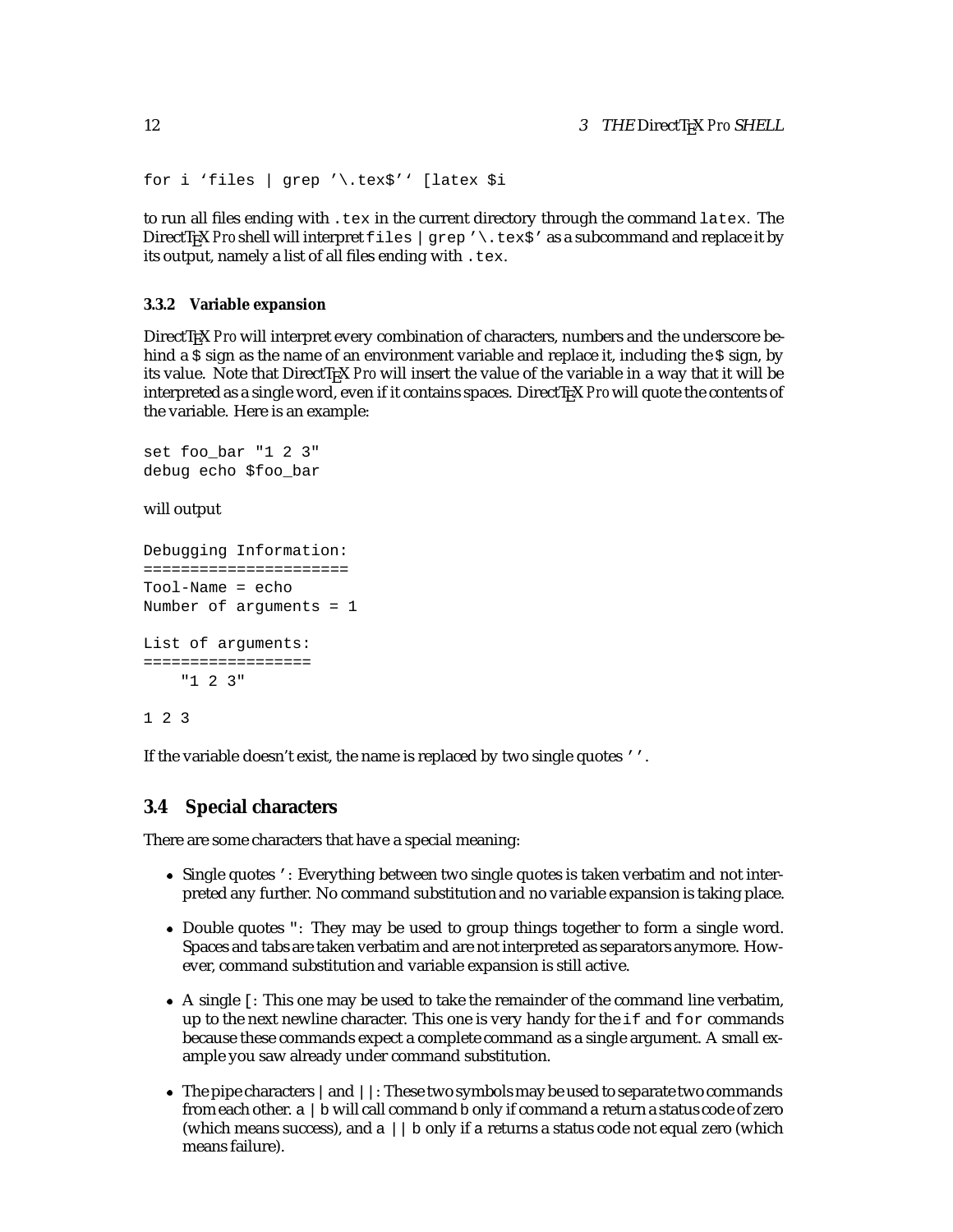#### 3.4 Special characters 13

- The input/output redirection characters >,  $\geq$ ,  $\Sigma$ , >>,  $\geq \geq$ ,  $\Sigma\Sigma$  and <: These symbols may be used to redirect input or output from or to a file. < stands for standard input, > for standard output,  $\geq$  for error output and  $\Sigma$  for both standard and error output. Using >>,  $\geq$   $\geq$  or  $\Sigma\Sigma$  will not overwrite the file, but append the data to the file. Use something like files > foo to print a list of all files in the current directory into the file foo.
- The escape character  $\partial$ : Use this character to remove the special meaning of every other character. For example, use echo hallo  $\partial$ > hallo to get an output like hallo > hallo.
- The command substitution character ': Everything between two of these characters is executed as a subcommand and replaced by the standard output of this command.
- The variable character \$: This character marks the beginning of a variable name. Everything up to the next character that is neither a letter nor a number nor an underscore is taken as the name of the variable. It's a good idea to use a  $\partial$  to signal the end of the name if a letter or underscore follows.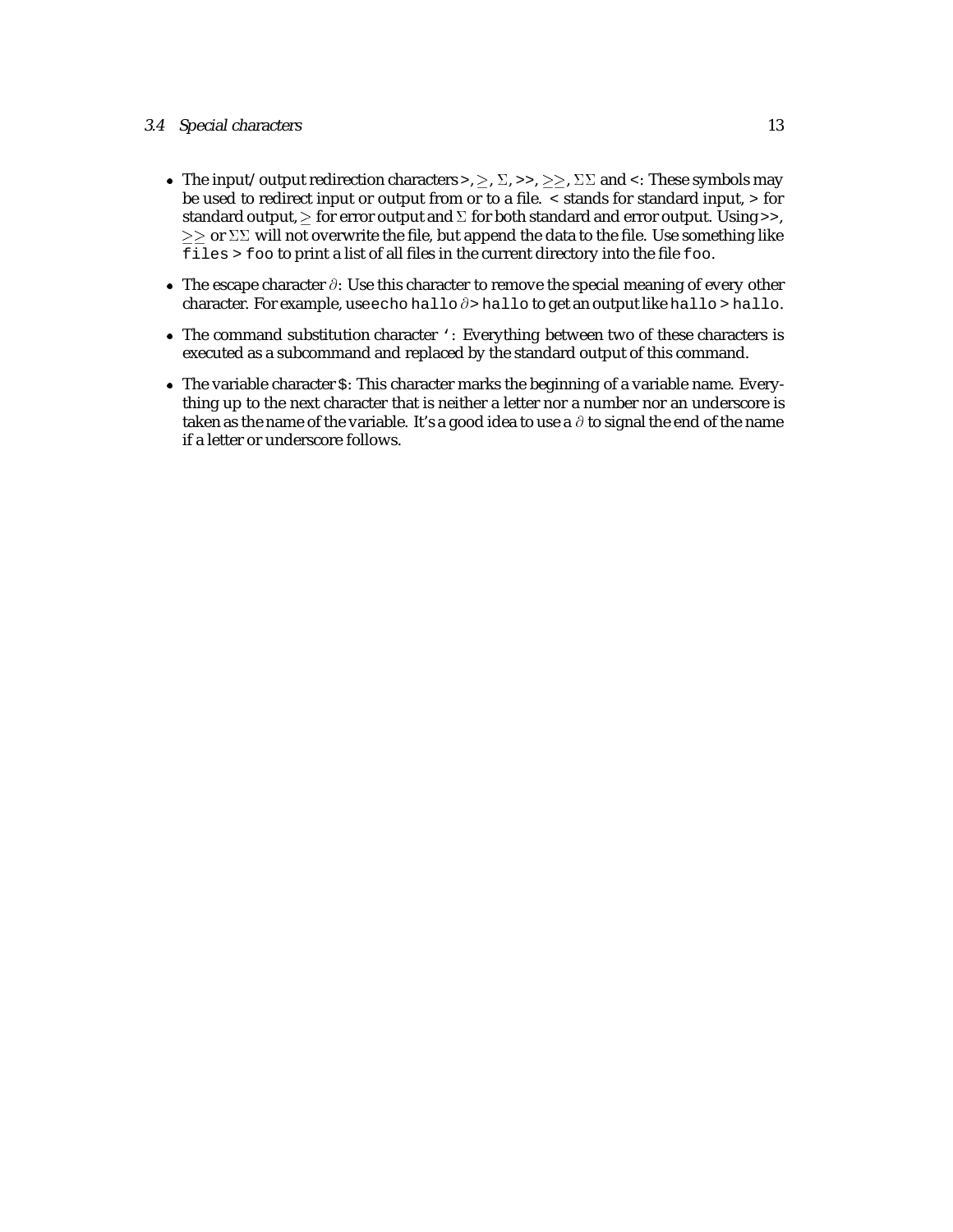# **4** A Detailed View of DirectTEX Pro

*Sorry, but the information in this chapter isn't up-to-date. Please wait for the final manual to appear.*

### **4.1 The Environment Variables**

#### **4.1.1 General**

The environment variables are maintained by the DirectTEX *Pro* shell. A variable named <name> is given the value <value> by typing

```
Set <name> <value>
```
If it didn't exist yet, it is automatically created by the DirectT<sub>EX</sub> *Pro* shell. Use the option  $-x$  to make the variable known generally.

The current value of an environment variable is typed to the screen by the command

Echo \$<name>

In general,

\$<name>

accesses the value of the variable. The names and values of all variables currently defined are listed by the simple command Set. You will also see the scope of the variable.

#### **4.1.2 Explanation**

All environment variables are defined in the file DirectTeX Pro Preferences which you will find inside the Preferences folder within your system folder. Note that DirectTEX *Pro* will create a default file if this file doesn't exist.

Now we come to the environment variables defined in the standard installation and their meanings. First we will list all variables that either contain some preferences or the name of a single file.

| Name of variable  | Meaning                                                          |
|-------------------|------------------------------------------------------------------|
| dt VersionNumber  | Version of DirectT <sub>F</sub> X you are using                  |
| dt TeXFolder      | Pathname of the (server) TFX data folder                         |
| dt TeXLocal       | Pathname of the (local) T <sub>F</sub> X data folder             |
| dt_TeXProjectDir  | Directory of the current project                                 |
| dt_TeXProjectName | Filename (without extension) of the current project              |
| dt_TeXProjectExt  | Extension of the current project                                 |
| dt TeXFormat      | Current macro package, e.g. plain or ETFX                        |
| dt_TeXCurrentFile | Name of current T <sub>F</sub> X file within a project           |
| dt_MissingFonts   | Filename of the file containing missing fonts                    |
| dt_ErrorFile      | Filename of the file containing error messages                   |
| dt ResidentFonts  | Filename of the resident font map file                           |
| dt_DeviceDefs     | Filename of the device definition file                           |
| dt_History        | Filename for the DirectT <sub>F</sub> X Pro command history file |
| dt_TempExtensions | List of extensions belonging to temporary files                  |
| dt DefaultFormat  | Default format to use                                            |
| dt BatchMode      | Set to on to use TEX and METAFONT in batch mode                  |

The variables dt\_TeXFolder and dt\_TeXLocal contain the pathnames of the TEX data folders. It is assumed that you will put all TEX related files into several folders within these data folders. This procedure is quite reasonable in order to keep track of the large number of TEX

<span id="page-14-0"></span>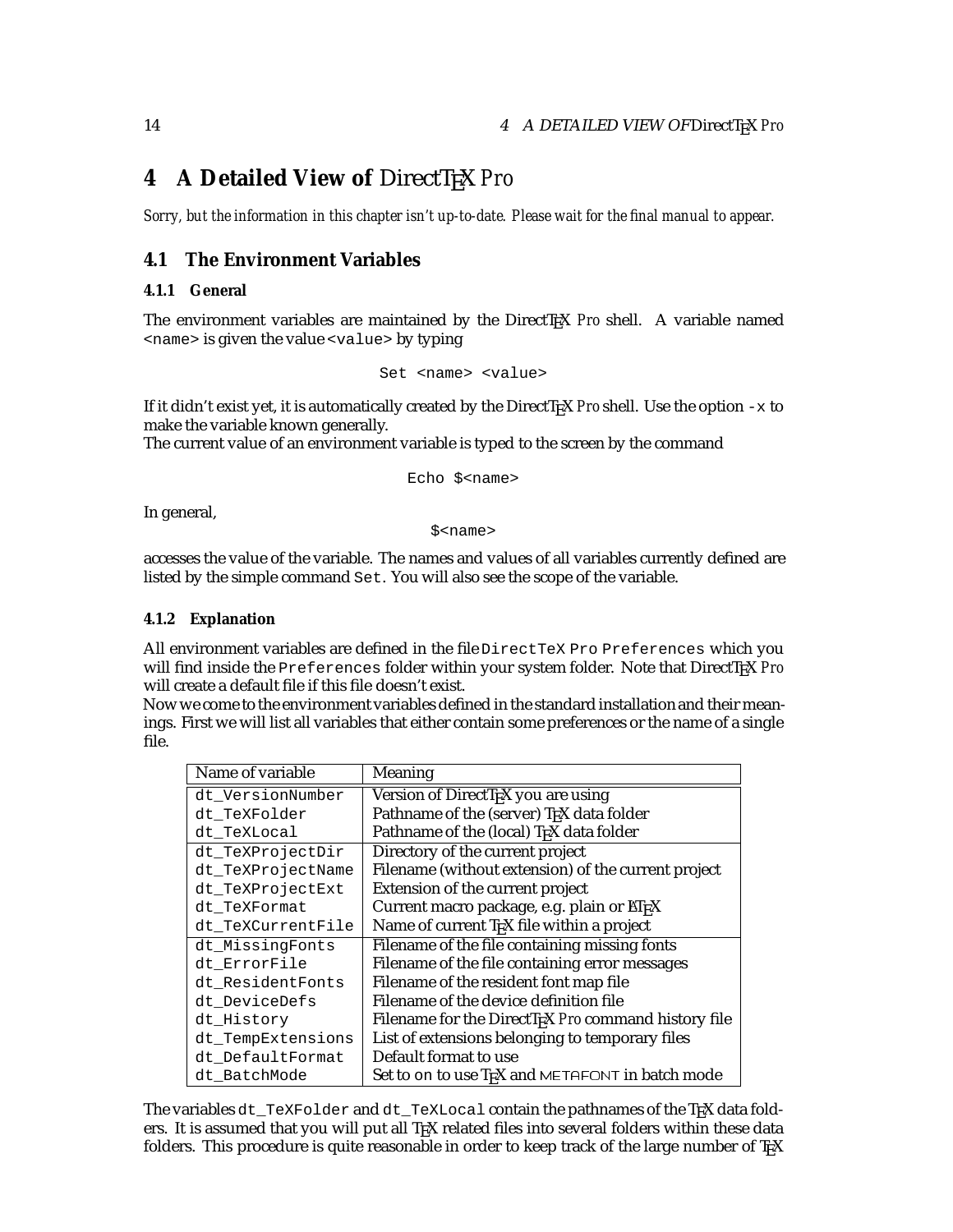files accumulating in the course of time. When using the automated installation of TEX these folders will be called DirectTeX and will be located within the root directory of the hard disk you selected for installation. {dt\_TeXFolder} and {dt\_TeXLocal} should match if you are using a single installation of DirectT<sub>E</sub>X. For a network installation, they should be the names of the server data folder, containing the T<sub>EX</sub> tools and all standard input files, and the local data folder, containing all files needed by the local installation (e.g. the configuration files). Note that the installation program supplied with DirectT<sub>EX</sub> is able to install either the local or the network version of DirectTEX.

The variablesdt\_TeXProjectDir, dt\_TeXProjectName and dt\_TeXProjectExt contain the complete name of the current T<sub>E</sub>X project, split into pathname, filename without extension and extension. Thus the various TEX tools are called via

```
<tool-name> $dt_TeXProjectName
```
The tools automatically append the required suffices to filenames. The only exception: TEX itself is called via

TeX \$dt\_TeXProjectName\$dt\_TeXProjectExt

This allows to run files like multicol.drv through the standard T<sub>EX</sub> project mechanism.

dt TeXFormat contains the name of the macro package to be used by TEX, the most common ones being Plain, LaTeX or BigLaTeX.

The variablesdt\_TeXProjectDir, dt\_TeXProjectName and dt\_TeXProjectExt are easily given appropriate values by opening a DirectTEX *Pro* project. This will give a value to dt\_TeXFormat too. However, dt\_TeXFormat can also be changed by selecting one of the menu items at the bottom of the Formats menu. You may clear all values by closing all project windows.

\$dt\_MissingFonts contains a list of all fonts MacDVI cannot find. This list will be displayed in the missing fonts window. Every time MacDVI starts, it will read this file. Then all missing fonts will be added to an internal list of missing fonts. When MacDVI finishes its work, it writes out the list of missing fonts. Therefore every missing font will occur only once. If you select the option Create missing fonts online in the preferences dialog, MacDVI will try to call MFToPK when it encounters a missing font. If MFToPK succeeds, no lines will be appended to \$dt MissingFonts.

 $$dt$  Export File is the name of the file that contains the error messages DirectT<sub>EX</sub> will print out for errors returned by the operating system that are not handled by DirectTEX. This file is the SysErrs.err file you will find in the MPW distribution. It contains the official error messages of Apple.

\$dt\_ResidentFontsis the name of a file containing a list of all fonts to be considered resident (resident meaning PostScript here). MacDVI scans this file to find out how to display a resident font on the various devices.

\$dt DeviceDefs refers to the file MacDVI needs to display fonts on your output devices. Please refer to the MacDVI section of this manual to learn more about devices, fonts and related things.

The next variables are used to access different kinds of files. The general scheme for their values is

'<pathname 1>,<pathname 2>,...,<pathname *n*>'

The TEX tools split such a value into the separate pathnames and work their way through the list starting with the first one in order e.g. to find a file. For example, TEX searches for its input files in the list dt\_TeXInFiles.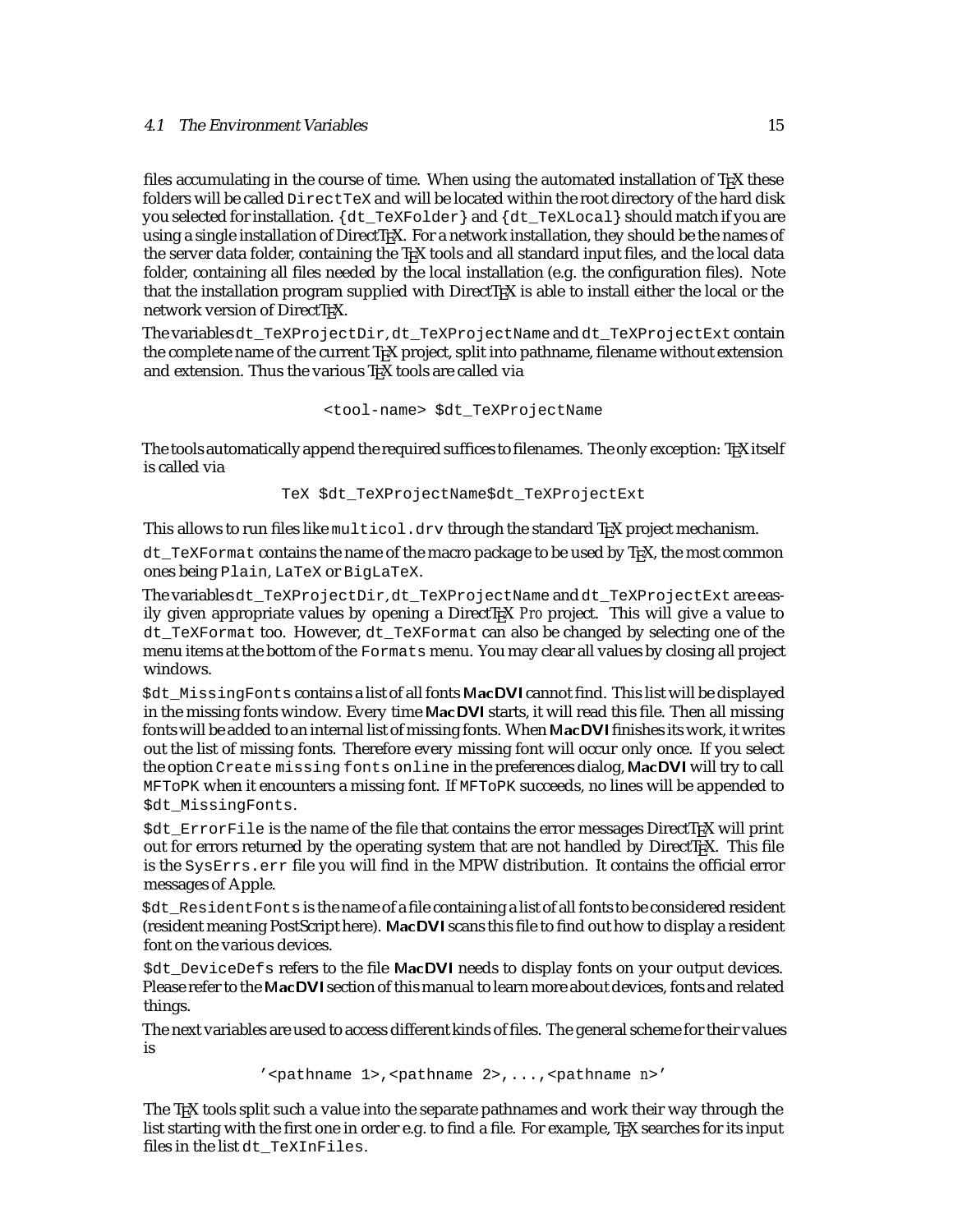| Name of variable | Meaning                                                |
|------------------|--------------------------------------------------------|
| dt TeXInFiles    | TEX input files                                        |
| dt TeXOutFiles   | TEX output files (dvi files)                           |
| dt TeXLogFiles   | TEX log files, the protocol files of TEX               |
| dt MFInFiles     | METAFONT input files                                   |
| dt MFOutFiles    | METAFONT output files (gf files)                       |
| dt MFLogFiles    | METAFONT log files, the protocol files of METAFONT     |
| dt ConfigFiles   | Different configuration files for different tools      |
| dt FormatFiles   | The format files, e.g. Plain. fmt                      |
| dt HeaderFiles   | Header files for use by dvips                          |
| dt_TFMFiles      | The tfm files needed for input to T <sub>E</sub> X     |
| dt VFFiles       | The $\nu f$ files needed for input to T <sub>F</sub> X |
| dt_PKFiles       | The pk files needed for input to MacDVI                |
| dt TempFiles     | <b>Temporary files</b>                                 |
| dt_ToolsPro      | Search path for DirectTEX Pro shell tools              |

Please note: You can enter the separate pathnames either as complete pathnames starting with a volume name (e.g. 'Blackdog:TeX:TeX-Inputs:') or as incomplete pathnames starting with a colon (e.g. ': Documents: ' or even ''). Incomplete names are automatically searched for within the current directory. The latter can be set using the menu Directory or the command Directory <name>. Opening a DirectT<sub>EX</sub> Pro project will automatically set the directory to the directory where the main file of the project resides.

All TEX tools build the complete name of a file from the pathname given and the filename. When dt\_TeXInFiles is given the value

',Blackdog:TeX:TeX-Inputs:,Blackdog:TeX:TeX-Inputs:Documents:'

the command

TeX '&Plain Test'

causes TEX to search for the file Test according to the following scheme:

- 1. Test.tex in the current directory.
- 2. Blackdog:TeX:TeX-Inputs:Test.tex
- 3. Blackdog:TeX:TeX-Inputs:Documents:Test.tex

Of course, the file found first will be used. Furthermore, complete names will not be expanded anymore. The call

TeX '&Plain Blackdog:TeX:Test'

causes T<sub>F</sub>X to search for the file Blackdog: TeX: Test.tex only. There is another feature: If a path in the list ends with  $:$  \*, the T<sub>E</sub>X tools will automatically scan all folders contained in the given path. E.g. when dt\_TeXInFiles is given the value

'Blackdog:TeX:TeX-Inputs:\*'

T<sub>E</sub>X will search all folders contained within Blackdog: TeX: TeX-Inputs, but not the folders contained within these folders.

There is a simple way to turn off the path searching algorithm: All file names that begin with a colon (e.g. :Test) are searched in the current directory, and the pathnames found in the list are not searched for the file Test. You may also use something like :More-Files:Foo which will search the file Foo in the directory More-Files within the current directory.

The variable dt\_PKFiles may contain some special characters that are replaced by the shell to construct the name of a font. Every  $\frac{1}{2}$  will be replaced by the mode the font was created with (e.g. LaserWriter), every  $f$  by the name of the font (e.g. cmr10), every  $f$  d by the resolution of the font (e.g. 329) and every  $\gamma_{\rm p}$  by the extension pk. Note that the different parts of \$dt\_PKFiles describe the name of a pk file, not a folder.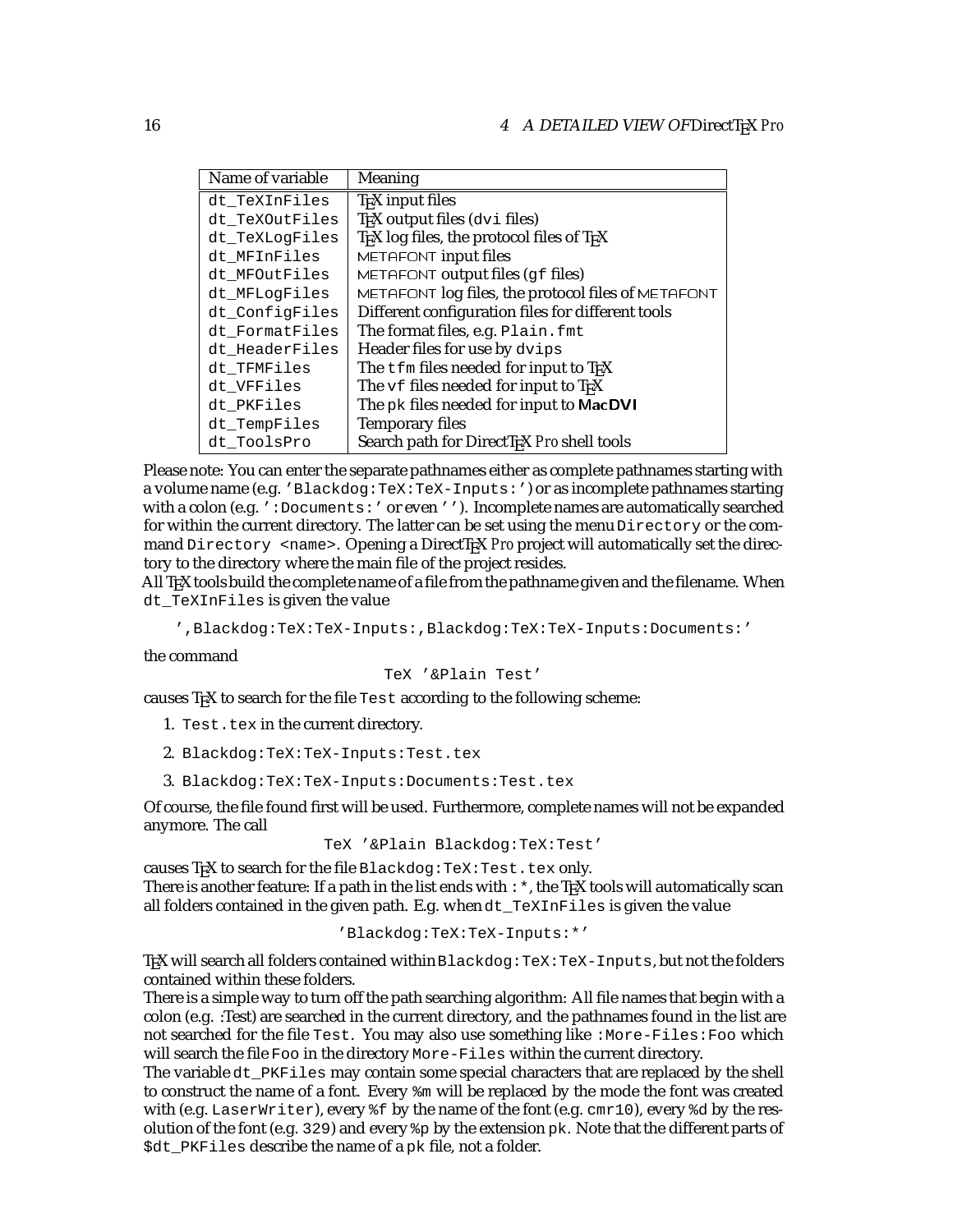# <span id="page-17-0"></span>**4.2 Managing archives of files**

DirectT<sub>EX</sub> *Pro* is able to combine files into archives and to search archives for a given file. Archives may be created by using the New... command from the File menu and selecting Archive as the file type. Once you created an archive file you can modify its contents by opening it and using the appropriate buttons in the archive window.

Generally there is no need for archive files on the Mac because the number of files that may reside within one directory isn't limited. However, there is one good reason to use archive files: Allocating space for files on volumes is done by the MacOS only in multiples of the minimum allocation size. Even a file that contains only one byte will occupy the minimum allocation size in bytes on the volume. This minimum allocation size depends on the size of the volume. It is at least 1K and on a 2GB partition it becomes 16K !!! So every file will occupy at least 16K on such a hard disk, even if it is much smaller.

There are a lot of files used by T<sub>E</sub>X that are much smaller than 16K, e.g. the  $\pm \text{fm}$  files ( $\approx 1$ K). These files will quickly fill up your hard disk because each of them will eat 16K on a 2GB partition. This is the point where archives come into play: In archives the files only fill up the space they really need (plus some bytes additional information), and on the hard disk there is only one big file that wastes max. 16K of space. This mechanism reduces hard disk space usage a lot (even on smaller volumes). Try to use the Finder's Get Info command on both a folder containing a lot of small files and an archive file containing the same files.

 $\Diamond$  Please note that all data is stored in the resource fork of archive files and you will loose its contents if you transfer such a file on a file system that doesn't support resource forks (e.g. UNIX, MS/DOS, ...

Archive files may be integrated into the path searching algorithm used by the DirectTEX *Pro* shell and the tools by adding a  $\infty$  to the beginning of the path name of the archive file and a: to the end. Here an example: If Blackdog:TeX:TeX-Inputs:Foo is an archive file, simply add a path @Blackdog:TeX:TeX-Inputs:Foo: to the variable dt\_TeXInFiles to cause TEX to search for input files in this archive file.

# **4.3** DirectT<sub>E</sub>X memory usage

The memory management of DirectT<sub>EX</sub> is quite different from the memory management other applications use. Normally, every application on the Macintosh has its own memory partition from which it allocates memory it needs. The size of this memory partition may be adjusted using the Finder.

The DirectTEX *Pro* shell follows this conventions. If you get messages from the DirectTEX *Pro* shell that there is not enough memory than you may try increasing the partition size of the shell. However, the tools use a different memory allocation scheme:

Every tool is an application that has its own memory partition. Only small memory blocks needed by a tool are allocated from this memory partition (e.g. for opening files, ...). The large memory blocks are requested as temporary memory from the operating system. That means they are taken neither from the memory partition of the DirectT<sub>F</sub>X *Proshell* nor the memory partition of the tool, instead they are taken from the memory not occupied by any application, the free memory. So if you get a message like Unable to allocate xxx bytes of memory. after starting a tool like T<sub>F</sub>X you may fix the problem by closing other applications to increase the size of free memory available.

# **4.4 Adjusting the TEX Tools**

For the present section, it is assumed that you are familiar both with DirectTEX and ResEdit, the resource editor by Apple.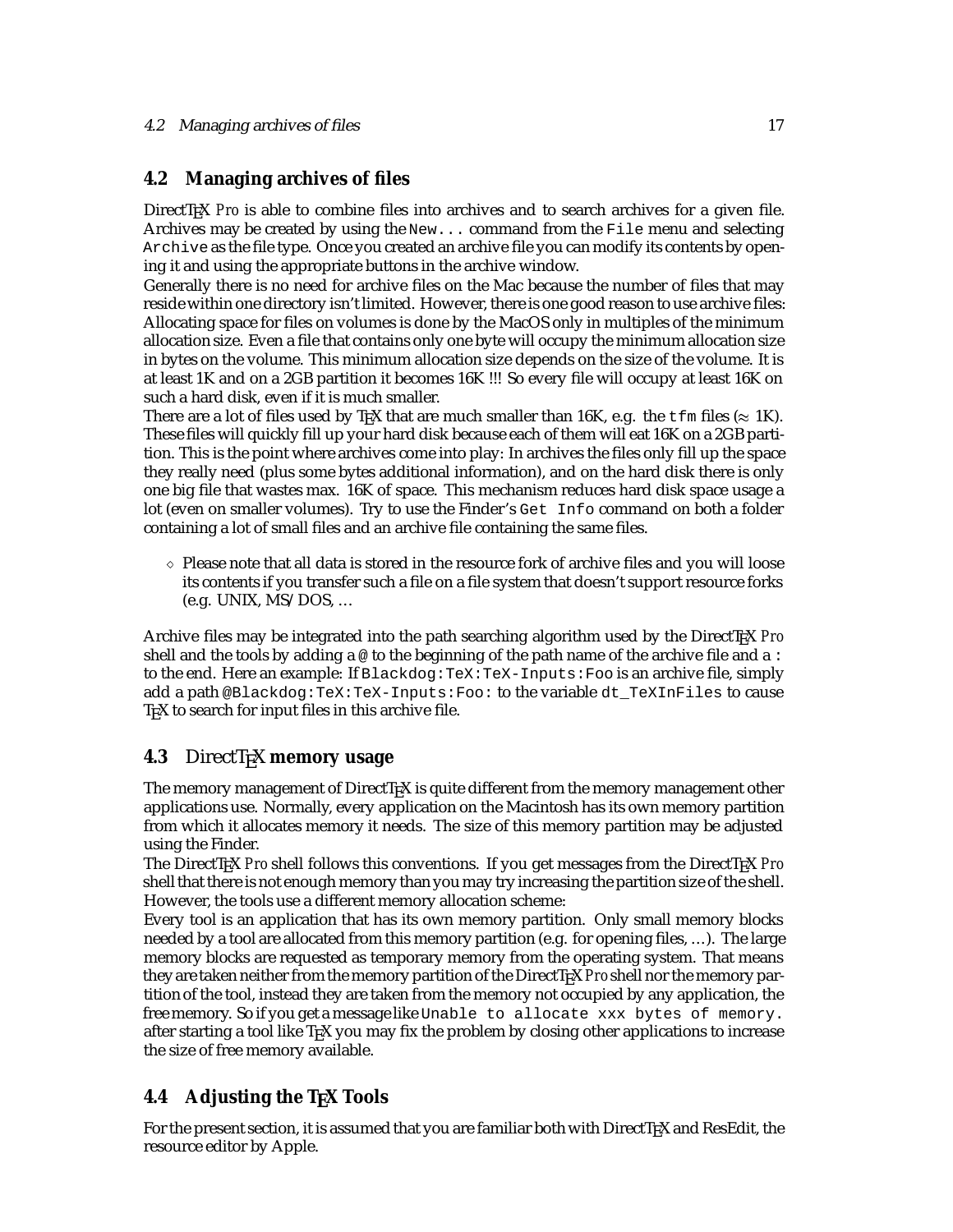The size of the memory partition every tool uses for small memory blocks should usually be sufficient. However, you may change it using ResEdit, editing the SIZE resource of the tool. You may not use the finder because the finder recognizes the tools as DirectTEX documents instead of applications. This is necessary because the tools may not be started as ordinary applications, but only from the DirectTEX Pro shell.

The amount of memory available to most of the TEX tools may be modified by editing the CMEM resources using ResEdit. Most of the tools contain two different CMEM resources: ID=128 contains the original values as they are found in the original source code, and ID=129 contains the current values which are often enlarged. Note that T<sub>EX</sub> and METAFONT contain two different CMEM resources that are both used: ID=129 contains the values that are used by VirTeX or VirMF and ID=130 are used by IniTeX or IniMF.

If you modify some of the values found in the CMEM resourcesbe sure that all values must adhere to the range and internal consistency requirementsimposed by the program you modify. In case of doubt you should refer to the original web files where you will find an explanation of these constants and their limitations.

You may also modify the names of the environment variables the tools use. These names are defined in the resource ENVI, ID=128. Note that all tools that use some environment variables contain them in such a resource. However, it is highly recommended not to change these names unless you're completely sure about what you're doing.

In TrX, BibTrX and METAFONT, there are resources called xchr, xprt, xcls, xicl and xlcl. These resources define some arrays that originally were hard-wired into the appropriate tools. The xchr resource defines the *xchr* array used in T<sub>E</sub>X, BibT<sub>E</sub>X and METAFONT to map between internal and external character sets. The xprt resource defines which characters (from the external character set) are unprintable and should be replaced by a control code likeˆˆw. META- FONT contains the resource  $xcls$  which defines the character-class for each character. BibTEX contains the two resources  $xic1$  and  $xlc1$  which define the ID and lex class for every character. You should refer to the original web source files to learn more about these arrays.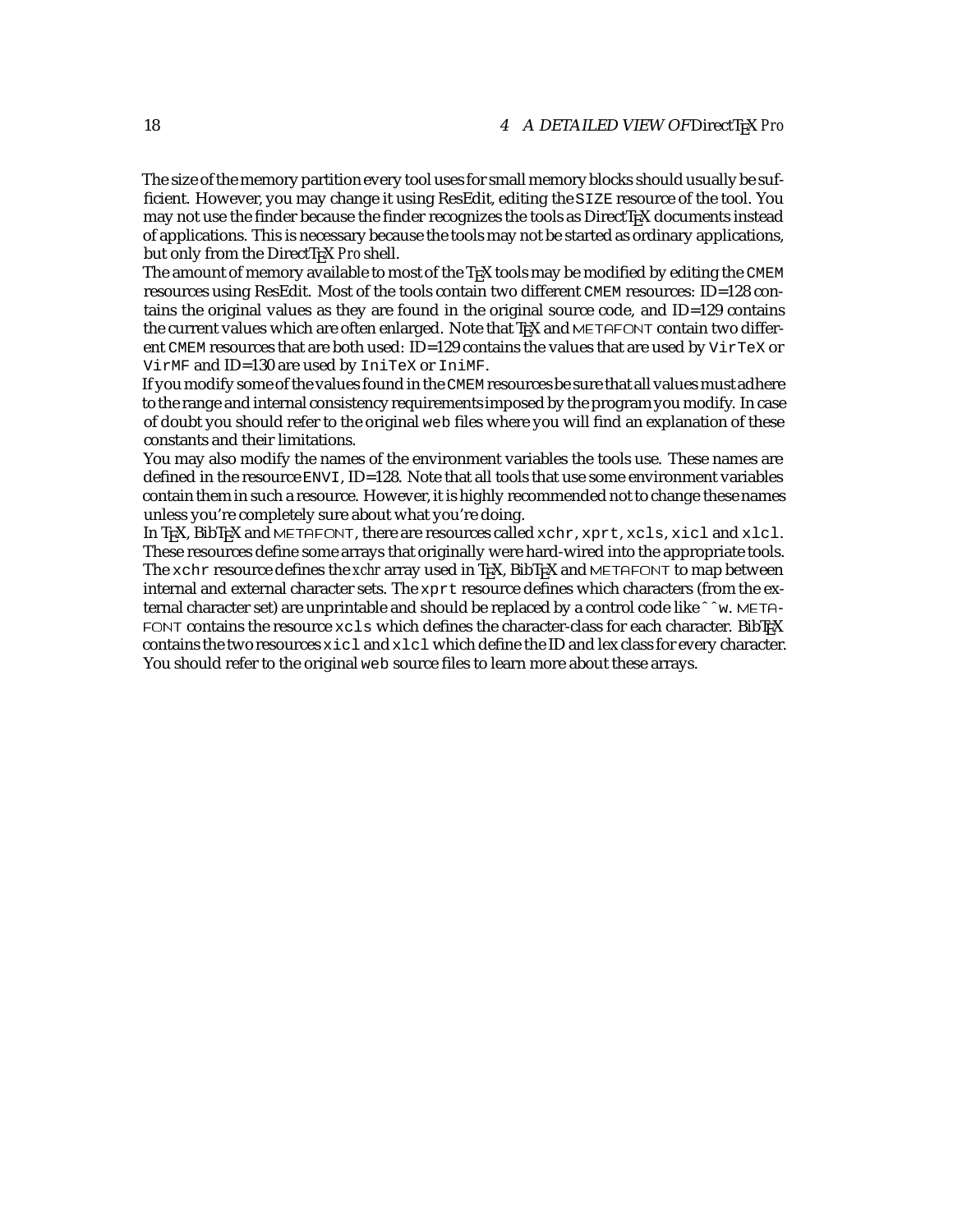# <span id="page-19-0"></span>**5** Description of all DirectT<sub>E</sub>X *Pro* commands

```
5.1 TeX
```

```
Syntax: TeX [-d] [-i] [-s] 'TeX commands'
Variables: dt_TeXInFiles, dt_TeXOutFiles, dt_TeXLogFiles,
         dt_FormatFiles, dt_TFMFiles
```
This is the actual T<sub>EX</sub> compiler. There are two different versions of T<sub>EX</sub> merged into a single program. Usually the first one is called IniTeX and the second one VirTeX. However, in DirectT<sub>E</sub>X IniTeX is called by TeX  $-$ i, and VirTeX is called by TeX. The command line options are:

- -d Dump memory usage
- -i Use IniTeX rather than VirTeX
- -s Gather statistic information

TeX will be the most often used program in this package. It translates TFX files. The associated call in its most simple form is

```
TeX '&<format-file> <tex-file>'
```
The menu item TeX... provides this call in a more efficient manner.

TeX exists in two versions, differing in the memory size provided: A standard one and an enlarged one, BigTeX. Usually you should use the standard version, since it runs faster and is 100% compatible with other T<sub>E</sub>X implementations. If during translation of a T<sub>E</sub>X file you are confronted with the message TeX capacity exceeded... you can either use the big version or enlarge the amount of memory for the standard version. In some rare instances you might wish to enlarge even the memory of the big one. It will be explained later how the enlargement is done.

A detailed description of T<sub>EX</sub> and LATEX is to be found in [[Knu86\]](#page-52-0), [[Sch88](#page-52-0)], [\[Kop91\]](#page-52-0), and [[Kop90](#page-52-0)].

```
5.2 MF
```

```
Syntax: MF [-d] [-i] [-s] 'MF commands'
Variables: dt_MFInFiles, dt_MFOutFiles, dt_MFLogFiles, dt_FormatFiles
```
METAFONT for the Macintosh. Its usage is in complete analogy to that of T<sub>E</sub>X. You do not need to know anything about the use of METAFONT when you restrict yourself to the normal needs, i.e. generating missing fonts (pk files), since this can be done in a fully automated fashion using script files. In case you want to know more about METAFONT, you find a very good introduction in [\[Kop90](#page-52-0)].

```
5.3 MFToPK
```

```
Syntax: MFToPK [-b <br/>base>] [-m <mode>] [-x <mag>]
          [-c \text{ commands}>] [-d] [-i] [-s] \text{cmf-file>}Variables: dt_MFInFiles, dt_MFOutFiles, dt_MFLogFiles, dt_FormatFiles
          dt_PKFiles, dt_TFMFiles, dt_PKFormat
```
This is a combination of METAFONT and GFToPK. MFtoPK will create a pk file and will put this pk file in the location specified by dt\_PKFiles. It will put the tfm file in the location specified by dt\_TFMFiles. All needed directories are created if they do not exist. The command line options are translated into METAFONT commands as follows: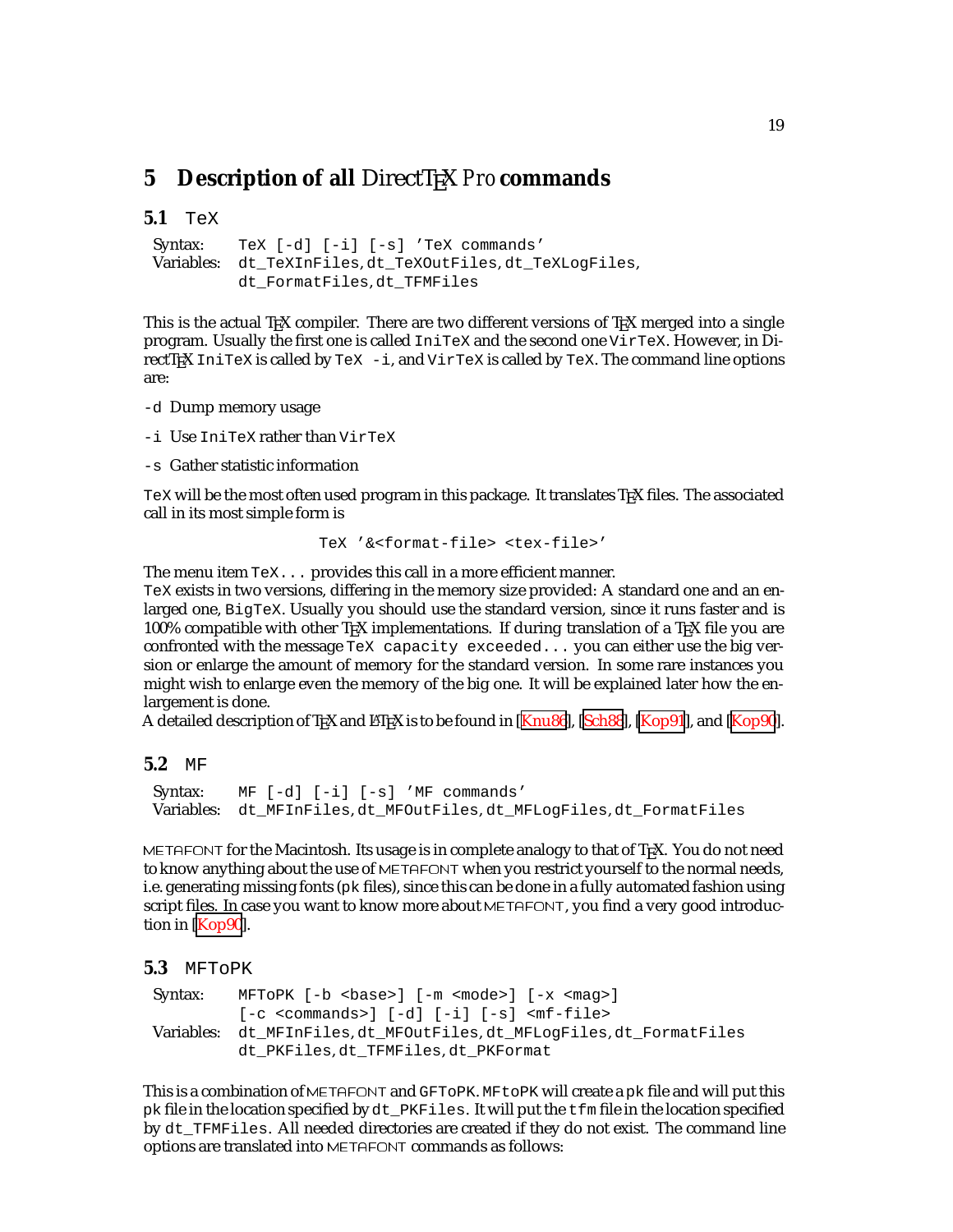```
-b &<base>
```

```
-m mode=<mode>;
```
- $-x$  mag=  $\langle$ mag>;
- -c <commands>
- -d Dump memory usage
- -i Use IniMF rather than VirMF
- -s Gather statistic information

```
<mf-file> input <mf-file>
```
For example, the command

```
MFToPK -b Plain -m Standard -x '\magstep0' -c 'nonstopmode;' cmr10
```
is equivalent to using the command

```
MF &Plain \mode=Standard; mag=\magstep0; nonstopmode; input cmr10
```
and calling GFTOPK after that and moving the resulting  $pk$  and  $tfm$  files to the proper locations.

#### **5.4** MacDVI

```
Syntax: MacDVI [-c] [-s|-d|-p] [-v <device>] <dvi-files>
Variables: dt_TeXOutFiles, dt_TFMFiles, dt_VFFiles, dt_PKFiles,
         dt_TeXInFiles, dt_ConfigFiles, dt_PKFormat, dt_DeviceDefs,
         dt_ResidentFonts, dt_MissingFonts
```
This is the interpreter for the  $\text{div}$  files written as output from T<sub>E</sub>X. The driver allows you to preview the dvi files on the screen and have them printed on a variety of printers. A detailed description of the many features of this T<sub>E</sub>X tool is to be found in chapter  $6$ .

```
5.5 BibTeX
```
Syntax: BibTeX <aux-file> Variables: dt\_TeXInFiles, dt\_TeXLogFiles

This program facilitates quasi-automatic generation of a bibliography when using LATEX. The bibliography is generated from the citations referenced in your TrX file (BibTrX reads them from the .aux file), a separate literature data base (.bib file), and a specification of the reference syntax (.bst file). BibTEX gets the names of the .bib and .bst files from the .aux file as well. Thus BibTEX is simply called by the command

```
BibTeX <file>
```
 $<$ file> has to be the name of the main TEX file without its suffix .tex. Schematically, the procedure is as follows:

- $\bullet$  BibT<sub>E</sub>X opens the file  $\lt f$  i less aux in order to access the citations referenced and to read the names of the data base <base>.bib and style <style>.bst.
- $\bullet$  BibT<sub>E</sub>X reads the file <style>.bst in order to determine the form (syntax) of the literature references and an eventual sorting order.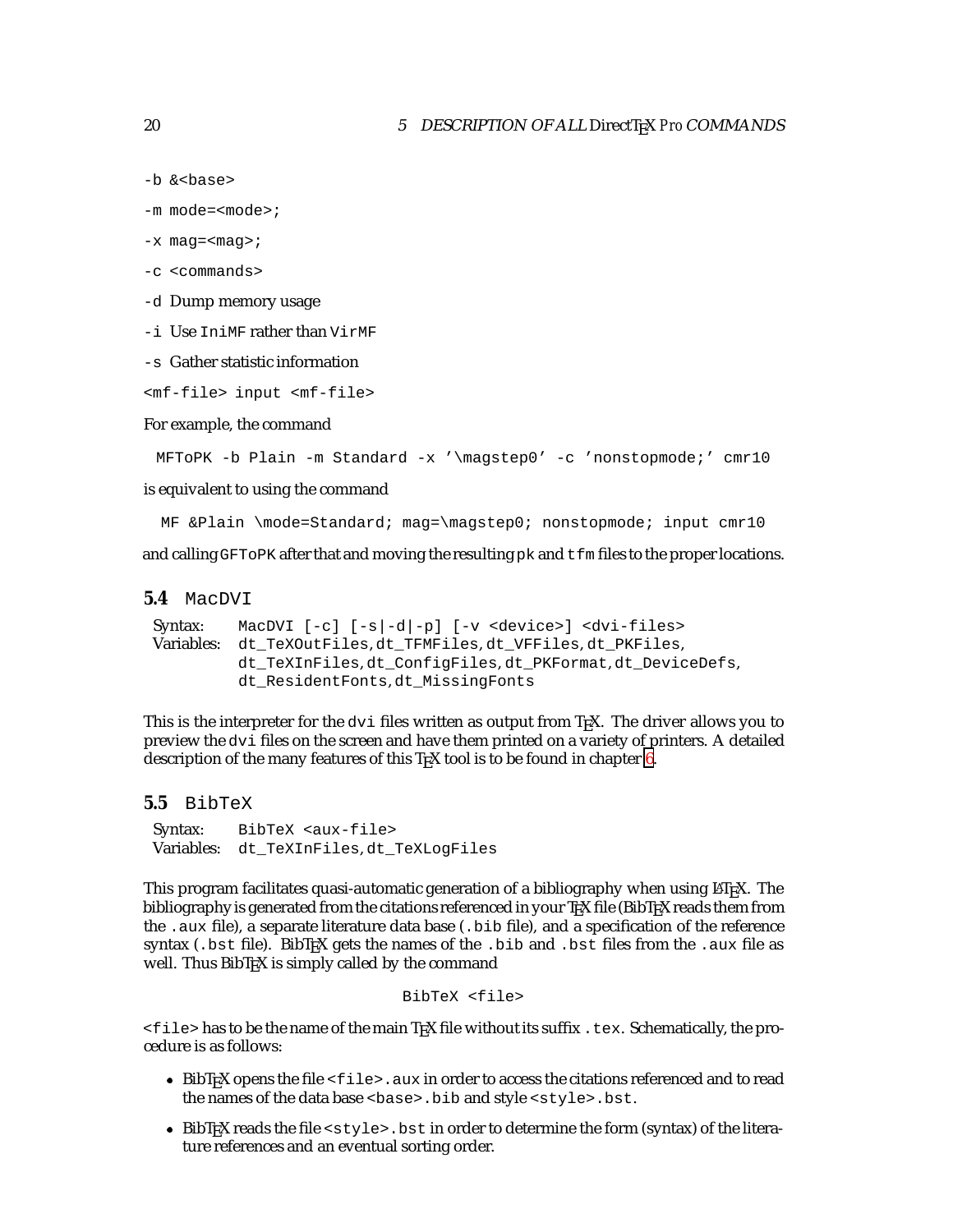#### <span id="page-21-0"></span> $5.6$  MakeIndex  $21$

- BibTEX reads the complete literature references corresponding to the citations in your text from the data base <base>.bib.
- $\bullet$  BibT<sub>E</sub>X creates its output file <file>.bbl. It contains the T<sub>E</sub>X commands necessary to write the complete bibliography for your text.

The usage of BibT<sub>E</sub>X is very easy following the items of the T<sub>E</sub>X menu: First use the menu item Select TeX Project... to choose your main T<sub>F</sub>X input file. For the macro package, use LaTeX. Translate your TEX files via TeX... Run BibTEX via BibTeX... Two further calls of T<sub>E</sub>X are necessary in order to straighten out the cross references in your text.

**5.6** MakeIndex

Syntax: MakeIndex [option...] <idx-files> Variables: dt\_TeXInFiles, dt\_TeXLogFiles

LATEX allows you to generate an index for your text from markers set at the desired places in the input file. When doing so, TEX writes a file  $\text{ifile}$ .  $\text{idx}$  that contains all index entries in the order of occurrence. A useful register is created from this file by sorting the entries appropriately, i.e. according to the alphabet and groups of entries. This is what MakeIndex does. Via

```
MakeIndex <file>
```
MakeIndex is asked to open the file <file>.idx, sort the entries encountered and output them to the file <file>.ind in a formatted fashion.

MakeIndex offers many more options. These — and some rules for the form of index entries — can be found in a more complete description of MakeIndex, as given e.g. in [\[Kop90\]](#page-52-0). The options in detail:

- -i This option tells MakeIndex to use the standard input (i.e. the pseudo file Dev:Stdin) as its input. Thus you can direct the output from other tools to MakeIndex.
- -l Makes the sorting procedure independent of eventual spaces occurring in the index entries.
- $-r$  Normally, identical index entries occurring on three or more successive pages cause one index entry of the type *from – to*. When this option is specified, all page numbers are listed explicitly.
- -q Suppress the screen messages from MakeIndex.
- -c This option is concerned with the sorting procedure: Spaces as the first and last letters of an index entry will be ignored, all other spaces are compressed, i.e. several successive spaces are output as one space only.
- $-s$  Changes to the shape of the index register are possible by using a style file, the option  $-s$ is to be followed by the name of the style file to be used.
- -o This option allows you to specify the name of the index register file to be written. Normally, the output file will have the same name as the input file, the suffix being .ind instead of . idx. Specify  $-\circ$  <name> to get a different one.
- -t Analogous to -o, but regarding the name of the log file.
- -p This option allows you to specify the first page number of the index register. Either specify an integer number, or one of the three keywords even, odd and any. When one of the three latter is given, MakeIndex reads the last page number of your document from the .log file. The first page number of the index register then will be either the next even number, the next odd or the next (any) number.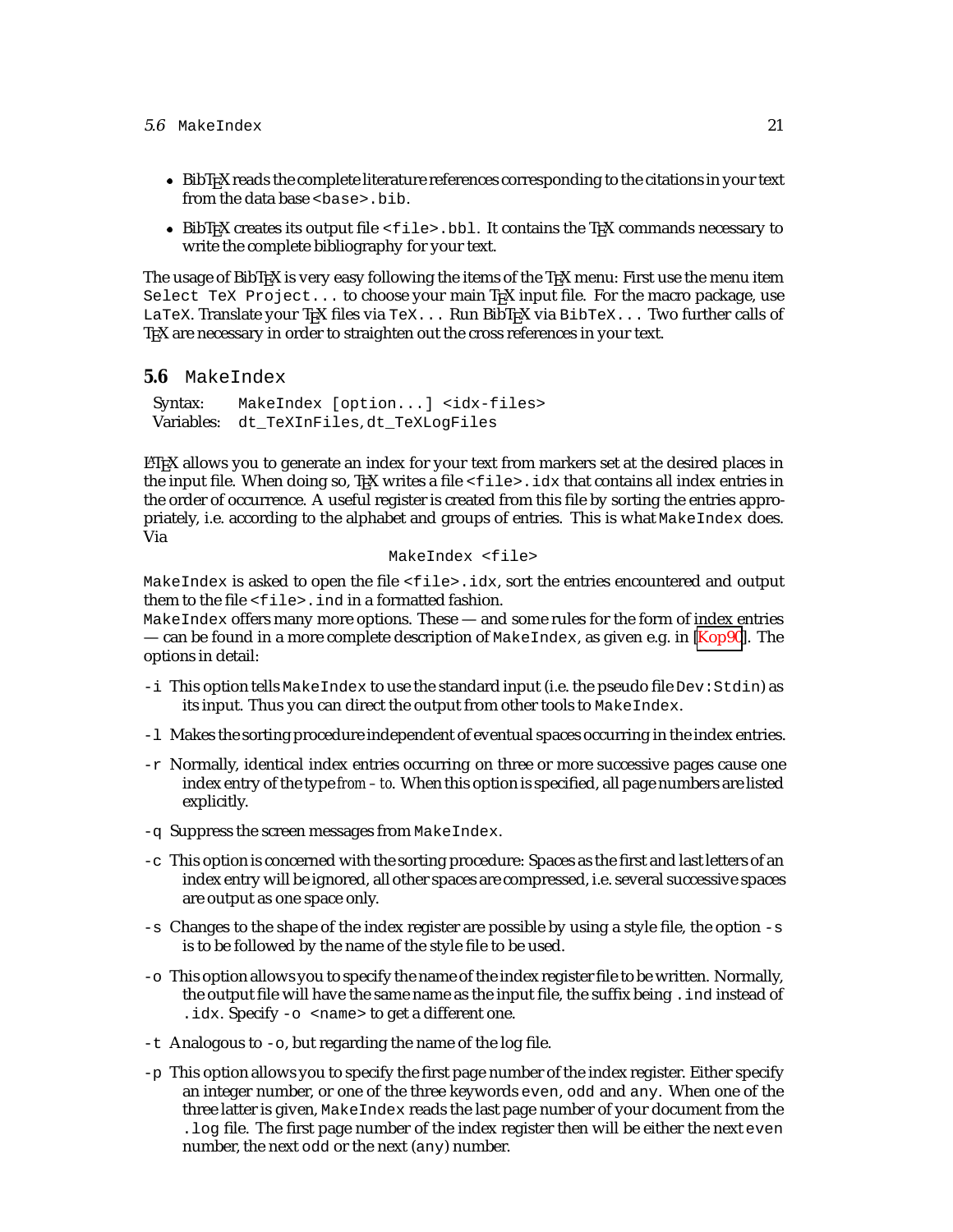-g Switch on German sorting. This option requires an appropriate style file, since in German TEX files umlauts are escaped by "; however, MakeIndex uses just this character as an escape sign of its own. The style file has to specify a different escape sign for MakeIndex.

#### **5.7** DVICopy

Syntax: DVICopy [-d] <dvi-file> Variables: dt\_TeXOutFiles, dt\_TeXOutFiles, dt\_TFMFiles, dt\_VFFiles

This program may be used to remove all virtual fonts from a dvi file. A backup of the original file will be saved in the same directory as the original file, the name ending in . bak instead of .dvi. Specify -d to change some options before copying. While MacDVI is able to process dvi files that contain virtual fonts other dvi drivers are not able to do that, so it is a good idea to "de-virtualize" a dvi file before giving it to other people.

#### **5.8** DVIType

```
Syntax: DVIType [-l <level>] [-s <start>] [-p <max>]
         [-r <res>] [-m <mag>] <dvi-file>
Variables: dt_TeXOutFiles, dt_TFMFiles
```
This little program by DONALD E. KNUTH is the origin of all dvi drivers. Its purpose is to test dvi files for correctness and to demonstrate to programmers the basics of a dvi driver. Note that you must specify the options for displaying the dvi file on the command line, there is no dialog in which you can choose these options.

#### **5.9** GFToDVI

Syntax: GFToDVI [-o <dvi-file>] <gf-file> Variables: dt\_MFOutFiles, dt\_TFMFiles, dt\_TeXOutFiles

This program converts the output files of METAFONT, the  $\sigma f$  files, to dvi files which can then be printed nicely. An introduction to GFToDVI is given in [\[Kop90](#page-52-0)]. The impatient user might try the commands

```
MF '&Plain \mode=proof; mag=1.0; input cmr10'
GFToDVI cmr10.2602
MacDVI cmr10.2602
```
#### **5.10** GFToPK

Syntax: GFToPK [-o <pk-file>] <gf-file> Variables: dt\_MFOutFiles, dt\_PKFiles

This is a auxiliary program needed to generate fonts using METAFONT. The  $gf$  files are the output from METAFONT. Their principle is quite similar to that of the dvi files, i.e. they contain a number of commands to be interpreted by a type of processor that creates the pixel representation of each character. Previously, the  $qf$  files were converted to  $px1$  files containing the pixel representation directly as a bit map, resulting in very large files. Presently, the  $g$ f files are still converted to bit maps; however, these are packed afterwards, resulting in the pk files. This is what the program GFToPK does.

<span id="page-22-0"></span>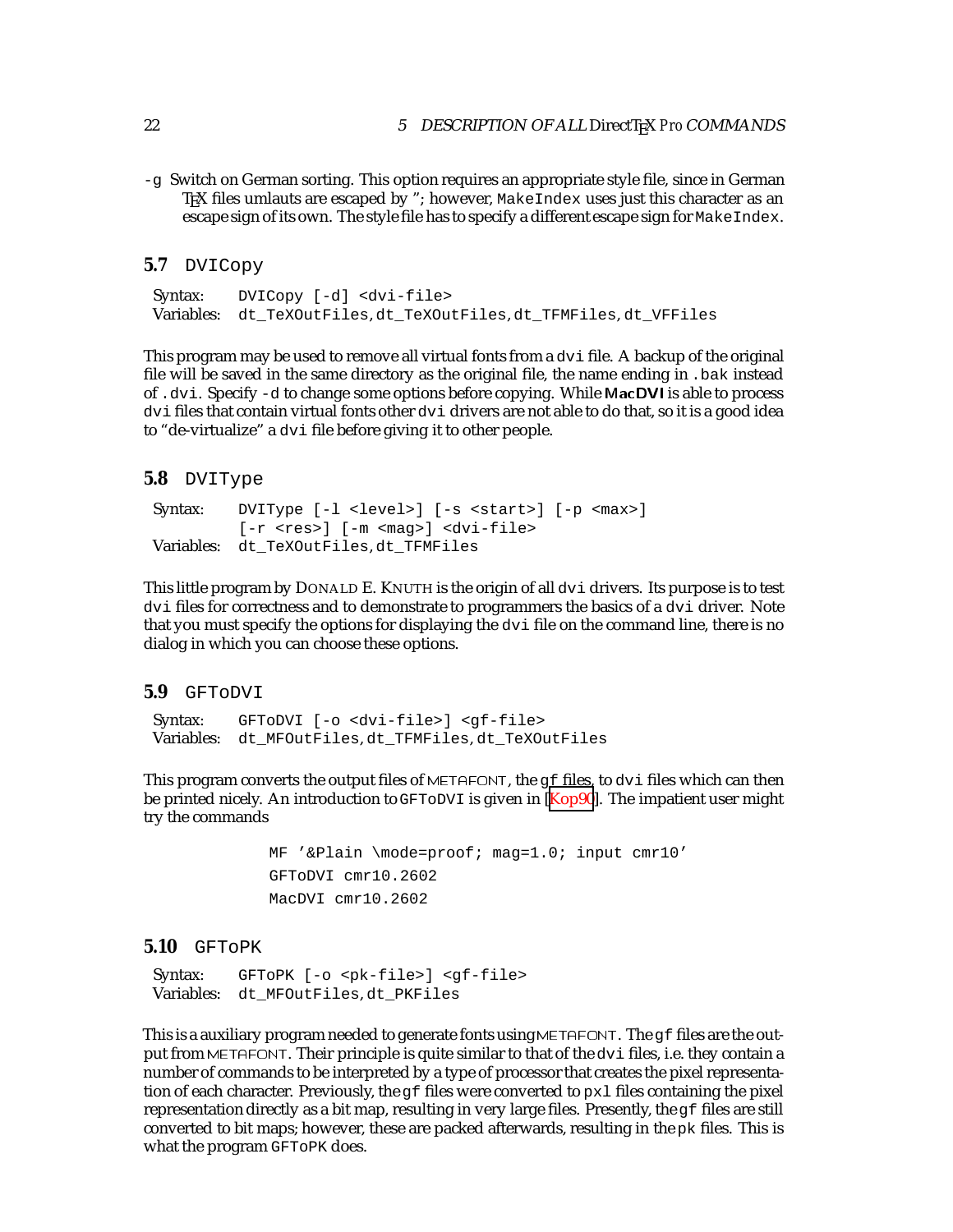<span id="page-23-0"></span> $5.11$  PKTOGF 23

Remark on the automatic generation of file names by the T<sub>E</sub>X tools METAFONT and GFTOPK: The call

MF '&Plain \mode=<mode\_def>; mag=<magnification>; input <name>'

will create a file <name>. <size>.gf in the directory  $dt$ \_MFOutFiles. Thus the file name contains the font name as well as the font size. The latter is calculated according to

 $size$  = horizontal resolution  $\times$  magnification

rounded to the next integer number. When called by

GFToPK <name>

GFToPK then creates the file <name>.<size>.pk in the directory dt\_PKFiles. The pk file does not necessarily have a name in accord with the structure being requested by the environment variable dt PKFormat. It is therefore highly recommended to use MFtoPK instead of METAFONT and GFToPK.

#### **5.11** PKToGF

Syntax: PKToGF [-o <gf-file>] <pk-file> Variables: dt\_MFOutFiles, dt\_PKFiles

This tool is the counterpart of the GFToPK tool. Use it to convert pk files back into gf files.

#### **5.12** GFType

Syntax: GFType [-m] [-i] <gf-file> Variables: dt\_MFOutFiles

The analog of DVIType. It serves as a development basis for programs trying to interpret  $g f$ files and as a verification program for  $g f$  files. The options:

 $-m$  Switch on the output of the mnemonics found in the  $qf$  file.

-i Use this option when you want to look at the pixel images of the characters. However, the TEX tool GFTODVI might be a lot more suitable.

#### **5.13** PKType

Syntax: PKType <pk-file> Variables: dt\_PKFiles

The analog of DVIType. It serves as a development basis for programs trying to interpret pk files and as a verification program for pk files.

#### **5.14** PLToTF **and** TFToPL

Syntax: PLToTF [-o <tfm-file>] <pl-file> TFToPL [-o <pl-file>] <tfm-file> Variables: dt\_TFMFiles

These two tools serve to convert  $\pm \text{fm}$  files (the T<sub>EX</sub> font metric files) to pl files (property list files) and vice versa. During normal use of T<sub>EX</sub>, they are not required. Further details are to be found in the program documentation which you would have to generate from the original source files.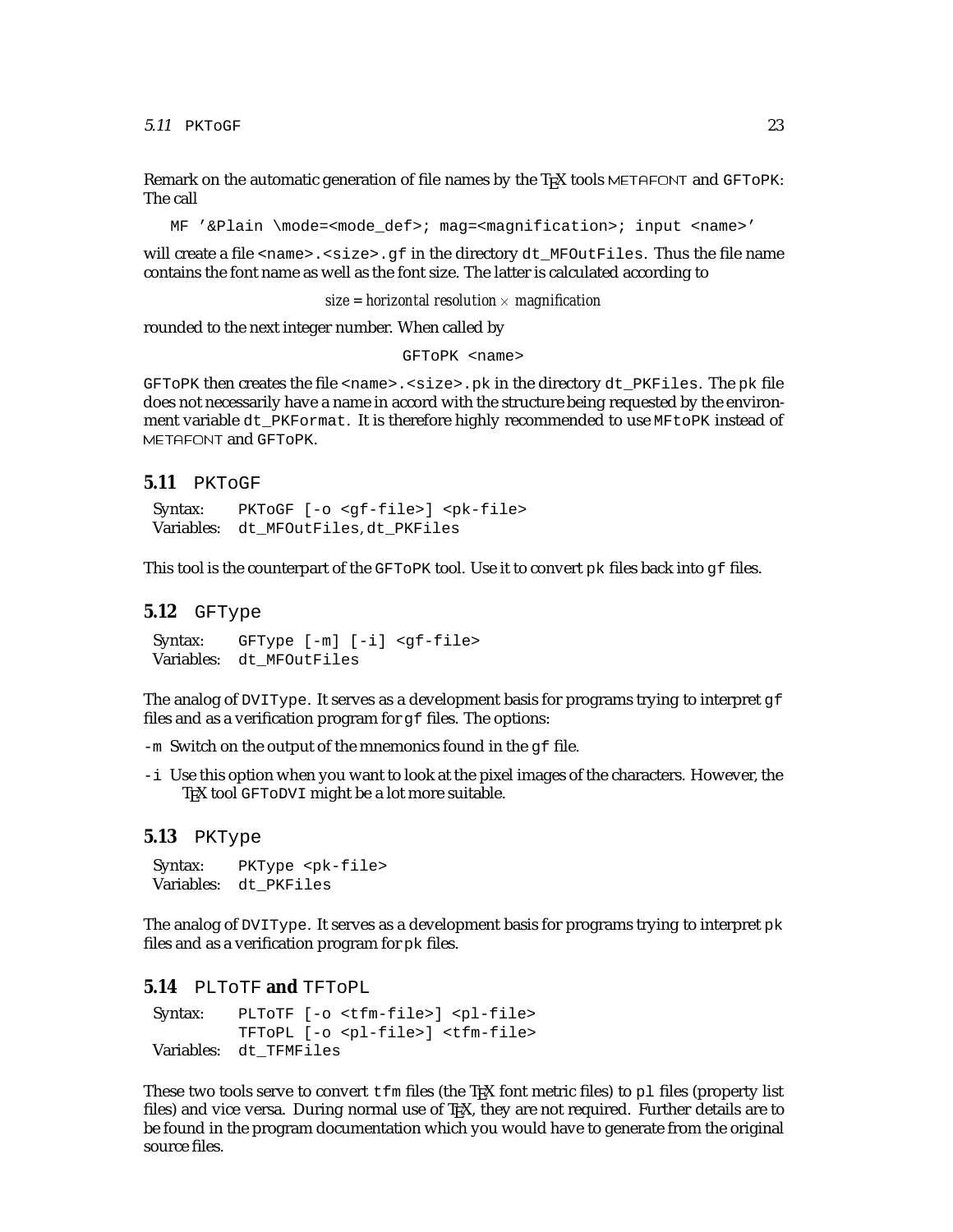#### **5.15** VFToVP **and** VPToVF

```
Syntax: VFToVP [-o <vpl-file>] [-t <tfm-file>] <vf-file>
         VPToVF [-o <vf-file>] [-t <tfm-file>] <vpl-file>
Variables: dt_VFFiles, dt_TFMFiles
```
These two tools are in complete analogy to PLToTF and TFToPL. However, they will operate on virtual fonts instead of real fonts.

#### **5.16** MFT

```
Syntax: MFT [-c <change-file>] [-s <style-file>]
         [-o <tex-file>] <mf-file>
Variables: dt_MFInFiles, dt_TeXInFiles
```
Pretty-printer for mf files. It creates T<sub>F</sub>X input files from mf files (the METAFONT input files); the T<sub>E</sub>X output does look quite nice, but is unfortunately not compatible with L<sup>AT</sup>EX.

#### **5.17** Compress

```
Syntax: Compress [-e] [-q] [-d] [-t] [-n <num>] <files>
Variables: None
```
This little program enables you to compress certain files. TEX and METAFONT are able to read compressed input files. This saves disk space because there are a lot of  $T<sub>F</sub>X$  and METAFONT input files, and METAFONT especially certainly isn't needed very often. Compress uses the compression algorithm of the UNIX program Compress. The typical amount of compression is about 50%. Note that Compress is only able to compress the data fork of a file, the resource fork will be copied unchanged unless you specify the-d option in which case the resource fork will not be copied and therefore be destroyed.

- -e Expand the files rather than compressing them.
- -q Don't display a progress dialog.
- -d Kill the resource fork, no warnings will appear. Be careful!!
- -t Ignore the type of the file. This makes it possible to compress files that are not of type TEXT and to expand files that are not of type Com+. But be careful if you use this option together with the -d option: You can easily destroy a file (e.g. specifying Compress -d -t Foo with Foo being a program containing all its code in the resource fork Foo will be killed and cannot be used again).
- -n <num> Use this option to specify the compression rate of Compress. <num> may have values from 9 to 16. The bigger the value of  $\langle \text{num} \rangle$  is the more files get compressed, but the more memory Compress and all tools that expand such files need to do their job.

#### **5.18** TextTrans

Syntax: TextTrans [-mac|-dos|-unix|-nochange] [-q] [-d] [-t] <text-files> Variables: *None*

TextTrans Usage: .

<span id="page-24-0"></span>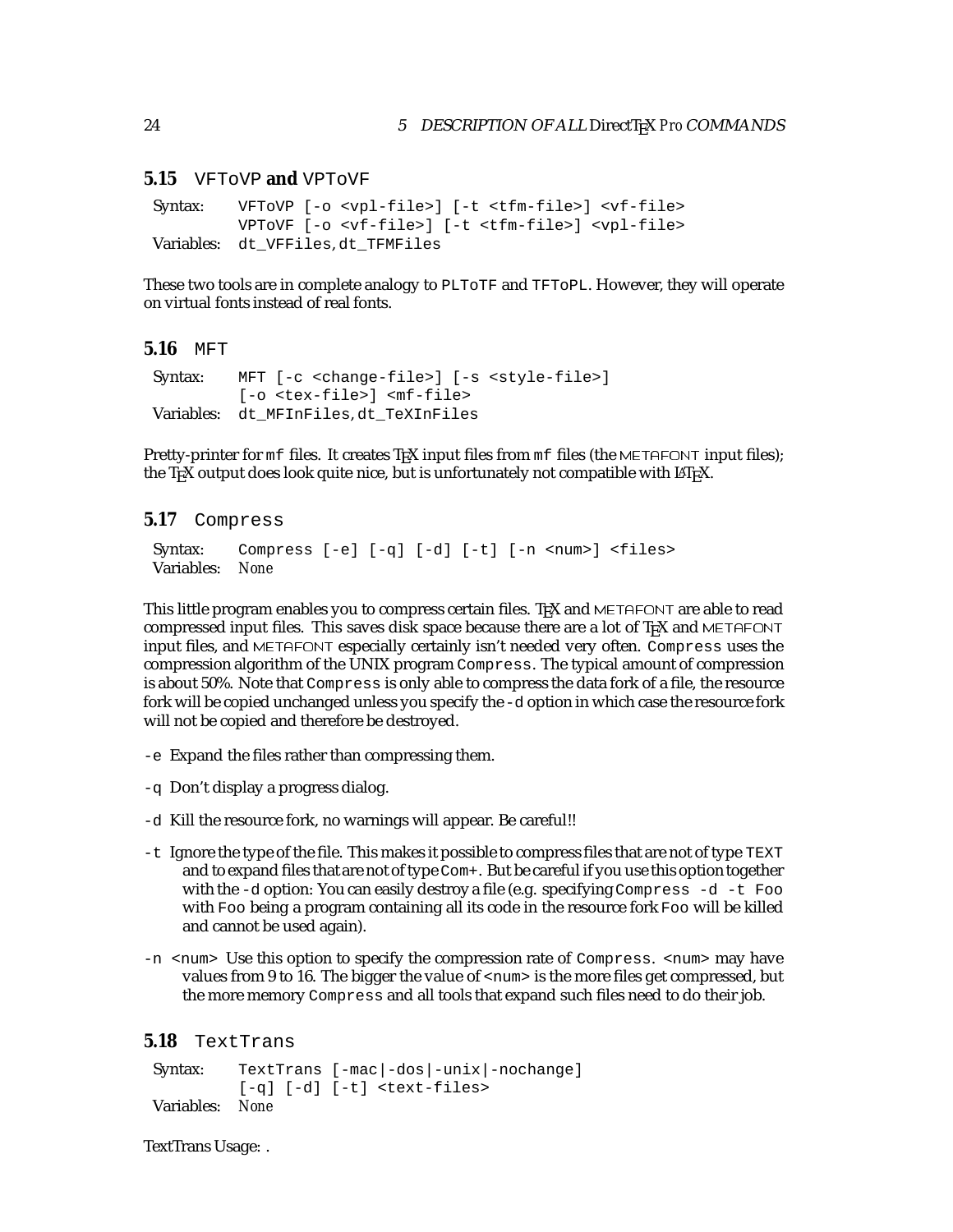#### <span id="page-25-0"></span>5.19 ClipToRez 25

TextTrans converts text files between the various formats. The character codes used to represent the end of a line are different on different systems: UNIX uses only a linefeed  $(0 \times 0)$ , MS-DOS uses a carriage-return-linefeed  $(0 \times 0D \ 0 \times 0A)$  and the Macintosh uses only the carriagereturn (0x0D). So this little program is able to convert text files from every format to every other format. The options:

-mac Convert the text file into Macintosh format.

-dos Convert the text file into MS-DOS format.

-unix Convert the text file into UNIX format.

-nochange Copy the text file unchanged.

-q Don't display a progress dialog.

- -d Kill the resource fork, no warnings will appear. Be careful!!
- -t Ignore the type of the file. This makes it possible to translate files that are not of type TEXT. But be careful if you use this option together with the -d option: You can easily destroy a file (e.g. specifying TextTrans -d -t Foo with Foo being a program containing all its code in the resource fork Foo will be killed and cannot be used again). Also be sure that the data fork of the file contains text, not other information (e.g. translating a  $d\vec{v}$ file using TextTrans -t foo.dvi will probably destroy the dvi file.

A hint: Use TextTrans -nochange -d foo.tex to strip the resource fork from the file foo.tex. This will save disk space because MPW always saves the window position in the resource fork, and this information isn't needed for a lot of files, e.g. all METAFONT input files.

#### **5.19** ClipToRez

Syntax: ClipToRez [-e] [-n] <pict-file> Variables: *None*

This program saves a  $PICT$  from the clipboard in the file  $j$ output-file; putting the  $PICT$  into the resource fork and an appropriate %%BoundingBox comment into the data fork. This is the format required by MacDVI and the epsf.sty macro package to include pictures into documents (see MacDVI manual for more details). This command is also able to convert the PICT to (simple) PostScript code, thus producing full EPSF files. The correct suffix .epsf or .rsrc is automatically appended unless you specify the -n option. The options:

-e Use this option to enable the PICT to PostScript conversion.

-n Use this option to prevent ClipToRez from adding an extension like .epsf or .rsrc to the output file name.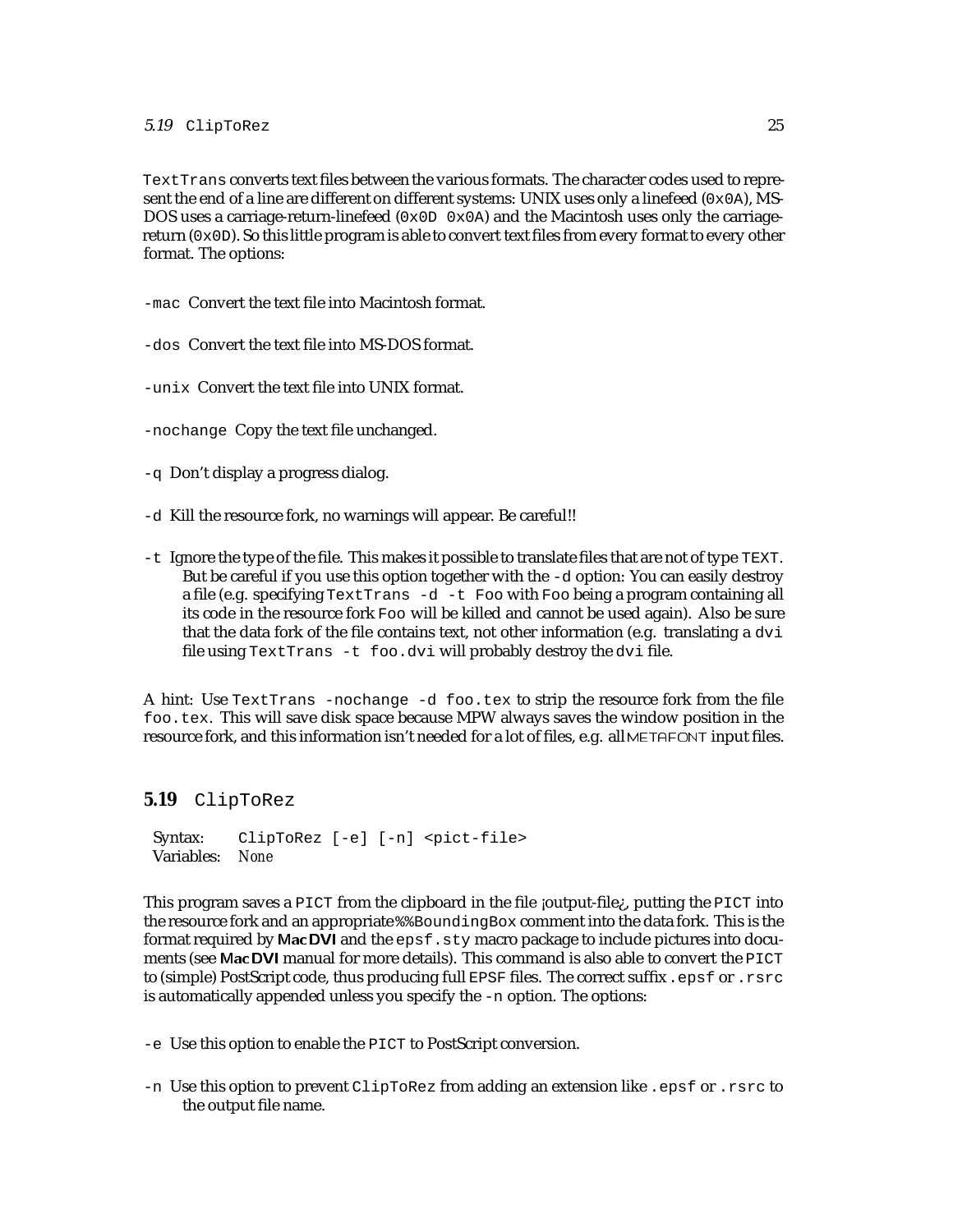<span id="page-26-0"></span>**5.20** Tangle**,** CTangle**,** MTangle**,** Weave**,** CWeave **and** MWeave

```
Syntax: Tangle [-c <change-file>] [-p <pool-file>]
         [-o <pascal-file>] <web-file>
         CTangle [-s] [-c <change-file>]
         [-o <c-file>] <cweb-file>
         MTangle [-c <change-file>]
         [-o <c-file>] <mweb-file>
         Weave [-x] [-c \times \text{change-file} > ][-o <tex-file>] <web-file>
         CWeave [-s] [-x] [-f] [-c <change-file>]
         [-o <tex-file>] <cweb-file>
         MWeave [-x] [-c <change-file>]
         [-o <tex-file>] <mweb-file>
Variables: None
```
These are the T<sub>EX</sub> tools needed for using the programming language web. All standard TEX tools are written in this language, which basically combines source code, a simple change mechanism and associated documentation. Generation of the Pascal code from the web code is done by Tangle, Weave generates a T<sub>E</sub>X file containing the documentation. The corresponding tools operating on cweb files are CTangle and CWeave and on mweb files are MTangle and MWeave.

#### **5.21** PatGen

```
Syntax: PatGen [-p <pattern-file>] [-t <translation-file>]
         [-o <output-file>] <dictionary-file>
Variables: dt_TeXInFiles
```
This program may be used to generate hyphenation patterns for use with T<sub>EX</sub> out of a dictionary of hyphenated words. Most standard hyphenation patterns have been built with this program. The options:

- -p This option allows you to read in hyphenation patterns from a file before generating new ones.
- -t This option allows you to specify the name of a translation file. This file should contain all language-specific character translations and the correct values for\lefthyphenmin and \righthyphenmin.
- -o This option allows you to specify the name of the output file. In this file you will find the patterns read in by the  $-p$  option and the new patterns generated from the dictionary file.

If you are planning to use PatGen for some new language, you are advised to contact also the Technical Working Group on Multiple Language Coordination; they will be able to help you, and perhaps have done those patterns already (you contact the chair of the group at Yannis.Haralambous@univ-lille1.fr).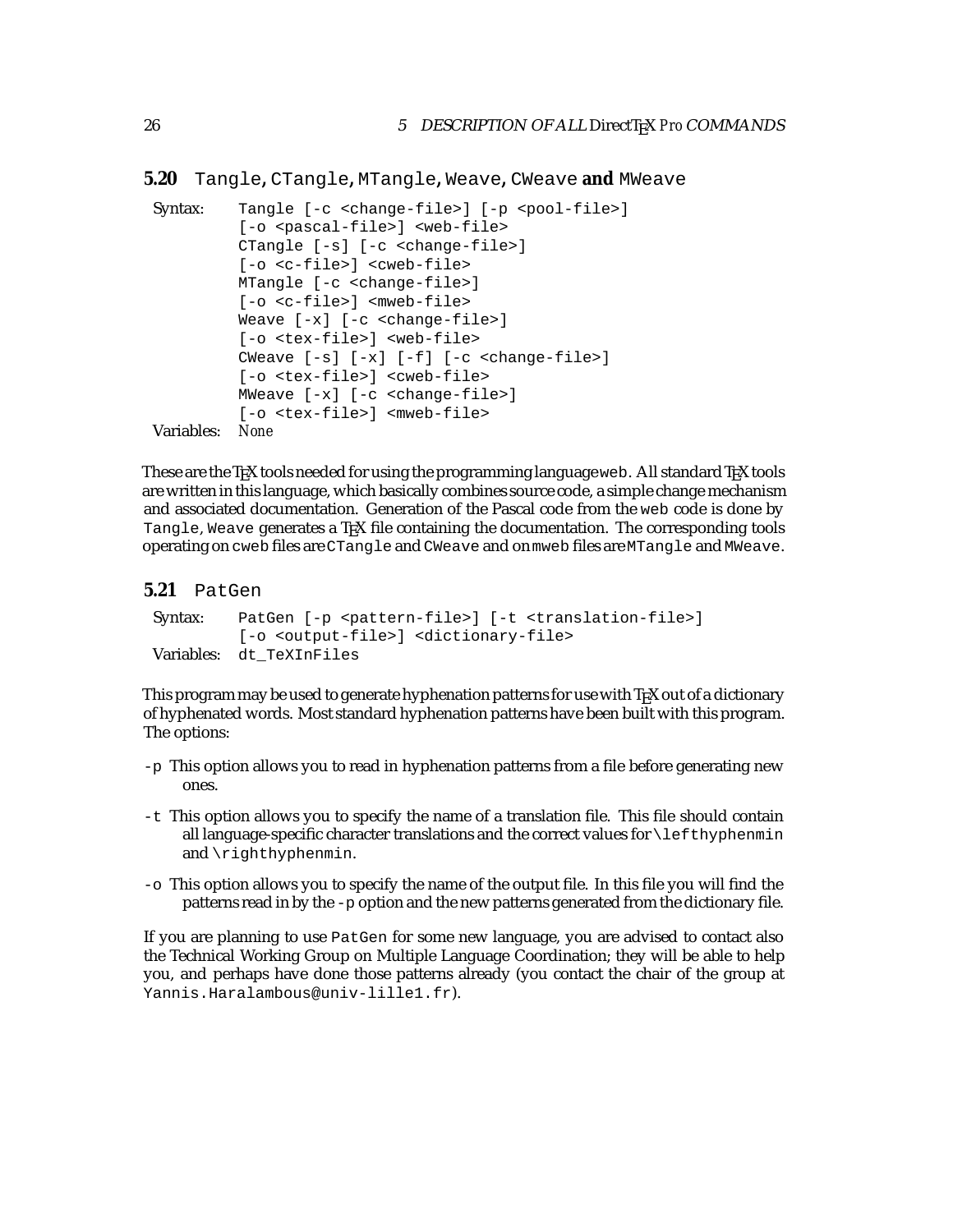# <span id="page-27-0"></span>**6 Description of** MacDVI

Sorry, but the information in this chapter isn't up-to-date. It still describes the old MPW version of DirectT<sub>E</sub>X. Please wait for the final manual to appear.

# **6.1 General Information about** MacDVI

The purpose of any  $dv_i$  driver is to interpret the device-independent files written by  $Tx$  and make them visible on a number of output devices including the screen and printers. Thus this program is the most computer system-dependent of all T<sub>E</sub>X tools. MacDVI provides facilities for output to the Macintosh screen, to any printer that is compatible with the Macintosh (i.e. QuickDraw printers, PostScript printers, Fax machines, ...), and to disk-resident files (PostScript files).

MacDVI supports three different font formats, the pk (packed pixel) fonts generated by MFto-PK (or METAFONT and GFToPK), PostScript or TrueType fonts, and — being the most important but presently also most unknown concept — the virtual fonts. The former two of them need not be explained any more, while virtual fonts deserve (at least) one sentence of explanation: This concept provides much more flexibility in constructing letters and fonts from various other fonts (either existing physically or being virtual fonts themselves) and even entire sequences of T<sub>E</sub>X commands.

TEX originally is a type-setting program, not a graphics program, although it offers some rather limited graphical capabilities. Thus many  $TeX$  drivers use the  $\sp{\text{special command}$  to provide enhanced graphics. MacDVI is no exception in that it allows you to include any PostScript code (e.g. graphics, but also anything else) or to include QuickDrawPICT files (representing pictures only).

 $\Diamond$  MacDVI is implemented as tool running under MPW and as tool build into the DirectTEX *Pro* shell. In fact, MacDVI is an integral part of the DirectT<sub>F</sub>X *Pro* shell.

# **6.2 Basic Concepts of** MacDVI

# **6.2.1 The Device Concept**

MacDVI knows logical and physical devices. The logical devices MacDVI knows are Preview, Printer and DiskFile. They only tell MacDVI where to redirect its output. The physical devices MacDVI supports are declared in so-called *device descriptions*. These descriptions contain a lot of information about the device, e.g. its resolution. The device descriptions and the remapping between logical and physical devices is to be found in the device description file. You tell MacDVI which logical device to use by specifying it on the command line. The three devices known to MacDVI and the appropriate command line options are:

|                 | Name of device   Command line option |
|-----------------|--------------------------------------|
| Preview         | $-$ s or none                        |
| Printer         | -p                                   |
| <b>DiskFile</b> |                                      |

The Preview device is used to display dvi files on the Macintosh screen within a standard Macintosh window. You may scroll the display, change the magnification, select any page of the dvi file and get some information about the dvi file.

The Printer device sends the output to a printer connected to your Macintosh, either via a network like AppleTalk or one of the serial ports. MacDVI supports PostScript and QuickDraw printers.

The DiskFile device should be used when you want the output of MacDVI to be written to a file. MacDVI will create a PostScript file with this device.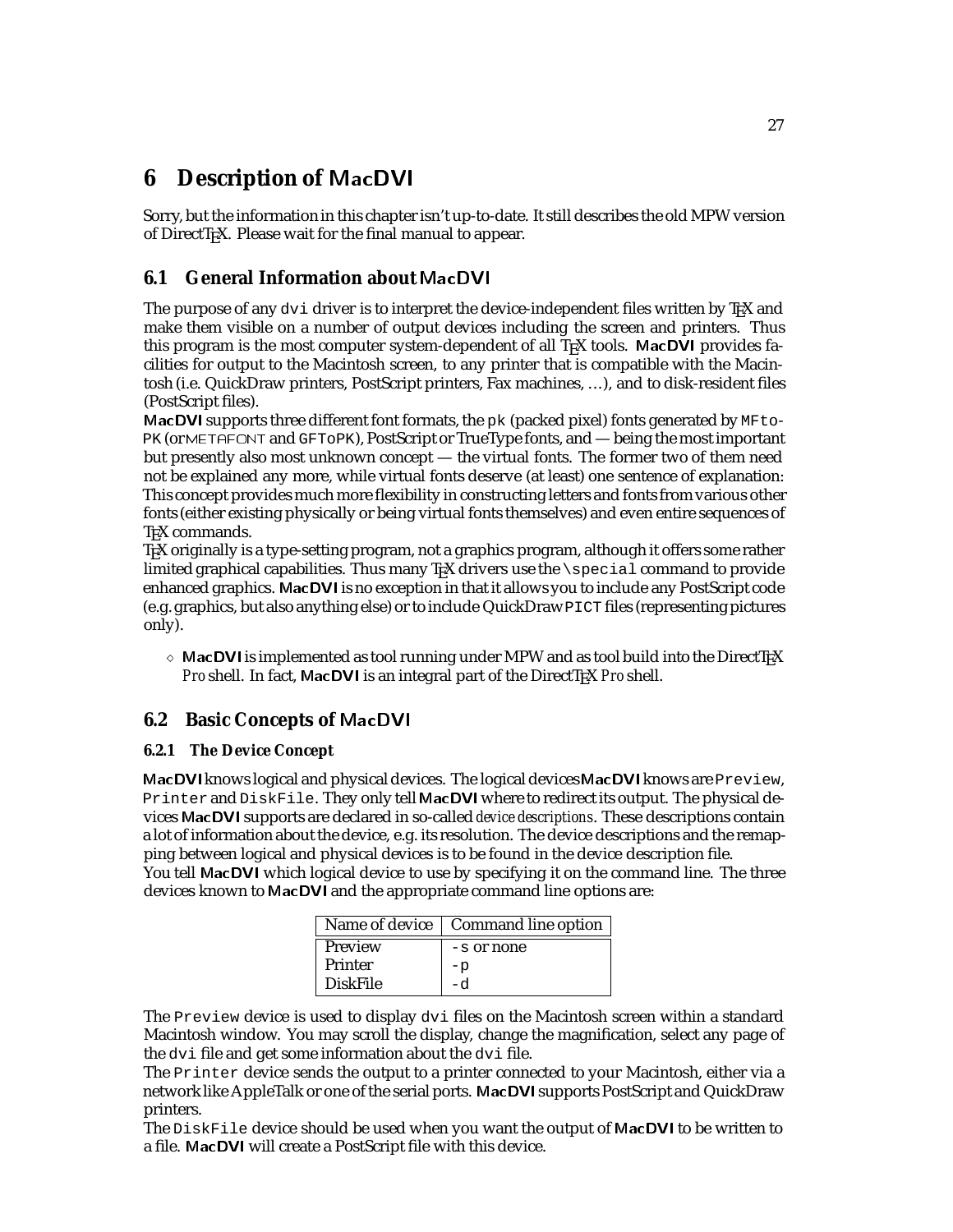<span id="page-28-0"></span>You may specify  $-c$  with any of these options to tell MacDVI to check only for the presence of fonts for the particular device, not to display the dvi file on the device. MacDVI will always output the commands needed to create a missing font, so you may use this option to output the commands needed for all missing fonts in your document.

 $\Diamond$  Using Open... from the File menu in the DirectT<sub>E</sub>X *Pro* shell and selecting a dvi file will invoke MacDVI to preview the file, without producing any output to the console.

#### **6.2.2 The Device Description File**

MacDVI needs a file that contains different things, namely

- The remapping between logical and physical devices.
- A list of mode def names and resolutions that are known to METAFONT.
- The description of the physical devices.

MacDVI will use the file that is referenced by the shell variable  $dt$  DeviceDefs. Use the command Open \$dt\_DeviceDefs to open this file and see which devices are defined. The syntax of this device description file is as follows:

• Remapping between logical and physical devices:

```
Preview := <name> | default;
DiskFile := <name> | default;
Printer := \langlename> | default;
```
You may tell MacDVI an explicit physical device to use for a given logical device by specifying the name of the physical device, or you may tell MacDVI to use the name of the currently selected printer as the name of the physical device by specifiying default. Note that you may change the currently selected printer by using the *Chooser* which is part of your system software.

• MacDVI needs to know which mode defs are known to METAFONT. METAFONT generates fonts using a mode\_def which tells METAFONT the resolution of the font and some other things that are uninteresting to MacDVI. However, MacDVI has to know which mode\_defs METAFONT knows and which resolution a given mode\_def represents. Here is how to tell MacDVI about these mode defs:

```
mode_defs =
    <name>:=(<h-res>,<v-res>);
        ...
    <name>:=(<h-res>,<v-res>);
enddef;
```
• Now we come to the syntax of the device descriptions. They must contain some data common to all devices and may contain additional data only needed by specific devices. The general syntax of a device description is

```
device_def <name> =
    <identifier>:=<value>;
        ...
    <identifier>:=<value>;
enddef;
```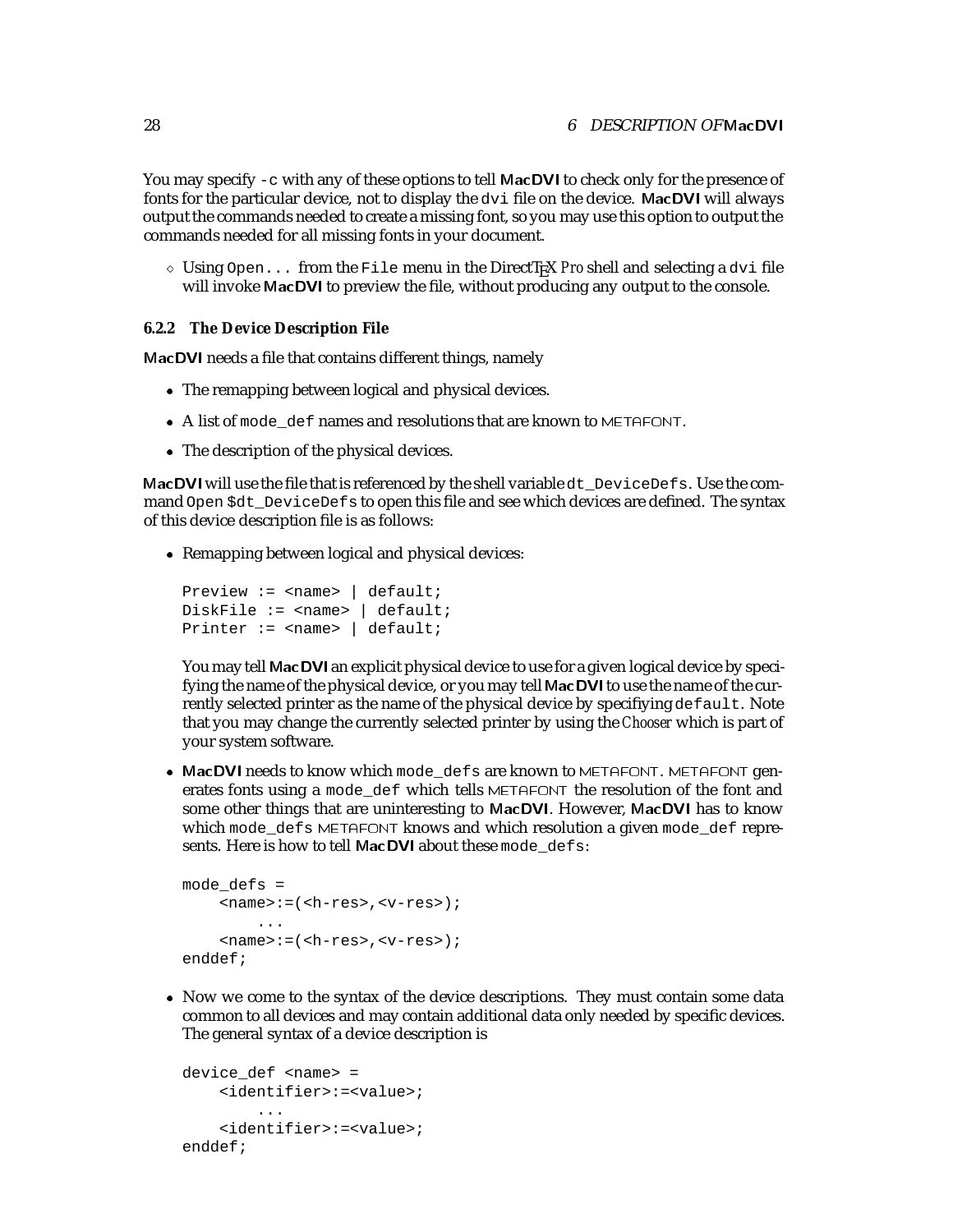The following identifier/value combinations are allowed:

```
device_type := QuickDraw | PostScript | default;
mode\_def := \text{name}:shift_origin := (<h-shift>,<v-shift>);
only_bitmaps := true | false;
conserve_vm := true | false;
res_check := true | false;
actual size := <x>:<y> | default;
page order := <order>;
```
The mode\_def identifier is required for all physical devices. You must tell MacDVI about themode\_def connected to the physical device. Thedevice\_typeidentifier is optional, if you omit it (or specify default) MacDVI will generate both the PostScript and Quick-Draw representation of your  $dv$  if lee when printing the file on that physical device. The other identifiers have the following meaning:

- **–** shift\_origin may be used to shift the origin of the TEX page on the physical page. Normally the origin is exactly 1" from the top and 1" from the left edge of the paper. However, the printer driver you are using may be slightly inexact, so you may use this option to shift the origin to the exact place. Note that  $h$ -shift and  $v$ -shift must be specified in printer pixels.
	- $\Diamond$  The preview device simply ignores the shift origin command because this device always produces exact output.
- **–** only\_bitmaps may be used to force MacDVI to use bitmap-only printing. In this mode the whole page is created as a bitmap in memory, and this bitmap will be send to the printer via the current printer driver. For documents that do only usepk fonts this option is obsolete because these documents always will be printed as bitmaps. However, for documents that use PostScript fonts this option may be useful for some printer drivers that have speed problems when printing such documents.
- **–** conserve\_vm is used only for PostScript devices. If your PostScript printer has not enough memory the PostScript code normally generated by MacDVI may overflow your printer's memory. In such a case you should specify conserve\_vm := true to tell MacDVI to modify the PostScript code so that the memory of the printer is released after each page. If this fails, too, you should use dvips to generate the PostScript code for your printer.
- **–** res\_check should be used with caution: By default MacDVI will check that the printer is able to print at the resolution that has been specified by the mode\_def. However, certain printer drivers (especially older ones) do not support this check, in such a case you may use res check  $:=$  false to prevent the check. However, it may be that the driver uses the wrong resolution in such a case, so be prepared to get strange results.
- **–** actual\_size is used only for previewing dvi files. It tells MacDVI which magnification to use as default magnification. By default MacDVI will try to view the dvi file in original size on the screen. You may override this by specifying one of the Options/Magnification menu items (e.g. 1:3 or 4:1).
- **–** page\_order may be used to specify how double-sided printouts should be made:  $\langle \text{order} \rangle$  must be a string that looks like  $1f2r$  or  $2f1f$ . This string tells MacDVI how to print odd pages (1) and even pages (2), namely f(orward) or r(everse), and which pages should be printed first.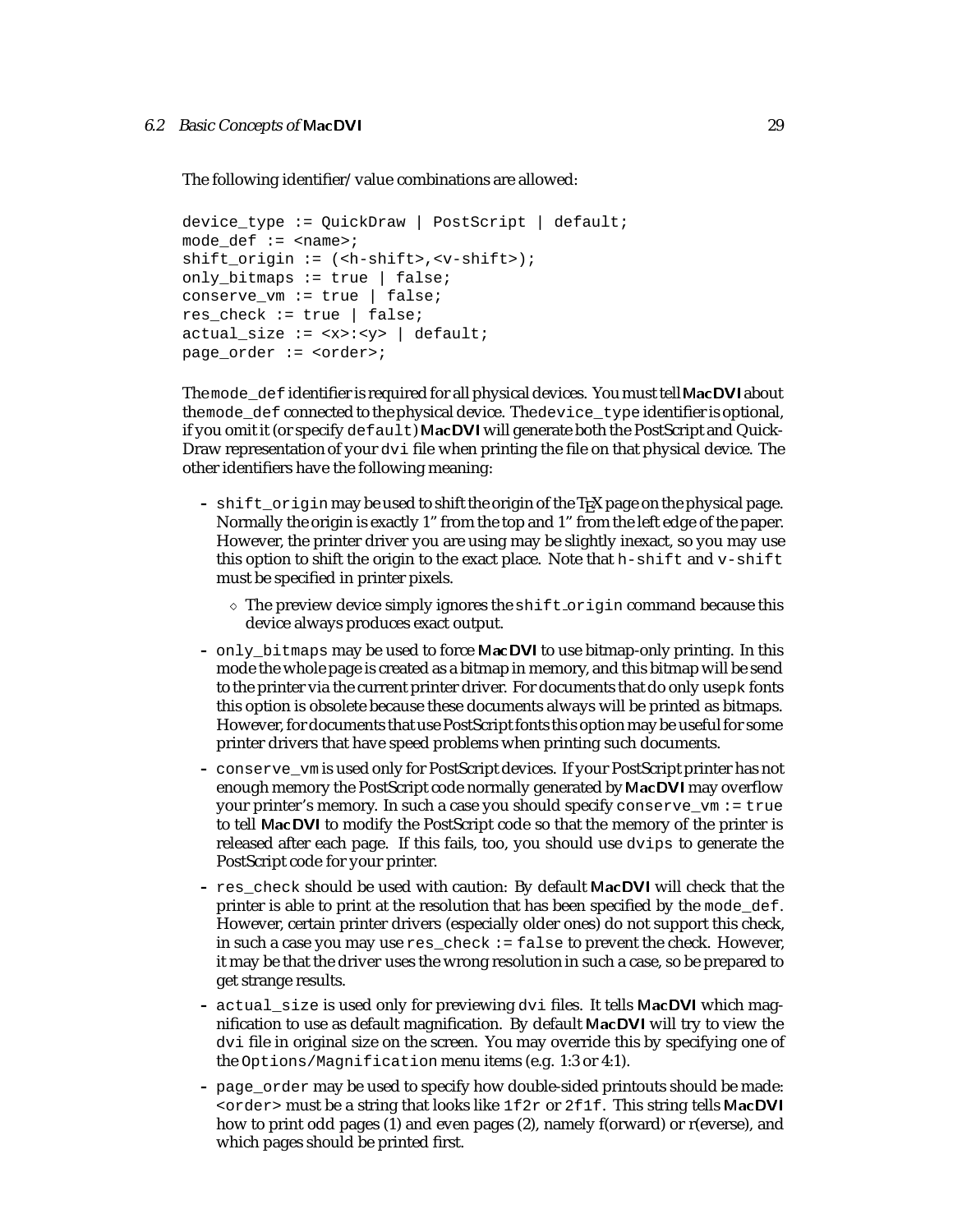#### <span id="page-30-0"></span>**6.2.3 Resident Fonts**

MacDVI supports different font formats: The usual  $pk$  fonts, virtual fonts and PostScript or TrueType fonts. Using  $pk$  fonts and virtual fonts is straightforward, no additional information is needed for MacDVI. However, when using PostScript or TrueType fonts and a few virtual fonts, MacDVI needs some more information to display them correctly on the different devices. TEX himself doesn't make this difference, because TEX only needs information about the *metrics* of the font, not the actual images. Therefore  $T_F X$  only needs the  $t fm$  ( $T_F X$  font metrics) files. Which files MacDVI needs depends on the type of font: For  $pk$  fonts, only the  $pk$  files in the proper sizes are needed. For a virtual font, MacDVI only needs the vf file, which contains the information on how to build up characters out of TEX commands and other fonts. For PostScript fonts, MacDVI needs the  $\pm \text{fm}$  file to position the characters correctly on the page and some informationabout how to display the characters on different devices. This information is stored in the file referenced by the shell variable dt\_ResidentFonts. Every font listed in this file is considered to be a resident font. The information listed in the \$dt\_ResidentFonts file is:

| Title    | <b>Meaning</b>                             |
|----------|--------------------------------------------|
| Name     | The name used for the font in the dvi file |
| PS Name  | The name to use for PostScript output      |
| Mac Name | The name to use for QuickDraw output       |
| Flags    | Some flags needed by MacDVI                |
| PS Code  | Additional PS Code for PostScript output   |

The first three entries specify the remapping between the dvi file name and the PostScript and QuickDraw name of the font.

The following flags must be specified:

- $\bullet$  MacDVI is able to translate the character codes found in a  $\text{dv}$  i file to other character codes by using an encoding vector. This encoding vector must be used when displaying dvi files on QuickDraw devices. The reason is that the Macintosh screen fonts use a different encoding than the Adobe PostScript fonts, and all  $\forall$  files supplied with DirectTEX map the TEX encoding to the Adobe encoding. The encoding scheme may presently be either MAC to map to Mac encoding or CMR to map to the encoding used for the Blue Sky CMR PostScript fonts. If you use any other name, MacDVI will use a standard encoding vector without any translation. You should use nil if no encoding should be used.
- The QuickDraw style: Here you tell MacDVI which style to use for QuickDraw display of the font. The following styles are allowed: P (Plain), B (Bold), I (Italic), U (Underline), O (Outline), S (Shadow), C (Condensed), E (Extended).
- Downloading of fonts: You may specify wether the font should be downloaded to the printer (specify T (true)) or not (specify F (false)). Note that MacDVI uses the standard mechanism of the printer driver to download the font, so you should have either a True-Type or PostScript Type 1 file of the font installed in your system folder.
	- $\Diamond$  MacDVI is only able to automatically load fonts into the printer that are correctly installed in your system. To check wether a given font is installed in your system you may use e.g. the desk accessory Key Caps. Simply check wether the font may be displayed or not.

The PostScript code is optional, you may use some PostScript code here to generate fonts by modifying some other fonts. See the file \$dt\_ResidentFonts for some examples.

 $\Diamond$  The  $\Diamond$ dt ResidentFonts file shipped with this installation contains all entries needed for the standard PostScript fonts (the fonts found in every Apple LaserWriter). You shouldn't alter the file unless you are sure about what you're doing.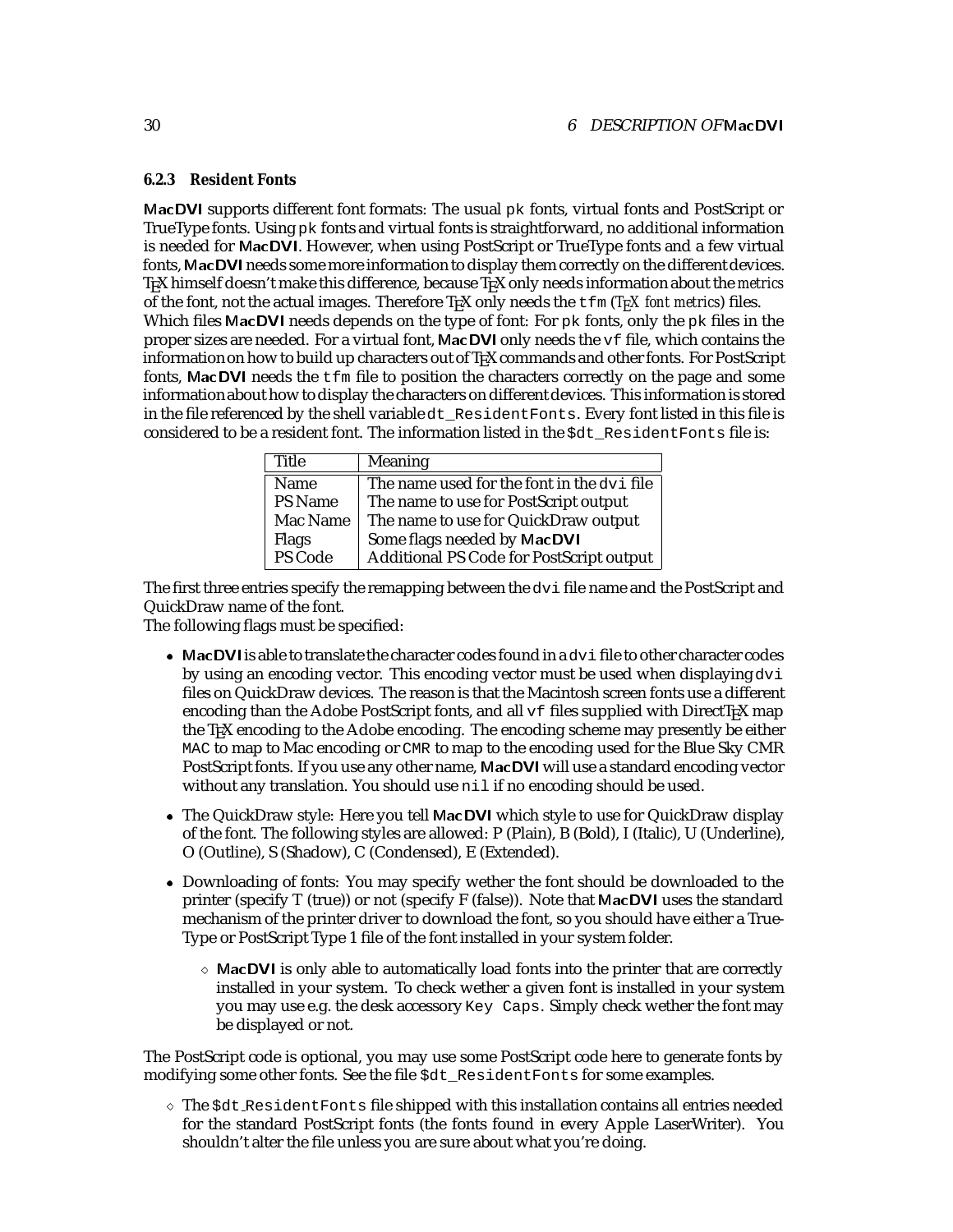#### <span id="page-31-0"></span>6.3 MacDVI Windows 31

### **6.3** MacDVI **Windows**

MacDVI displays the dvi files on the Macintosh screen within standard Macintosh windows. Note that the number of open windows is only limited by the amount of memory you have. You may enlarge the partition size of DirectT<sub>F</sub>X *Pro* (or MPW) by using the Finder's Get Info menu item.

The MacDVI window contains the usual scroll bars to scroll the window contents, an info bar displaying some information like current page number and cursor position and two additional controls to select any dvi page you like. The additional window controls and their meanings are (see also figure 7):



Figure 7: The MacDVI Window

- Info Field: In this field MacDVI will display some information. You may select the type of information to display by clicking into this field (a pop-up menu will appear).
- Current Page Number: Here the page number of the current page is displayed. Note that the first number is the  $d\vee i$  page number and the next number(s) within the brackets is (are) the  $T_FX$  page number(s).
- Page Selection Scroll Bar: You may use this scroll bar to quickly select a dvi page for preview. Use the scroll bar until the desired  $\text{div}$  page is displayed to the left of the scroll bar.
- Page Selection Button: Click on this button to switch to the  $\text{div}$  page displayed within this button. Pressing the Return or Enter key is equivalent to clicking on this button.

MacDVI offers you different tools to manipulate the window display and to give you some info about a dvi file. The tools may be selected from the toolbar on the left side of the window. Additionally, the toolbar contains some buttons to navigate through your document. The tools and buttons from top down:

- Hand Tool: Move the page around without using the scroll bars.
- Magnifiyng Glass Tool: Magnify the portion of the page under the cursor. Use the option key to increase magnification instead and the shift key to decrease magnification instead.
- Cross Tool: Display information about characters and rules.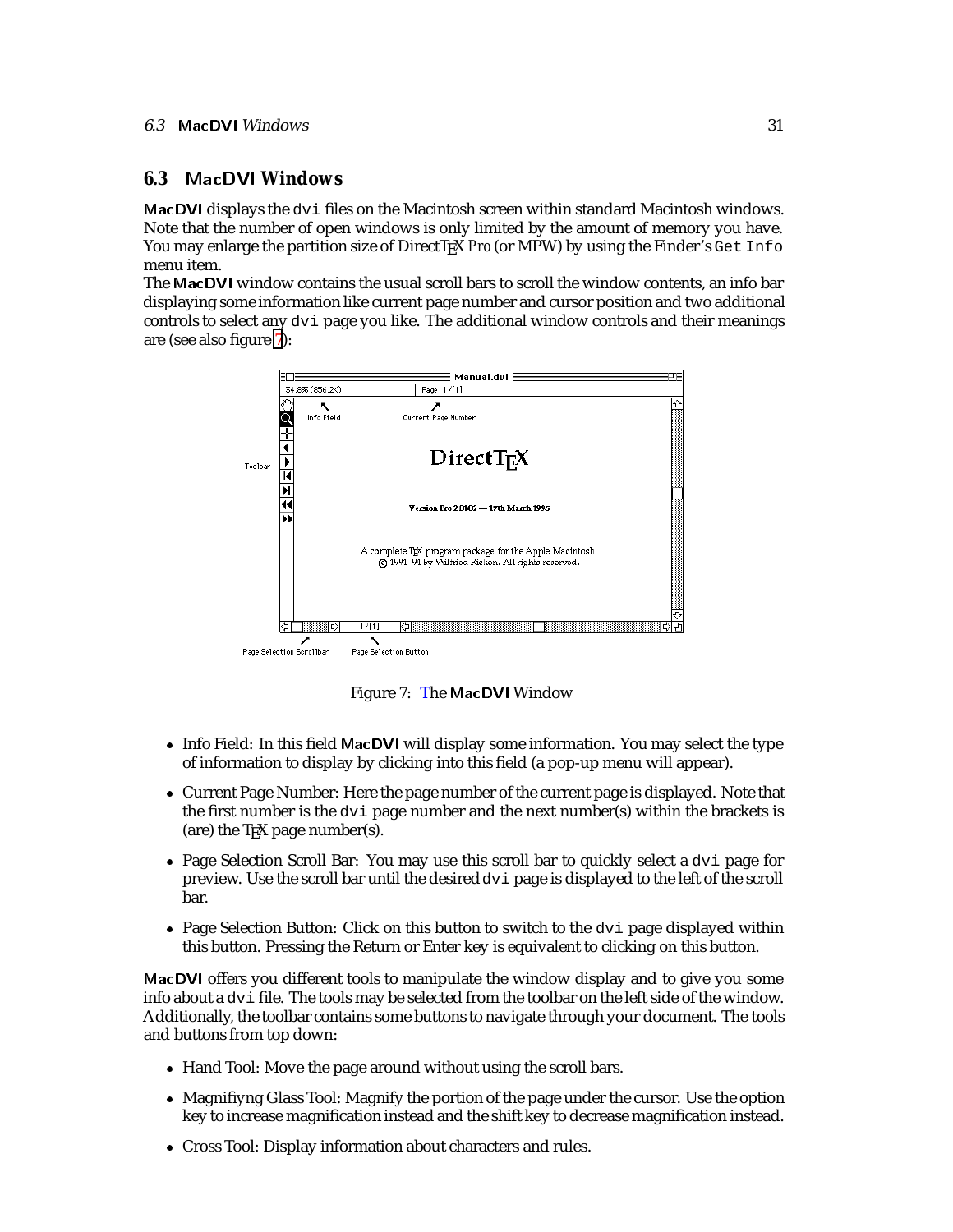- <span id="page-32-0"></span>Left Arrow: Display previous page.
- Right Arrow: Display next page.
- Left Arrow Bar: Display first page.
- Right Arrow Bar: Display last page.
- Leftleft Arrow: Step display history backwards.
- Rightright Arrow: Step display history forward.

MacDVI supports different keyboard shortcuts to help you navigating through your document. You may use the arrow keys to scroll through your document. Use the arrow keys in combination with the shift key to speed up scrolling. Note that MacDVI will automatically select the next (previous) page if you scroll down (up) using the arrow keys and you reached the bottom (top) edge of the page. This allows you to read a whole document on the screen without using the mouse. MacDVI also supports the enhanced keyboard keys like home, end, pageup, pagedown.

You may use the keys 1 to 9 to move the window display. Look at the keypad to understand how the display will be affected (7 displays the top-left corner, 6 displays the right edge, centered vertically, ...). Other keys on the keyboard have other meanings: Use+ to select the next page,  $-$  to select the previous page,  $*$  to zoom in,  $\prime$  to zoom out, 0 to switch to magnification 1:9 and . to switch to magnification 4:1.

- $\circ$  If you're using the DirectT<sub>EX</sub> *Pro* shell, you may configure the keyboard by using the SetKey command. Use SetKey also to display the current settings.
- $\Diamond$  The default keyboard remapping is defined in a resource of type DKEY.

You may copy the displayed page to the clipboard using the menu command Copy or the appropriate function key on the enhanced keyboard. Note that the page is copied in the current magnification.

### **6.4 Printing a Document**

#### **6.4.1 The Page Range Concept**

To give you a great flexibility in printing your document, it may be split up into*page ranges*. A single page range simply is a part of your document with some printing characteristics. First, however, a short remark about the page numbers: There are two different kinds of page numbers, the absolute page numbers and the  $TeX$  page numbers. Because the  $dv$  if the contains a sequence of complete T<sub>E</sub>X pages, every page has a defined position within the  $dv$  i file and therefore a defined absolute page number. If the dvi file contains *n* pages, these numbers will be in the range 1...*n*. However, each page contains a T<sub>E</sub>X page number. Most commonly, this is the number that will appear on the top or bottom of your page. These are the numbers  $T_F X$ displays on the screen within square brackets while translating your document. In general, each page in the dvi file may have any TEX page number. Therefore all page references Mac-DVI will accept must be absolute page numbers and not T<sub>F</sub>X page numbers. However, in certain instances MacDVI will display something like 3/[5] as a page number. The number before the slash is the absolute page number, the number in brackets is the T<sub>E</sub>X page number. For those of you who are interested: The T<sub>EX</sub> page numbers are the values of the registers  $\cosh 0$  to \count9. The usual macro packages will set \count1 to \count9 to zero and \count0 to the current page number. TEX displays these ten count registers in square brackets on your terminal when processing a document.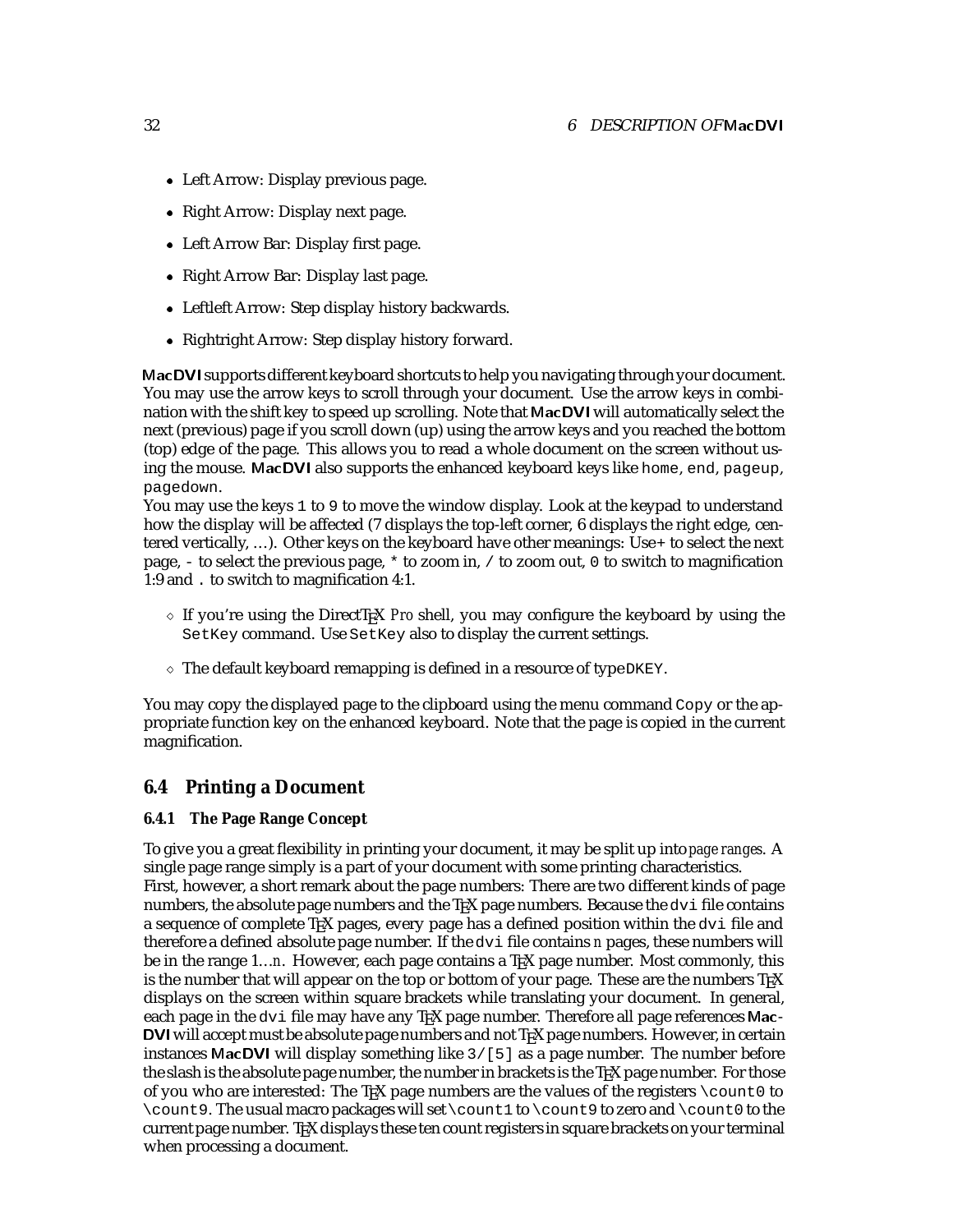#### <span id="page-33-0"></span>6.4 Printing <sup>a</sup> Document 33

Warning: MacDVI has an option to sort the pages by T<sub>E</sub>X page numbers. Note that the absolute page numbers will change, i.e. the page with the smallest T<sub>EX</sub> page number will now have the absolute page number 1, regardless of the position it has in the dvi file. Now back to page ranges. They are described by the following parameters:

| Parameter         | <b>Meaning</b>                                     |
|-------------------|----------------------------------------------------|
| firstPage <n></n> | Start printing with absolute page n                |
| lastPage <n></n>  | Stop printing with absolute page n                 |
| offPage <n></n>   | Print only every nth page                          |
| reversePages      | Reverse the output of the pages                    |
| pauseAfterPrint   | Pause printing before printing the next page range |
| ejectAddPage      | Eject an additional empty page at the end          |

Page ranges are displayed by MacDVI in the following format:

<first>..<last> by <offset>; <options>

Options contain a list of characters for the additional page range parameters:

|   | Character   Parameter |
|---|-----------------------|
|   | reversePages          |
| p | pauseAfterPrint       |
| ≏ | ejectAddPage          |

#### **6.4.2 The Print Job Dialog**

If you print a single document (not two or more documents opened either from the MPW shell or the Finder) the standard print job dialog will be modified to give you more control over printing (see figure 8). These additional controls allow you to specify any number of page ranges to print.

| Drucker "Personal NT"                                                                          | $D1 - 8.1.1$   | Sichern                |
|------------------------------------------------------------------------------------------------|----------------|------------------------|
| Seiten: @ Alle<br>Kopien:   <mark>1</mark><br>∴ ( ) Von:                                       | Bis:           | Abbrechen              |
|                                                                                                | .Ausgabe       |                        |
| ◉ Alle ○ Erste: Rutomatisch                                                                    | $\cap$ Drucker | Optionen               |
| Rest pan: Rutomatisch                                                                          | ⊛ Datei        | Hilfe                  |
| First: 1/[1]<br>Last: 34/[32]<br>] Reverse Pages                                               |                |                        |
| ∏Pause after printing<br>$\sqsupset$ Eject additional page<br>Add<br>Page increment:<br>Belete |                | Change<br>Double-Sided |

Figure 8: Print Job Dialog

The usage of these additional items is simple: On the left side you will find some controls to specify a single page range, and on the right side you will find a list of page ranges that will be printed and some controls to add, delete or change some page ranges from the list. You may double-click on an item in the list to copy its settings to the controls on the left side.

If you didn't specify any page range (the list is empty) MacDVI will use the normal settings of the print job dialog that you specify with the controls at the top of the dialog.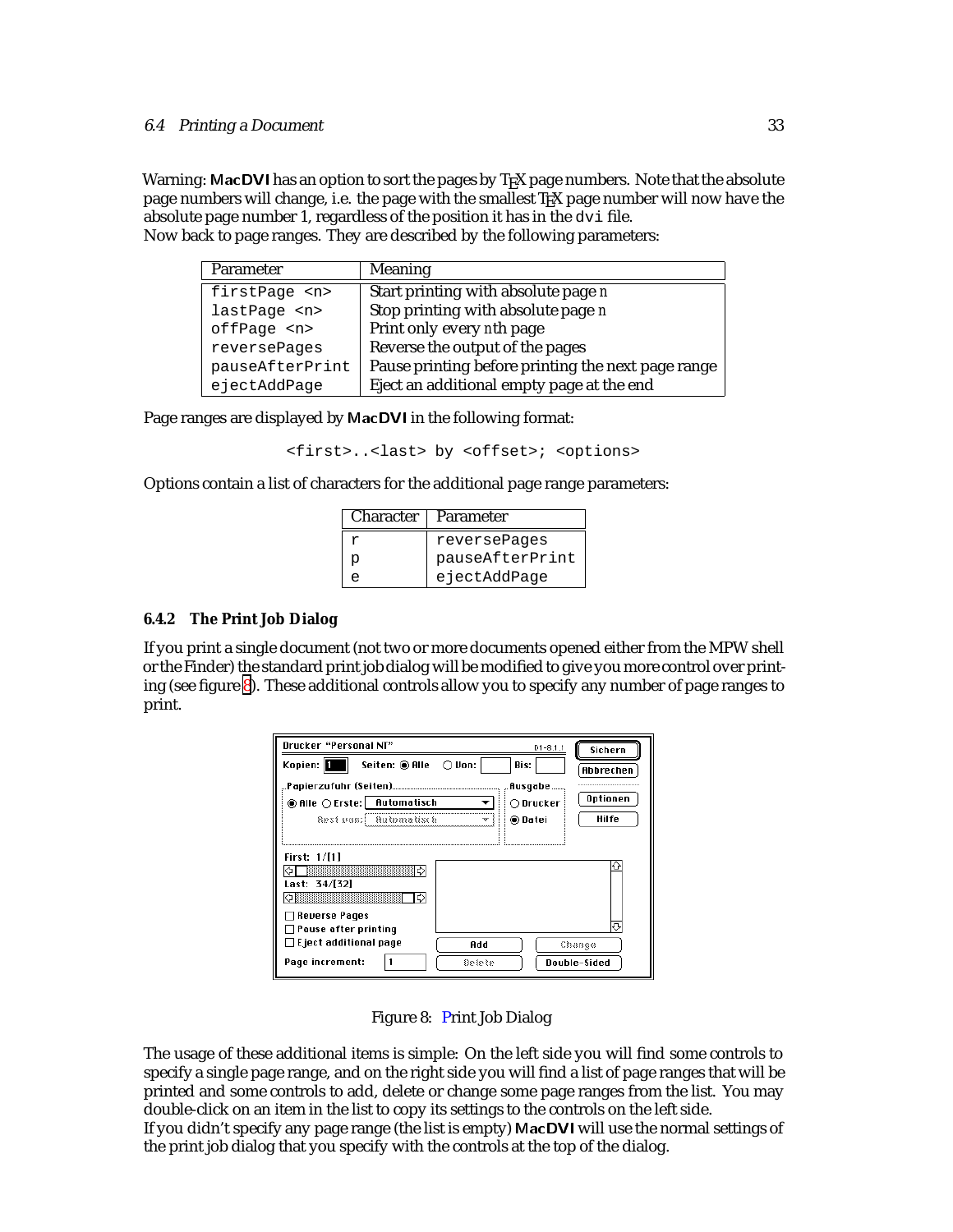One note about the Eject additional page item: If checked MacDVI will eject an additional page at the end for normal printouts and at the beginning for reverted printouts. One note about double-sided printouts: MacDVI simply will print the first, third, ... page of the page on the front side and the second, fourth, ... page on the back side of the paper, regardless which T<sub>E</sub>X page numbers they have. You should select the proper first and last page with the scroll bars on the left side and then click onDouble-Sided to add two different page ranges to the list. MacDVI will use some settings from the file  $Sdt$  DeviceDefs to decide how doublesided printouts are done on your particular printer (which side to print first: front or back? print front sides normal or reverted? print back sides normal or reverted, ...). See chapter[6.2.2](#page-28-0) for more details. MacDVI will also automatically eject an additional page if needed. If the settings in the \$dt\_DeviceDefs file are correct the only thing you have to do is to reinsert the printed pages back into your printer and tell MacDVI to continue printing.

 $\Diamond$  Note that the file  $\diamond$ dt DeviceDefs might not contain correct settings for your printer because I simply have a limited amount of testing capabilities. Please send me a corrected device def of your printer if you found the correct settings !!!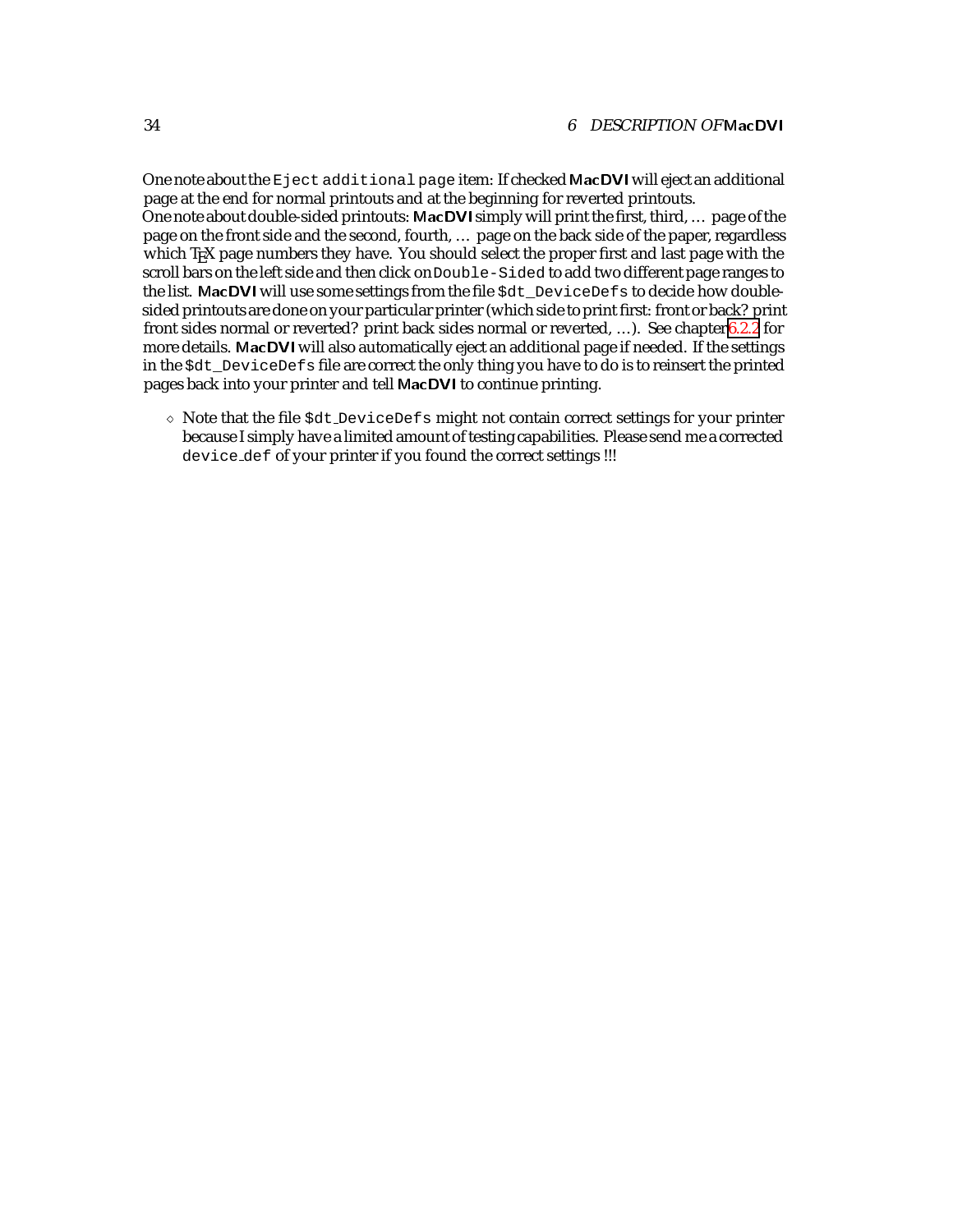# <span id="page-35-0"></span>**7 Including Graphics into** dvi **Files**

# **7.1 A Sample Graphic**

Including graphics into T<sub>EX</sub> documents is a breeze with DirectT<sub>EX</sub> — if the graphics file is correctly formed. But first we will give an example of an included graphic — a complex graphic created with Mathematica<sup>TM</sup>.



Figure 9: A sample Mathematica<sup>™</sup> graphic

This picture has been included by using the following commands in the tex file:

```
\begin{figure}[htb]
\def\epsfsize#1#2{0.8\textwidth}
\def\MM{{\rm Mathematica$ˆ{\hbox{\tiny TM}}$}}
$$\epsffile{Mathematica.epsf}$$
\caption{A sample \protect\MM\ graphic}
\end{figure}
```
You may take a look at the file : Include-Files: DirectTeX: Mathematica.epsf to see how a good graphics file is made. Be sure to look at the resource and the data fork of this file. The data fork contains some Postscript code, the resource fork contains a PICT resource which in turn contains the QuickDraw representation of the graphic.

MacDVI is also able to include QuickDraw-only graphics. However, it is highly recommended to use graphic files that contain the PostScript and QuickDraw representation of the graphic. The following sections of this chapter are taken from the manual for dvips, a PostScript driver for dvi files by Thomas Rokicki, since PostScript graphics inclusion intodvi files works similarly in MacDVI and Rokicki's dvi file driver dvips. Note that dvips is also included in the DirectTEX package.

# **7.2 The Bounding Box Comment**

Every well-formed PostScript file has a comment describing where on the page the graphic is located, and how big that graphic is. This information is given in terms of the lower left and upper right corners of a box just enclosing the graphic, and is thus referred to as a bounding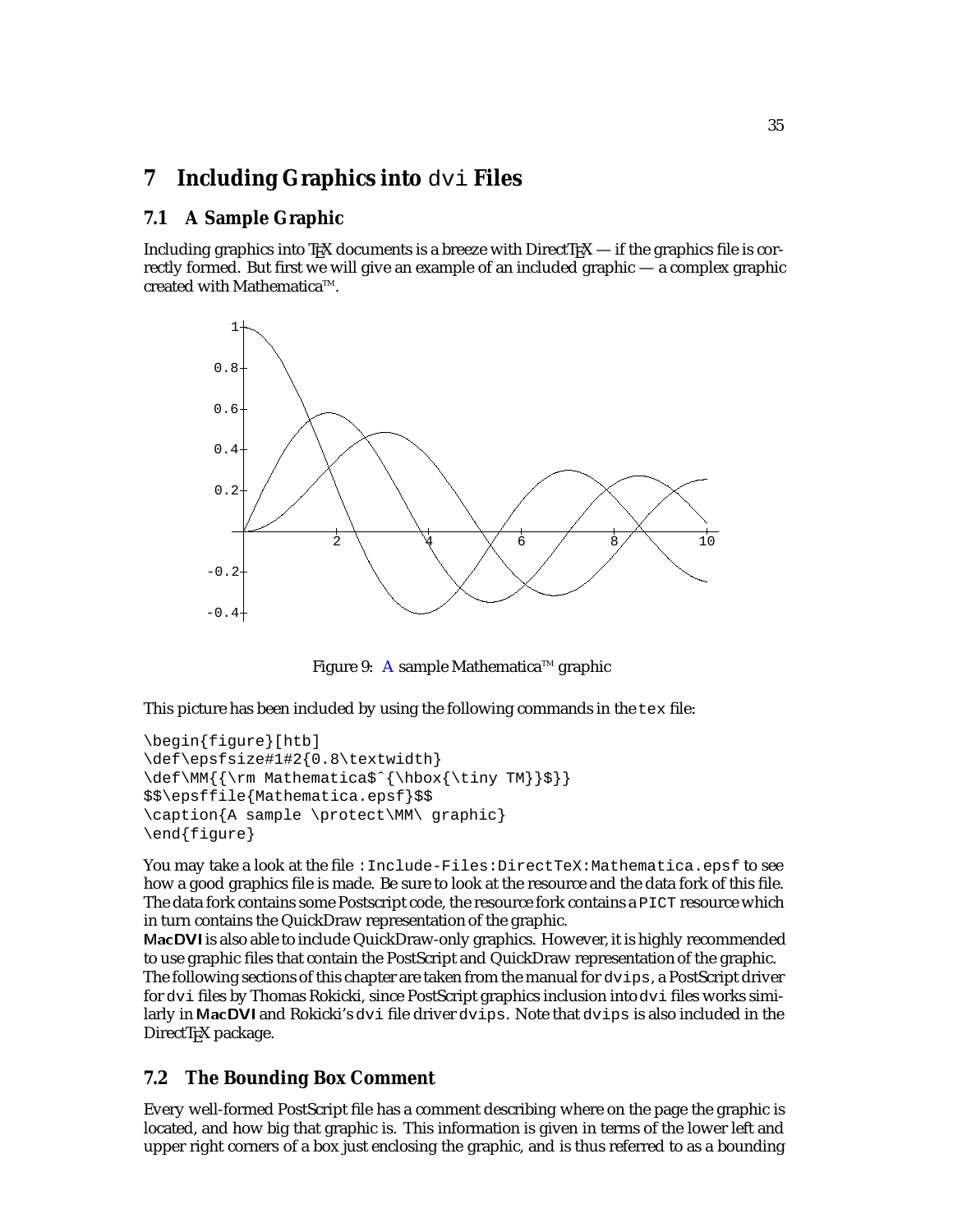<span id="page-36-0"></span>box. These coordinates are given in PostScript units (there are precisely 72 PostScript units to the inch) with respect to the lower left corner of a sheet of paper.

To find out wether a PostScript file has a bounding box comment, just look at the first few lines of the file. PostScript is standard ASCII, so you can use any text editor to do this. If within the first few dozen lines there is a line of the form

%%BoundingBox: 0 0 396 396

(with any numbers), chances are very good that the file is Encapsulated PostScript and will work easily with MacDVI. If the file instead contains a line such as

```
%%BoundingBox: (atend)
```
the file is still probably Encapsulated PostScript, but the bounding box (which is needed by the epsf.sty and MacDVI in order to position the graphic) is at the end of the file and should be moved to the position of the line above. This can be done with your text editor.

If the document lacks a bounding box altogether, one can easily be added. Simply print the file. Now, take a ruler, and make the following measurements. All measurements should be in

PostScript units, so measure it in inches and multiply by 72. The distance from the left edge of the paper to the leftmost mark on the paper is *llx*, the first number. The distance from the bottom edge of the paper to the bottommost mark on the paper is *lly*, the second number. The distance from the left edge of the paper to the rightmost mark on the paper is *urx*, the third number. The fourth and final number,*ury*, is the distance from the bottom of the page to the uppermost mark on the paper. Refer to the figure at the right. Now, add a comment of the form %%BoundingBox: *llx lly urx ury* as the second line of the document, the first line should be a line starting with the two characters '%!'; if it doesn't, the file probably isn't PostScript. Or, if you don't want to modify the file, you can simply write these numbers down in a convenient place and use them when you import the graphic. If the document does not have such a bounding box, or if the bounding box is given at the end of the document, please complain to the authors of the software package that generated the file; without such a line, including PostScript graphics can be tedious.



?

#### **7.3 Using the** epsf **Macros**

Now you are ready to include the graphic into a T<sub>EX</sub> file. Simply add to the top of your T<sub>EX</sub> file a line like  $\infty$  epsf (or, if your document is in EIFX or SliTFX, add the epsf style option, as was done to the following line).

$$
\verb|\documentstyle[12pt,epsf]{article}|
$$

This needs to be done only once, no matter how many figures you plan to include. Now, at the place where you want to include the file, enter a line such as

\epsffile{foo.ps}

If you are using LATEX or SliTEX, you may need to add a  $\lambda$  eavevmode command immediately before the \epsffile command to get certain environments to work correctly. If your file did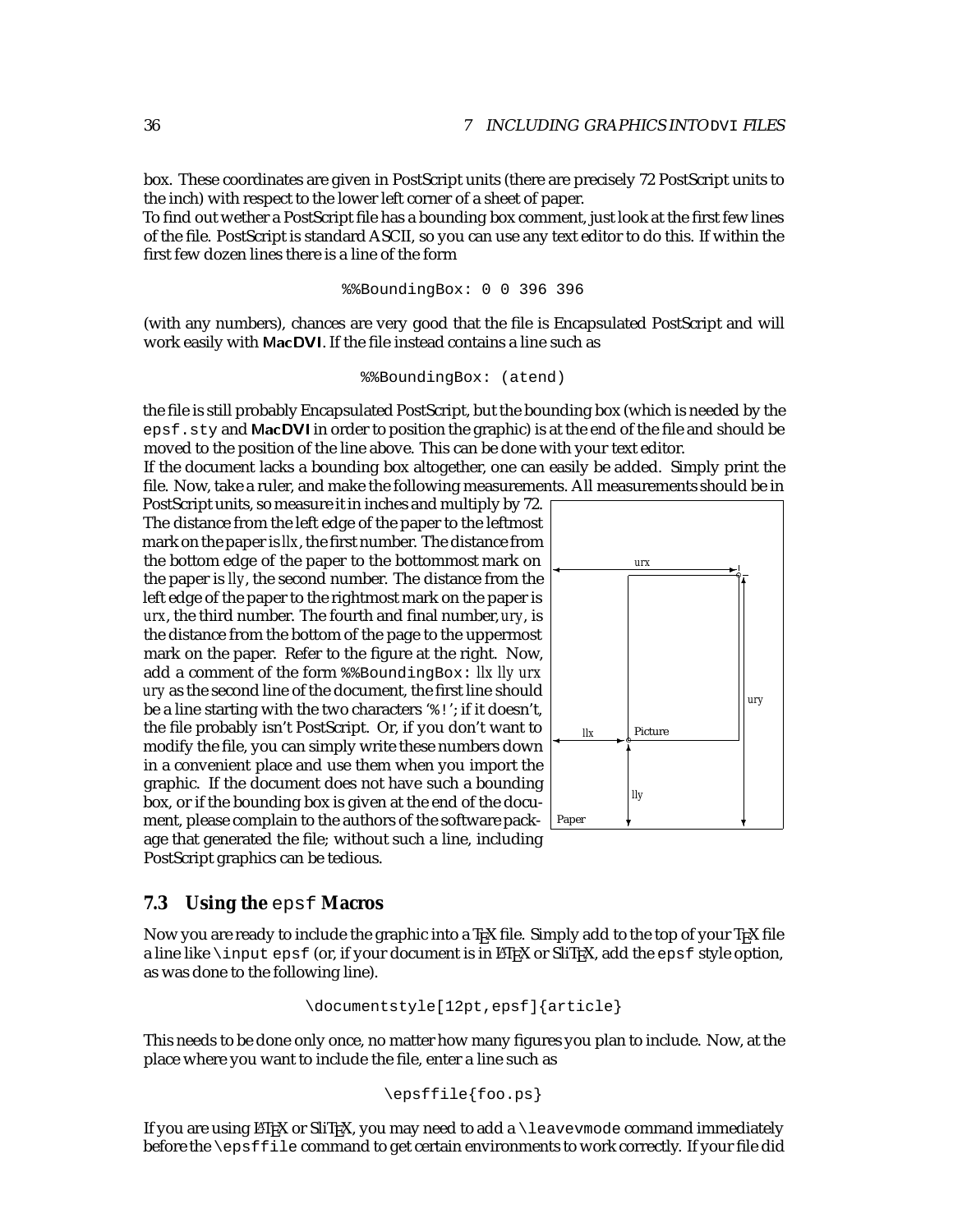not (or does not currently) have a bounding box comment, you should supply those numbers you wrote down as in the following example:

```
\epsffile[100 100 500 500]{foo.ps}
```
(in the same order they would have been in a normal bounding box comment). Now, save your changes and run T<sub>E</sub>X and MacDVI; the output should have your graphic positioned at precisely the point you indicated, with the proper amount of space reserved.

Note that you *must* supply the bounding box numbers to the epsffile macro in case the graphics file does not contain any PostScript code in the data fork. This prevents the  $epsffile$ macro from opening the data fork and trying to find the%%BoundingBoxcomment. If you omit this and the data fork of the file contains the PICT then you will get some unpredictable results. The effect of the epsffile macro is to typeset the figure as a T<sub>E</sub>X \vbox at the point of the page where the command is executed. By default, the graphic will have its 'natural' width (the width of its bounding box). The TEX box will have depth zero and a 'natural' height. The graphic will be scaled by any dvi magnification in effect at the time.

Any PostScript graphics included by any method in this document (except everything that is included using the  $bop-hook$ ) are scaled by the current  $dv$  in magnification. For graphics included with  $\epsilon$  is filed where the size is given in T<sub>E</sub>X dimensions, this scaling will produce the correct, or expected, results. For compatibility with old PostScript drivers, it is possible to turn this scaling off with the following T<sub>E</sub>X command:

```
\special{!/magscale false def}
```
Use of this command is not recommended because it will make the \epsffile graphics the wrong size if global magnification is used in a dvi document, and it will cause any PostScript graphics to appear improperly scaled and out of position if a dvi to dvi program is used to scale or otherwise modify the document.

You can enlarge or reduce the figure by putting

#### \epsfxsize=<dimen>

right before the call to \epsffile. Then the width of the TEX box will be <dimen> and its height will be scaled proportionately. Alternatively you can force the vertical size to a particular size with

```
\epsfysize=<dimen>
```
in which case the height will be set and the width will be scaled proportionally. If you set both, the \epsfysize will be ignored; there is currently no way to change the aspect ratio of the image.

A more general facility for sizing is available by defining the \epsfsize macro. You can redefine this macro to do almost anything. This T<sub>E</sub>X macro is passed two parameters by  $\epsilon$  is file. The first parameter is the natural horizontal size of the PostScript graphic, and the second parameter is the natural vertical size. This macro is responsible for returning the desired horizontal size of the graph (the same as assigning \epsfxsize above). In the definitions given below, only the body is given; it should be inserted in

```
\def\epsfsize#1#2{body}
```
Some common definitions are:

- $\bullet$  \epsfxsize: This definition (the default) enables the default features listed above, by setting \epsfxsize to the same value it had before the macro was called.
- 0pt: This definition forces natural sizes for all graphics by setting the width to zero, which turns on horizontal scaling.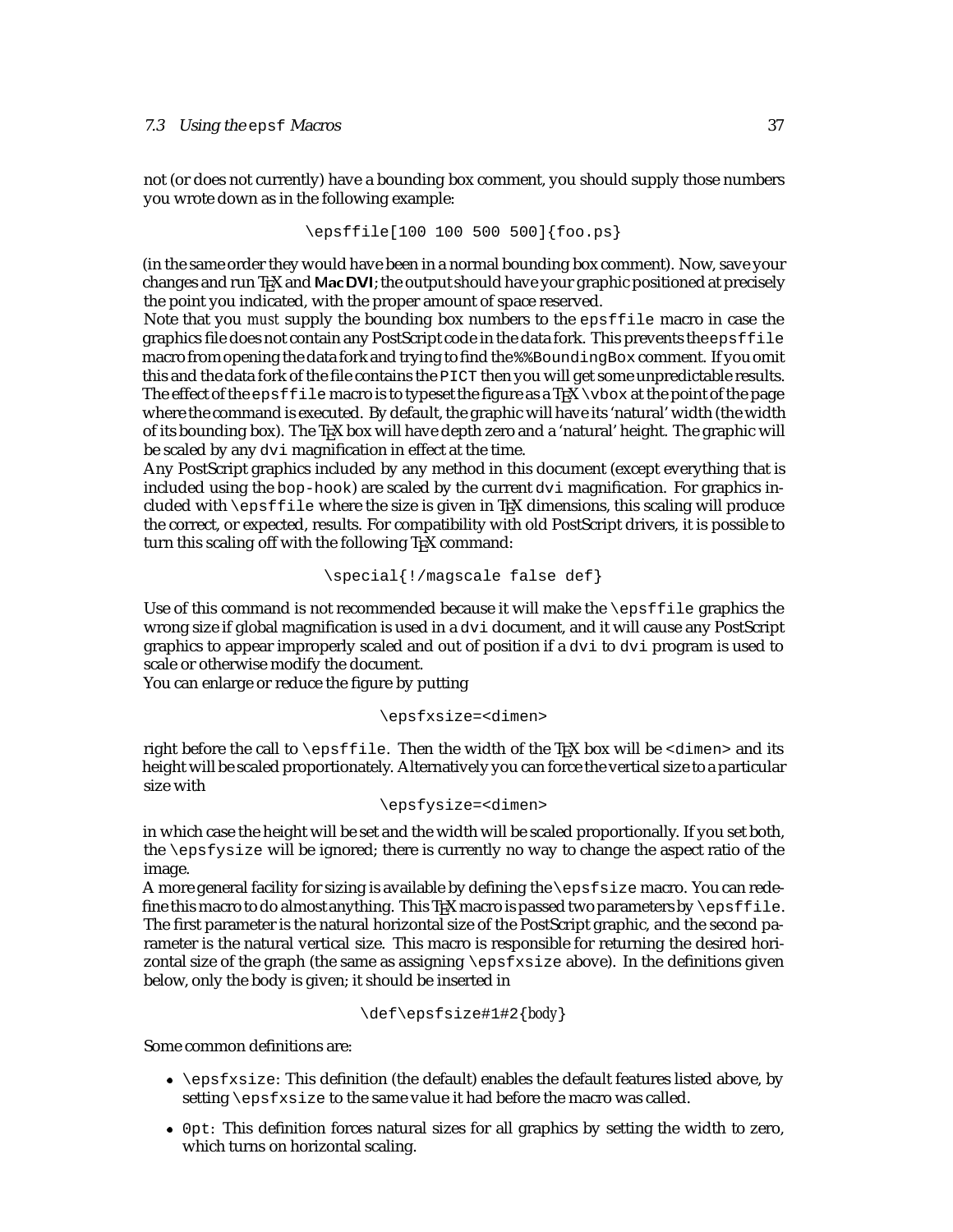- <span id="page-38-0"></span> #1: This forces natural sizes too, only by just returning the first parameter (which is the natural width) and setting the width to that.
- \hsize: This forces all graphics to be scaled so they are as wide as the current horizontal size (in  $\mathbb{F}X$ , use \textwidth instead of \hsize).
- 0.5#1: This scales all figures to half of their natural size.
- $\bullet$  \ifnum#1>\hsize\hsize\else#1\fi: This keeps graphics at their natural size, unless the width would be wider than the current \hsize, in which case the graphic is scaled down to \hsize.

If you want T<sub>E</sub>X to report the size of the figure as a message on your terminal when it processes each figure, give the command \epsfverbosetrue.

### **7.4 Using QuickDraw-only Graphics and ClipToRez**

You may use QuickDraw-only graphics. However, you should be aware of the following: If you are using the epsffile macro you must supply the bounding box values as the optional parameters to the macro. Otherwise, the eps  $f_i$  is the strip open the data fork of your graphics file and to find the %%BoundingBox comment (which is missing because you are using a QuickDraw-only graphic), which will simply fail.

MacDVI supports different types of QuickDraw graphics: The file may be a normal PICT file generated e.g. by MacDraw<sup>™</sup>. Such files contain the QuickDraw commands in the data fork and nothing in the resource fork. The other type of file MacDVI supports contains the QuickDraw commands in a resource of type PICT in the resource fork, the contents of the data fork may be undefined (or PostScript code).

Extracting the bounding box values from a PICT file may be very tedious, so there is an easier way: The ClipToRez tool allows you to save the clipboard to a file, which contains the PICT from the clipboard in a resource and in the data fork the appropriate  $\frac{1}{2}$ BoundingBox comment.

You should use the tool ClipToRez if you plan to include QuickDraw-only graphics. Simply copy the picture you want to include to the clipboard, and then choose the menu itemConvert  $Clipboard...$  from the TeX menu. A file selector box will appear which lets you choose the name of the output file. Alternatively, you may execute the ClipToRez command from the shell.

Note that ClipToRez does not translate the PICT to PostScript code. However, it generates a PostScript header that contains the %%BoundingBox comment. MacDVI itself is able to include QuickDraw-only files into PostScript code by converting the PICT into a bitmap with printer resolution and converting the bitmap into PostScript code. However, ClipToRez may do the same job as MacDVI, but you should be aware that the resulting PostScript code is devicedependent because it is dependent on the resolution of the printer. You may use the commandline option -e to tell ClipToRez to generate a PostScript-bitmap of your PICT .

### **7.5 Header Files**

Quite often, in order to get a particular graphic file to work, it might be necessary to send a certain header first. Sometimes this is even desirable, since the size of the header macros can dominate the size of certain PostScript graphics files. MacDVI provides support for this with three different mechanisms:

• Name your file global. ps and put it into the current directory. This method should be used if you want to include the header file only into a specific document.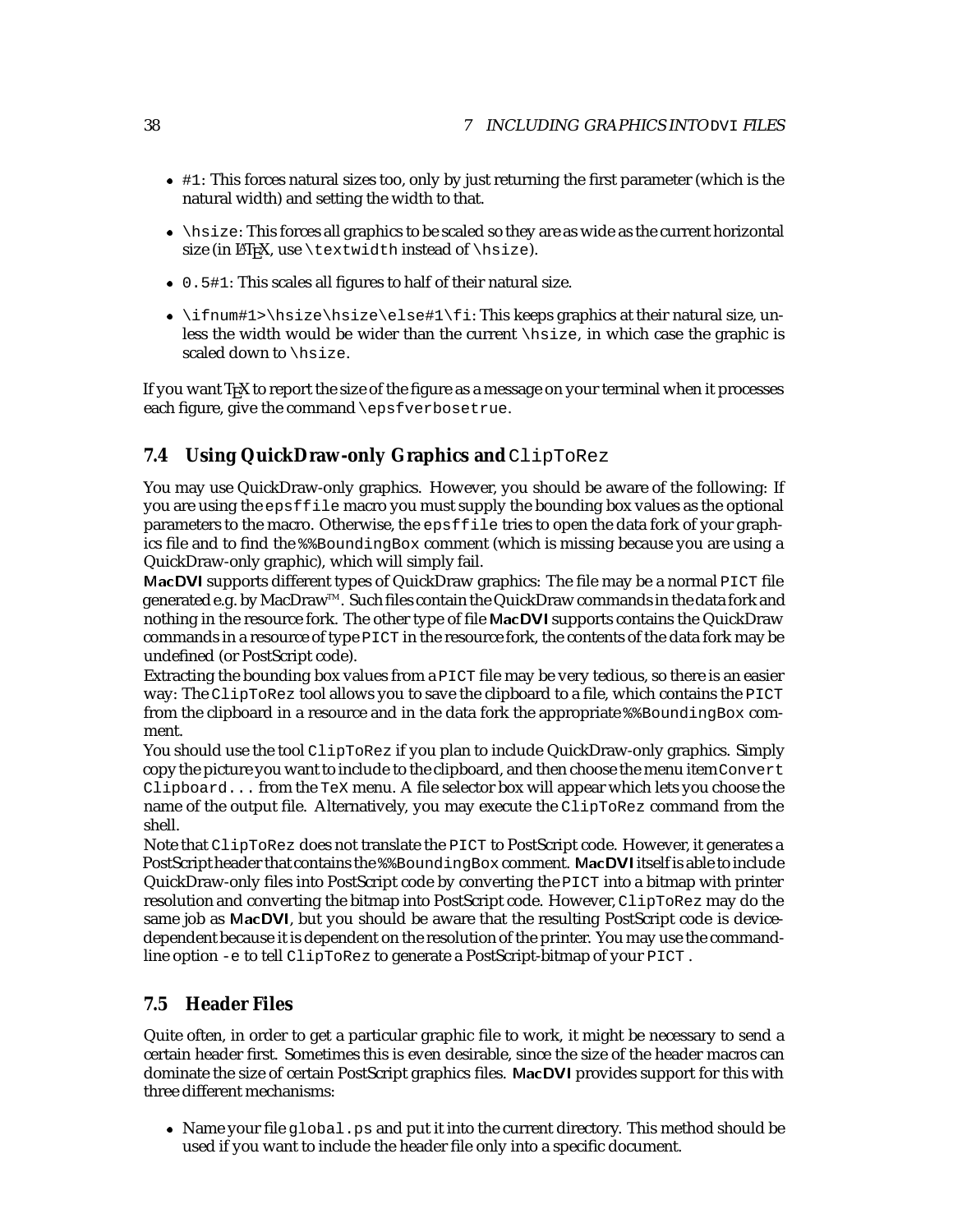- <span id="page-39-0"></span> Put your file into the directory :Include-Files:Automatic:. Now MacDVI will include this file for every document.
- Put the file into a PSHD resource within MacDVI. Note that for this method the PostScript code of the header must have an initialize and a terminate macro defined because they are automatically called for every header included by this way. MacDVI will include such headers for every document. The standard headers that are needed for converting dvi files to PostScript code are included by this method.

The PostScript dictionary stack will be at the userdict level when header files are included. The PostScript code MacDVI generates checks for the existence of four hooks at the userdict level. These hooks are:

| Hook       | Time called              |
|------------|--------------------------|
| start-hook | <b>Start of document</b> |
| bop-hook   | Start of every page      |
| eop-hook   | End of every page        |
| end-hook   | End of document          |

You may define some of these hooks from within a header file. E.g. you may use a header file that has the following structure:

```
userdict begin /bop-hook
{ /mysave save def gsave initgraphics
  /Helvetica-Bold findfont 144 scalefont setfont
  45 rotate 310 80 moveto 0.95 setgray
  (DRAFT) show
  grestore mysave restore
} def end
```
However, you should be aware that this might interfere with the surrounding PostScript code: When printing to a PostScript printer the PostScript code generated by MacDVI is embedded into some PostScript code generated by the printer driver, and this might cause some problems. You should save the dvi file to disk and then download the resulting PostScript file to your printer to circumvent such problems.

# **7.6 Using the PostScript** \special **Commands**

There are many different\special commands MacDVI understands. They will be explained in the next chapters. However, a general hint for using any\special command must be given: MacDVI doesn't scan the whole dvi file before starting to print a page. Therefore,  $\searrow$ commands are interpreted only if the page they are contained in is interpreted. This may be a problem to those \specialcommands that do not produce a picture, but redefine the behavior of the PostScript code generated. e.g., if you define some \special commands on page 7 that define some PostScript macros, these macros will be unknown for all pages printed *before* page 7. There is a general solution to this problem: Define your PostScript macros in a separate file and include that file by any of the methods MacDVI supplies.

#### **7.6.1 Literal PostScript**

For simple graphics, or just for experimentation, literal PostScript graphics can be included. Simply use a  $\epsilon$  special command that starts with a double quote  $\epsilon$ . For instance, the following (simple) graphic: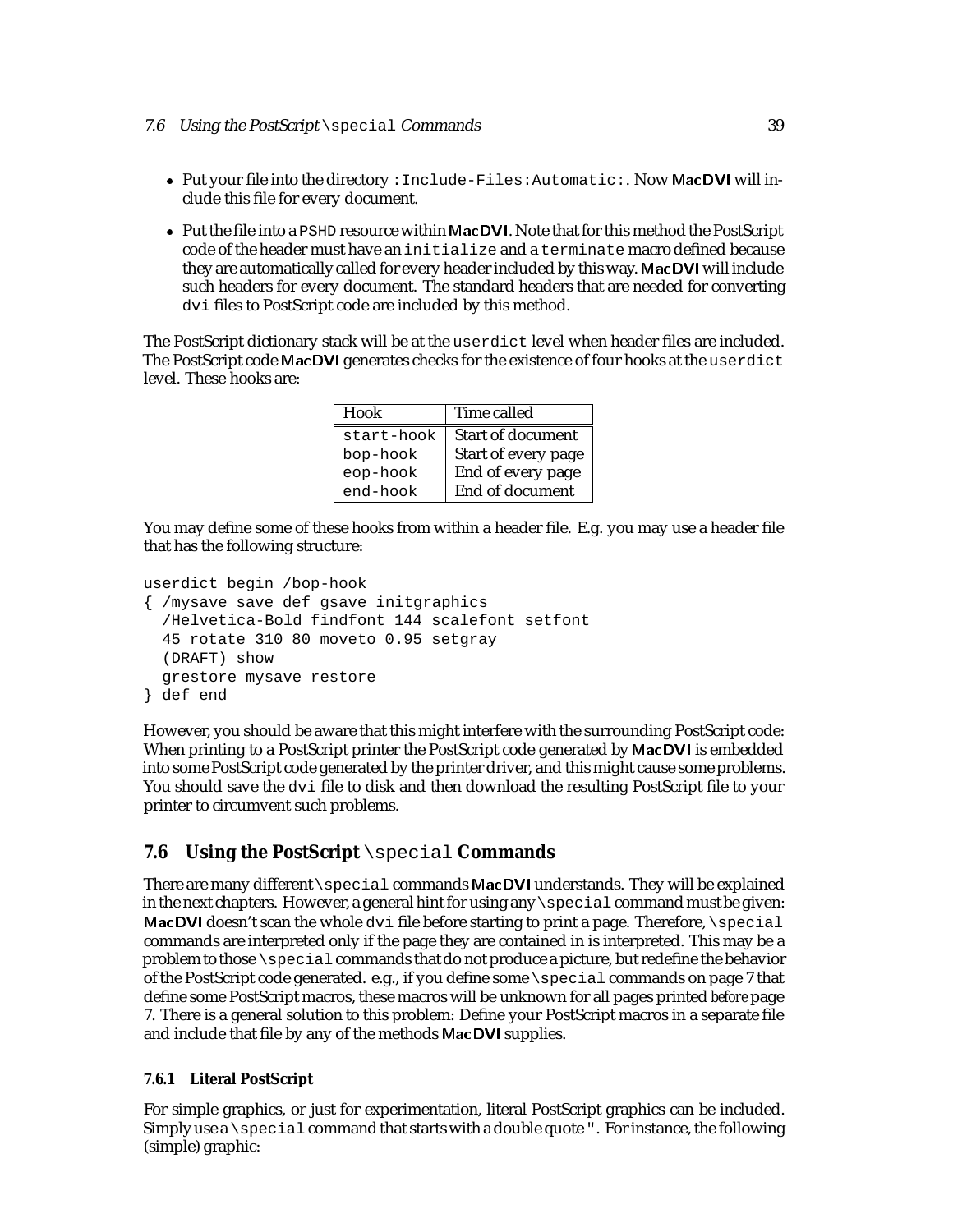<span id="page-40-0"></span>

was created by typing:

\vbox to 100bp{\vss % a bp is the same as a PostScript unit \special{" newpath 0 0 moveto 100 100 lineto 394 0 lineto closepath gsave 0.8 setgray fill grestore stroke}}

Note that you are responsible for leaving space for such literal graphics.

#### **7.6.2 Literal Headers**

Similarly, you can define your own macros for use in such literal graphics through the use of literal macros. Literal macros are defined just like literal graphics, only you begin the special with an exclamation mark instead of a double quote. These literal macros are included as part of the header material in a special dictionary called SDict. This dictionary is the first one on the PostScript dictionary stack when any PostScript graphic is included, whether by literal inclusion or through the epsffile macros. The previously mentioned  $\simeq$  special command

\special{!/magscale false def}

is an example of such a literal macro. However, the note from above applies to this case.

#### **7.6.3 Other Graphics Support**

There are other ways to include graphics with MacDVI. One is to use an existing package, such as psfig, which MacDVI supports.

Other facilities are available for historical reasons, but their use is discouraged, in hope that some 'sane' form of PostScript inclusion shall become standard. Note that the main advantage of the epsffile macros is that they can be adapted to whatever form of  $\searrow$  special eventually becomes standard, and thus only minor modifications to that one file need to be made, rather than revising an entire library of T<sub>EX</sub> documents.

Most of these specials use a flexible key and value scheme:

```
\special{psfile=filename.ps [ key=value]*}
```
This will download the PostScript file called filename.ps such that the current point will be the origin of the PostScript coordinate system. The optional key/value assignments allow you to specify transformations of the PostScript. The possible keys are:

| Key     | <b>Meaning</b>                              |
|---------|---------------------------------------------|
| hoffset | The horizontal offset (default 0)           |
| voffset | The vertical offset (default 0)             |
| hsize   | The horizontal clipping size (default 612)  |
| vsize   | The vertical clipping size (default 792)    |
| hscale  | The horizontal scaling factor (default 100) |
| vscale  | The vertical scaling factor (default 100)   |
| angle   | The rotation (default 0)                    |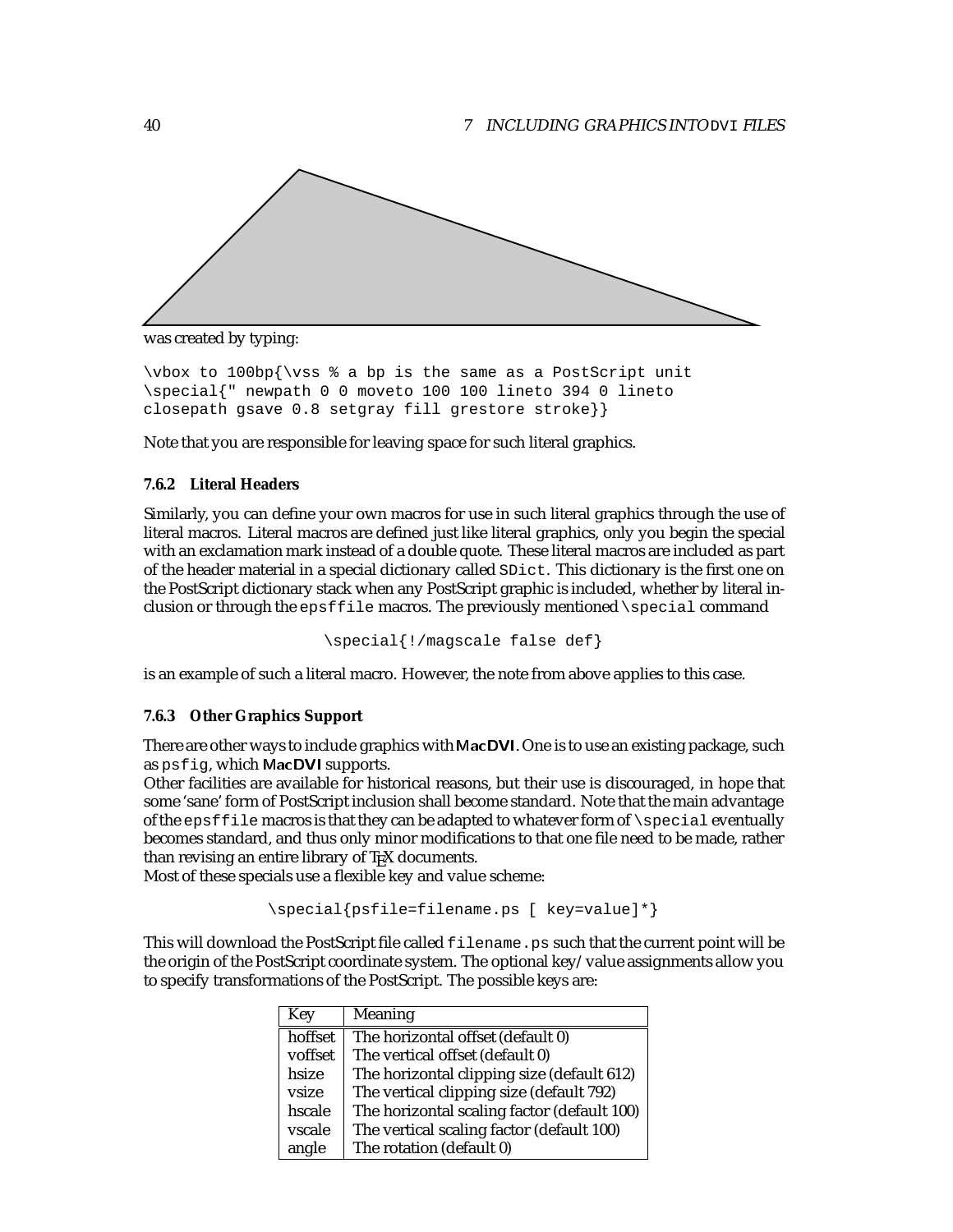The dimension parameters are all given in PostScript units (bp). The hscale and vscale are given in non-dimensioned percentage units, and the rotation value is specified in degrees. Thus

```
\special{psfile=foo.ps hoffset=72 hscale=90 vscale=90}
```
will shift the graphics produced by file  $f \circ \circ \circ \cdot$  ps right by one inch and will draw it at 0.9 times normal size. Offsets are given relative to the point of the special command, and are unaffected by scaling or rotation. Rotation is counterclockwise about the origin. The order of operations is to rotate the figure, then scale it, then offset it.

For compatibility with older PostScript drivers, it is possible to change the units that hscale and vscale are given in. This can be done by redefining @scaleunit in SDict by a TFX command such as

```
\special{!/@scaleunit 1 def}
```
The @scaleunit variable, which defaults to 100, is what hscale and vscale are divided by to yield an absolute scale factor.

All of the methods for including graphics we have described so far enclose the graphic in a PostScript save/restore pair, which guarantee that the figure will have no effect on the rest of the document.

Another type of special command allows literal PostScript instructions to be inserted without enclosing them in this protective shield; users of this feature are supposed to understand what they are doing (and they shouldn't change the PostScript graphics state unless they are willing to take the consequences). This command can take many forms, because it has had a tortuous history; any one of the following will work:

```
special{ps:text}
special{ps::text}
special{ps::[begin]text}
special{ps::[end]text}
```
(with longer forms taking precedence over shorter forms, when they are used). An exception is the command

```
\special{ps:plotfile filename}
```
which will copy the commands from filename verbatim into the output. An example of the proper use of literal specials can be found in the file Rotate.tex which makes it easy to typeset text turned by 90 degrees. To finish off this section, the following example is presented without explanation:

```
{\def\rotninety{\special{ps:currentpoint currentpoint %
translate 90 rotate neg exch neg exch translate}}%
\setbox0=\hbox to0pt{\huge\bf A\hss}%
\vskip16truept\centerline{\copy0\special{ps:gsave}%
\rotninety\copy0\rotninety\copy0\rotninety\box0%
\special{ps:grestore}}\vskip16truept}%
\smallskip%
```


Some caveats are in order when using the above forms. Make sure that each gsave on a page is matched with a grestore on the same page. Do not use save or restore. Use of these macros can interact with the PostScript generated by MacDVI if care is not taken; try to understand what the above macros are doing before writing your own. The \rotninety macro especially contains a useful trick that appears again and again.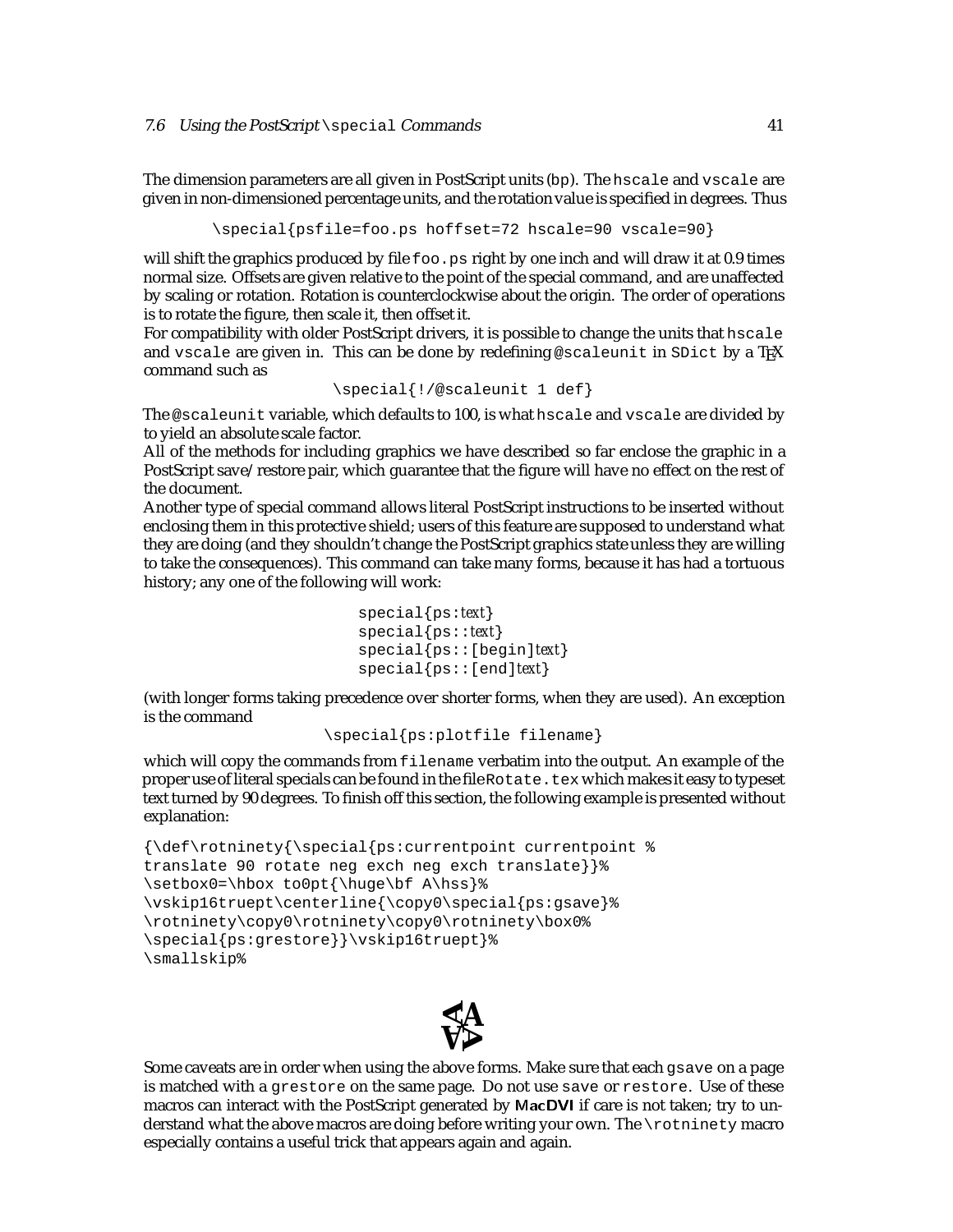# **8 Changes since v1.0**

In this section I will give you an idea about how much work has been done since the release of DirectT<sub>E</sub>X v1.0 on  $1/23/1992$ . This section will contain a copy of my personal ReleaseLog file which contains almost all changes I've made since  $1/23/1992$ . Please note that I didn't remove the bugs in my English in the following chapter.

- 01/23/92 Pre-Release DirectTEX v1.0
- **02/05/92** Release DirectTEX v1.0. Added Prerelease of Pict2Rez. Added New LaTeX / SliTeX. Slight modifications of DVIReader

**02/15/92** Updated the following tools (web files copied from hadron.tp2):

GFType  $3.0/1.0 \rightarrow 3.1/1.1$ PLTOTF  $3.3/1.0 \rightarrow 3.4/1.1$ Tangle  $4.1/1.0 \rightarrow 4.2/1.1$ TeX  $3.0/1.0 \rightarrow 3.14/1.1$ VPTOVF  $1.2/1.0 \rightarrow 1.3/1.1$ Weave  $4.1/1.0 \rightarrow 4.2/1.1$ Some web source files changed (only typos corrected, no code change, they are not listed here).

**02/16/92** Implemented the following new tools:

PatGen v1.0/1.0

- **02/24/92** Renamed Pict2Rez into ClipToRez and released it.
- **02/25/92** Removed the shell variable TeXMemSize, now the name of the format file is used to determine the version of T<sub>E</sub>X needed. Renamed shell variable TeXFormatFiles into FormatFiles and removed the shell variable MFBaseFiles. Now TEX and METAFONT search for their format (base) files within  $\{$  FormatFiles $\}$ . The T<sub>F</sub>X menu layout has changed: The format files now are at the end of the menu. To build up the list of available format files the folder {FormatFiles} is scanned now.
- **02/25/92** Revised the tool GFToPK and released the following new tool:

PKTOGF  $v1.1/1.0$ 

- **02/27/92** Removed unneeded xchr / xord arrays from the following tools: DVIType, GFToDVI, GFToPK, GFType, MFT, PKToGF. Slight changes to PoolType.
- **03/01/92** Implemented the following new tools:

PKType v2.3/1.0

**03/02/92** Checked and revised the following tools, introducing the new search\_file procedure:

DVIType, GFToDVI, GFToPK, GFType, MFT, PatGen, PKToGF, PKType, PLToTF, PoolType, TFToPL.

**03/19/92** Slight modifications to DVIReader. Fixed problem with keyboard layout change caused by the command-option-space key combination. Called DVIReader now v1.1. Changed the version number of the whole DirectTEX package to v1.1. Adjusted the AboutTeX dialog. This release is the first release that is to be found on the ftp server in Stuttgart.

<span id="page-42-0"></span>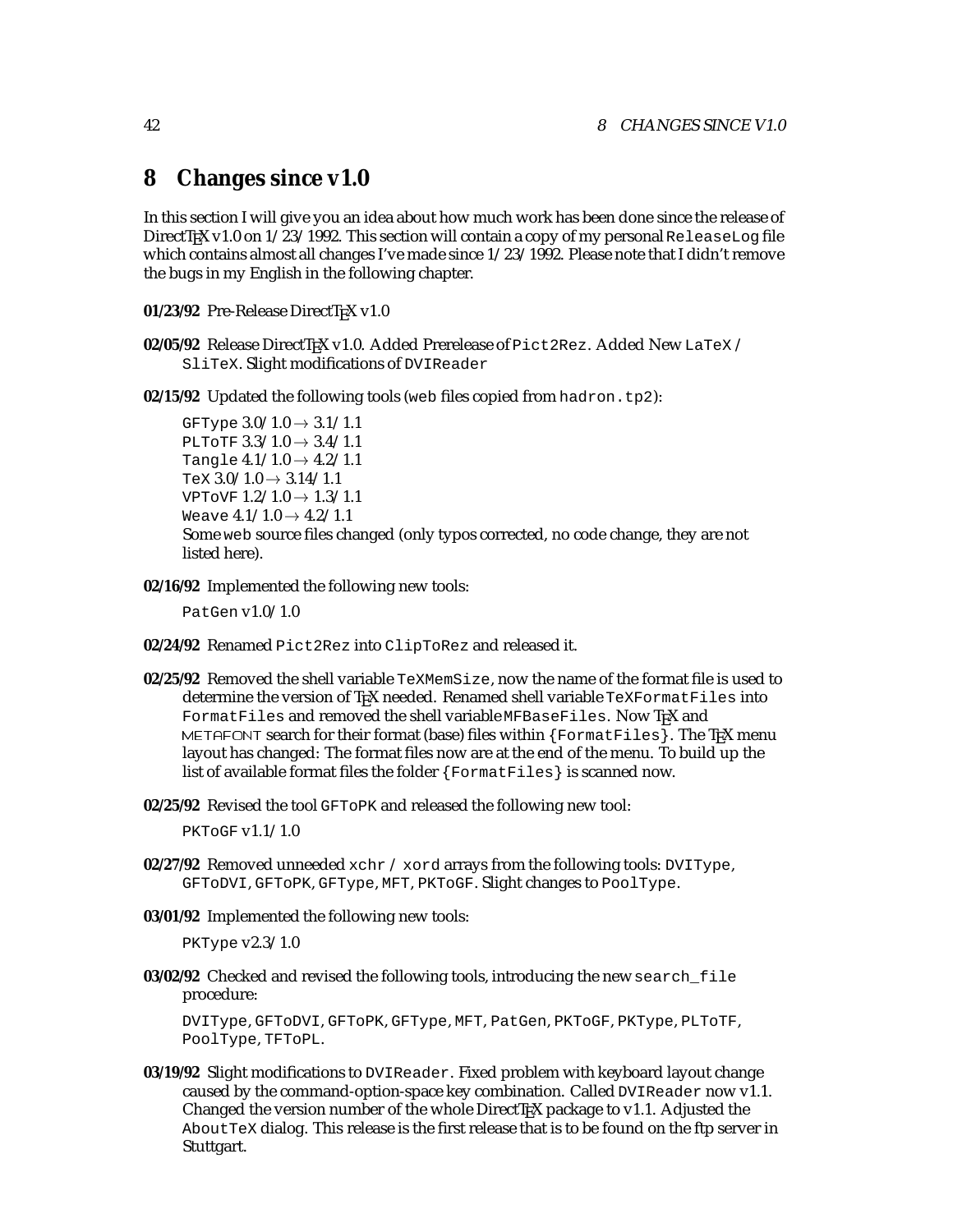- **03/31/92** Minor change to DVIReader: Introduced the blueSkyEncoding for Mac Screen Fonts to enable the DVIReader using Blue Sky PS Fonts. Didn't change the version number. Didn't like the results.
- **04/04/92** Implemented TeX-XeT and a pre-release of ivd2dvi. The concept isn't clear at all.
- **04/06/92** Revised the TEX Scripts, fixed some bugs. TEX and METAFONT changed to new versions (T<sub>E</sub>X 1.2 / METAFONT 1.1) because full batch mode support has been included (look for {TeXBatchMode} and don't display file dialogs and don't exit with -9 if {TeXBatchMode} = 1.
- **04/16/92** Fixed some bugs in MFWare / TeXWare tools and WebLib. Changed most Mac version numbers to 1.2. Changed the TeX-XeT implementation slightly.
- **04/17/92** Implemented PatGen v2.0/1.1. That was the first time I wrote a change file completely from scratch. Because it was so easy I started the implementation of the mweb package (oh Yannis, this will NOT do the things you would like to see...). Decided not to implement ivd2dvi within the DVIReader, but to write a new IVDtoDVI web program (derived from DVIType). This should be a standard on all systems using TeX-XeT.
- **05/01/92** Implemented several new versions (T<sub>E</sub>X 3.141, METAFONT 2.71, PatGen 2.1, Weave 4.4). Major change: Adapted the TeX--XeT change file by Peter Breitenlohner. This version of TeX--XeT produces dvi files directly, so a IVDToDVI is never used (whow !!!). Bye bye IVDToDVI, and welcome to the pleasuredome. Implemented a new InitFormats script that uses some script files to initialize new format / base files.
- **05/07/92** Fixed code in Libraries and DVIReader that required ColorQD and didn't run on Macintosh without ColorQD (GetMCInfo, SetMCInfo, ...). Simply removed it (lets look if it works...)
- 05/07/92 Added a new item Check for fonts to the T<sub>E</sub>X Menu. This will check the current projects dvi file for all fonts used.
- 06/12/92 Started to release v1.2 of DirectTEX because people are asking for a bug fix for non-ColorQD. Decided to include bigger changes in v2.0. Removed the HD-disk-version of DirectTEX. Now only a DD-disk version will be released with 7 DD-disks.
- **06/26/92** Bug fix in DVIReader which caused an address error on 68000 machines. Must be tested !!!
- **07/06/92** All bugs related to MC68000 processor problems in DVIReader disappeared. Now it runs smoothly (but slow) on all 68000 machines...
- 07/26/92 Another bug in DVIReader: Handling long \special commands was not possible (overflow in outputBuffer...). Fixed.
- 09/02/92 Released a beta version of DirectT<sub>E</sub>X v1.2. Didn't include the latest version of the DC fonts and full DC font support, but that seems to be not so bad.
- **09/22/92** Fixed some bugs in PostScript output of the DVIReader. Now printing of EPSF seems to be ok.
- **09/26/92** Implemented new versions of CTangle and CWeave from scratch (that means, I wrote the whole change file by my own). They work... Included MTangle and MWeave (not complete at all) again (after implementing them a while before).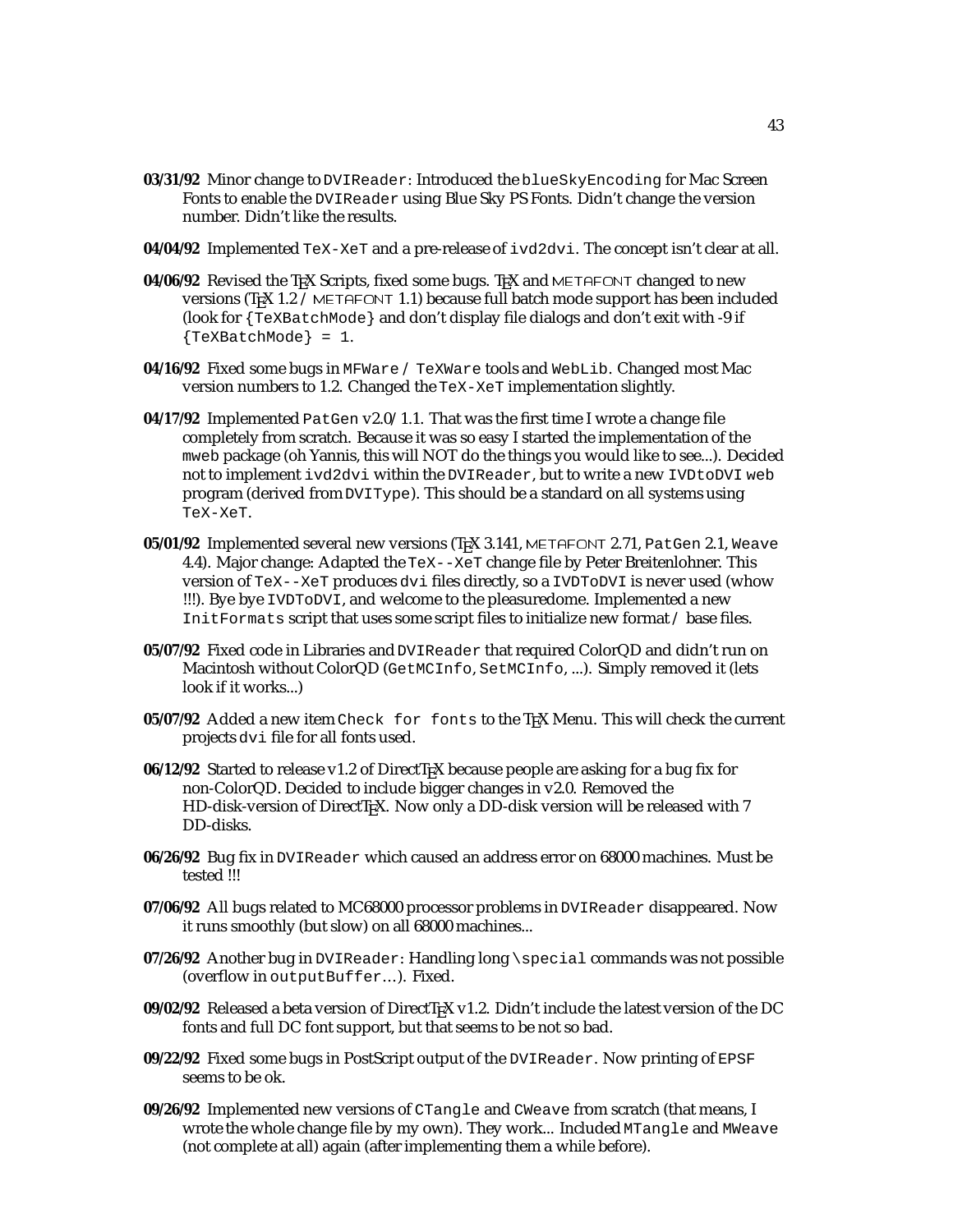- **10/01/92** Fixed a bug in the DVIReader that made the PostScript code unusable on some printers. Yannis reported this bug to me. I will never use the phrase "All bugs in DVIReader disappeared" again.
- **10/05/92** The bug IS fixed. Fixed another bug that made the previewer incompatible with BoxedEPS by Laurent Siebenmann. Now both epsf.tex and boxedeps.tex are supported by the DVIReader. I must send a mail to Laurent that he should add DirectTEX support to both BoxedEPS and BoxedArt.
- **10/08/92** Changed some script files. Renamed TeXProject / TeXDirectory to TeXProjectName, TeXProjectDir and TeXProjectExt. This allows to run files like array.doc through the project mechanism.
- **10/08/92** More changes to DVIReader to make it compatible with BoxedEPS. Now the PostScript output for PICT files should be fixed. But now the bad news: The bug reported by Yannis isn't fixed at all. Waiting for some code demonstrating this.
- **10/13/92** More changes to DVIReader. Now supports OzTeX \special and DVIView \special (although DVIView seems to be rather exotic...) In the future we will add PNTG (MacPaint) file support (maybe...) Changed the way the DVIReader handles PICT files within PostScript code (lowered resolution to 72dpi). This works much faster for all files, and the preferred PICT files will be only bitmaps, this means screwing up the resolution doesn't make sense. Yannis reported another bug to me. I don't know what the problem is...
- 10/14/92 Changed the way DirectT<sub>E</sub>X remembers its preferences. We now store them in a file DirectTeX Preferences in the system folder (or, for system 7, in the preferences folder). Changed METAFONT output window: We now allocate two offscreen bitmaps (if possible) so the update of the window is always clean (and not disturbed by drawing in the buffer). Decided not to add PNTG support to the DVIReader because this format seems to be rather old.
- **10/14/92** To do: Fix section numbers in MWeave.ch. Fixed a bug in METAFONT that didn't update the window for a second  $showit$ ; call. Now METAFONT seems to work nicely. Many thanks to Scott Petrack for his useful information. He is the only person known to me who tried to do all the exercises in the METAFONT book chapter 5. I didn't do that for a long time, but now I decided to do that (not for me, but as a test of  $DirectTeX$ ).
- **11/15/92** General revision of all make files, the TEX library, the linking process, the compilation options, etc etc. Called this version now v2.0 because v1.2beta never explicitly showed up the beta. Don't release v2.0 before it is tested !!! Included compressed file support into TEX and METAFONT. Wrote a new utility Compress that enables the user to compress  $/$  decompress the T<sub>E</sub>X and METAFONT input files. Added menu item Recompress files... that processes list output from Compress.
- **11/17/92** Fixed bug in Gnu C 1.37.1.r7 that caused some tools to compile wrong. Told the author of Gnu C about this bug. He told me that he is working on v2.0 of Gnu C. Maybe DirectT<sub>EX</sub> will get lightning fast when compiled with this version. Released the Compress tool. Working on the TextTrans tool.
- **11/20/92** TextTrans is ready. Must go through beta test stage. Things to do: Check all resources if they can be made purgeable, and check all places where resources are loaded if they should be released later on. Some resources should be locked down before use !!!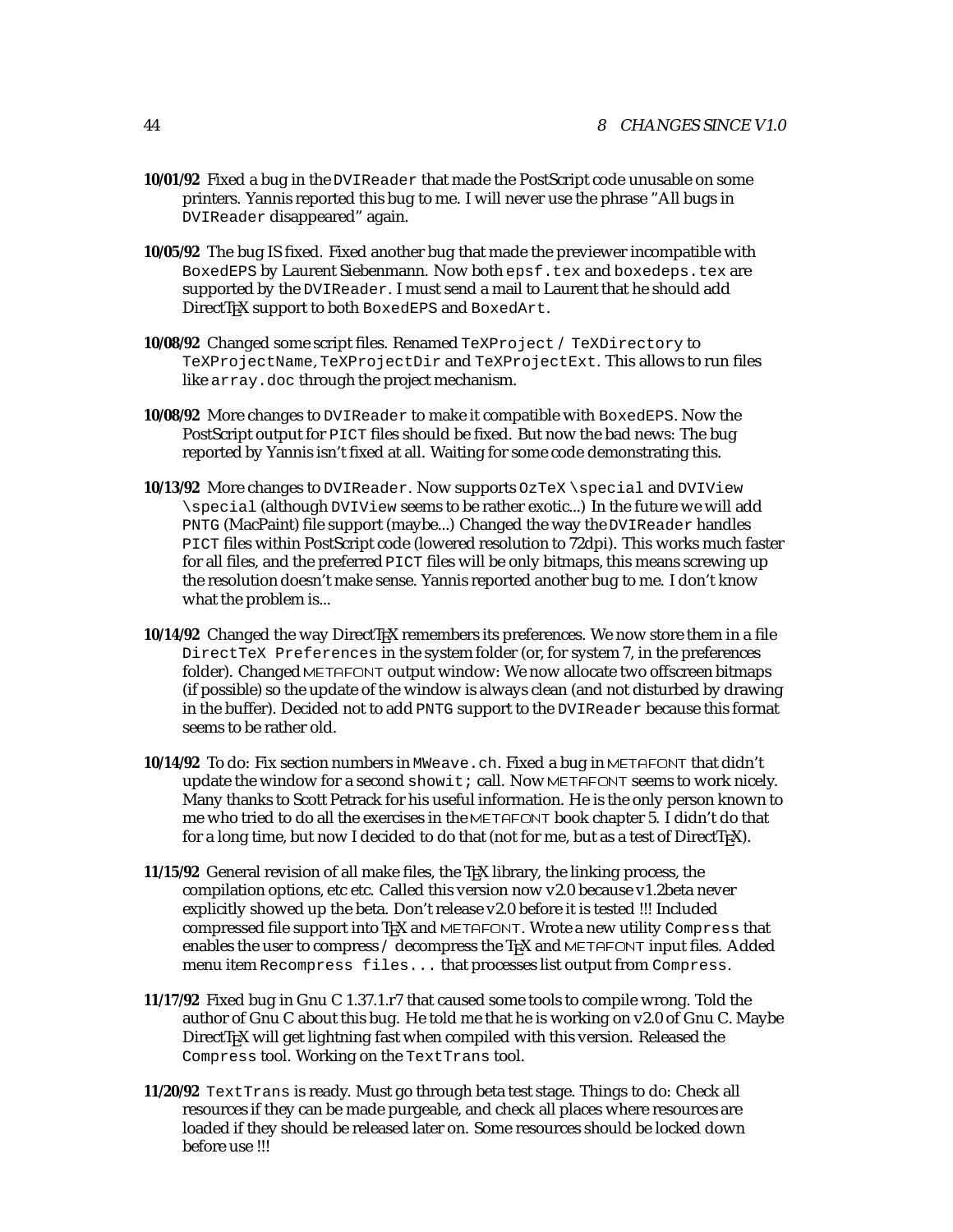- **12/08/92** Major revision of all tools, now everything is going straight forward to v2.0. Tested MathTime fonts with DirectT<sub>E</sub>X, no problems found. Must tell Michael Spivak how to support DirectT<sub>E</sub>X. Must convert the  $\zeta$  approx $\zeta$ . ps files that contain the fonts into Adobe type 1 fonts and TrueType fonts by using the tools Post2Hex,... from Yannis.
- **12/09/92** Enhanced the speed of DVIReader a second time (don't remember when I did it the first time). Now it should be a factor 8 faster than v1.2 (wow...)
- **12/11/92** Revised all script files. Now they should be OK. Introduced a new mechanism for including header files into the DVIReader: Just search a folder called Automatic along the {PicFiles} search path and include all files found inside that folder as header files (in the order they appear there). TpX and METAFONT now do an exit(history) at the end, but translate fatal\_error\_stop = 3 into  $\text{fat} \geq \text{error\_stop} = -9. \text{calledit}$  will leave with  $\text{exit}(4)$ , all script files calling T<sub>EX</sub> or METAFONT can now decide when to execute the output of T<sub>EX</sub> and METAFONT on dev:stdout. Revised WebLib.c and WebLib.h, introduced some new register variables, deleted unneeded parts, shortened filenames to 256 bytes max., included a general check that strings do not exceed 256 characters (including the length byte for p-strings at the beginning and the  $\prime \setminus 0$  for c-strings at the end). Maybe sometimes I will introduce a general mixing of p- and c-strings by always creating strings with a length byte and a trailing  $\sqrt{0}$ .
- **12/14/92** Merged IniTeX / VirTeX and IniMF / VirMF into a single program. This required some changes to Web2C (handle sendtocpp() accordingly). Now IniTeX is called by TeX  $-i$ , and VirTeX is called by TeX (same for METAFONT with Ini / VirMF  $\rightarrow$  MF). Additionally, there is another command line option -s which turns statistics on (previously, this had to be done at compile time...). Changed the way  $T_F X$ and METAFONT handle their pool file: Instead of reading an ASCII text file the string pool is read from a resource included into the tools.
- **12/14/92** The TextTrans and Compress tool seem to work very stable. The only thing that I don't like is the following: Because we work on a temporary file and delete the original file if we are ready, the filename of the file may get changed (but only with respect to lowercase/uppercase letters), e.g. doing something like TextTrans foo will create a file foo, even if it originally was called Foo or fOO or FOO or... Is there any way to convert a partial pathname into the correct naming of the file?
- **12/15/92** The answer to the question above is: YES. The solution is a two-way solution: Under System 7, we use PBExchangeFiles() to exchange the file and the temporary file, and this approach conserves the case of the input file name. If we are not running under System 7, we use a routine that converts a given filename into the correct name by the following approach: Convert the folder the file resides in into a  $dirID$ , and convert that  $dirID$  back into a path name. This path name now spells correctly (b.t.w., this will change something like ::...::.... into something without a :: !!!). In the directory the file is in we are simply searching it by PBGetCatInfo(1..numOfFiles). That's all (but it is slow if the directory contains a huge amount of files...)
- **12/15/92** Killed the PoolType tool. Why should we have a PoolType if there are no more pool files around? And for verifying a pool file we don't need it because Tangle will output correct pool files.
- **12/16/92** Removed the annoying dialog from DVIType, replacing it by command line options. This is much better !!!
- 12/16/92 Revised the DirectTEX manual, included this file. Things to do: Revise the DVIReader manual, and recompile the whole package (for all of you who want to know: This takes more than 2 hours on my Quadra 700...)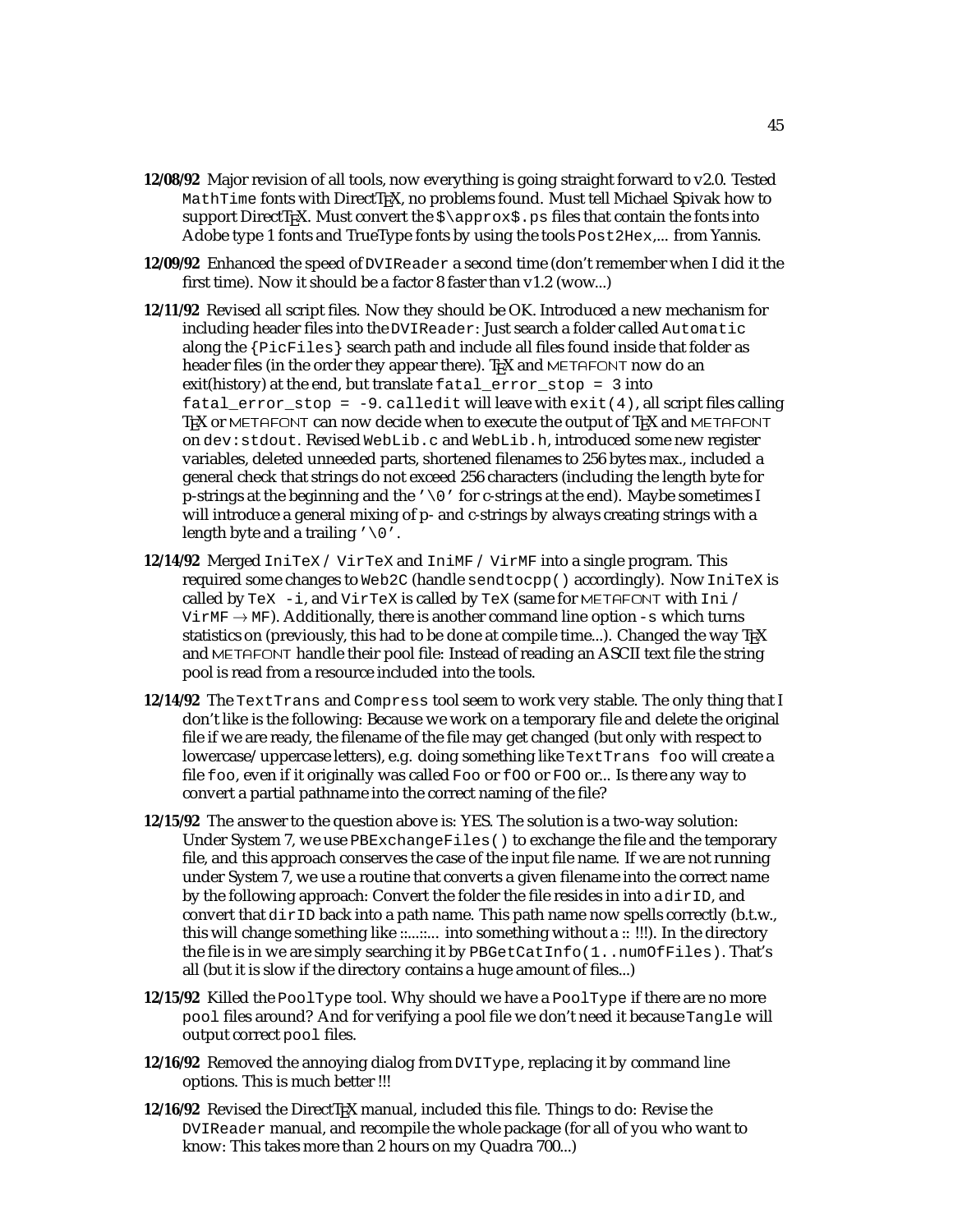- **12/18/92** Decided to include a serial-number mechanism into DirectT<sub>EX</sub> because I think that there are a lot of people around who use DirectT<sub>EX</sub> but do not pay the ShareWare fee. Now DirectTEX may be used without serial number, but every time you start a tool you will be asked to personalize the copy of DirectT<sub>EX</sub>. You may press  $\alpha$ K even if the input in the dialog is invalid, but this dialog will appear three times before it gives up and allows you to use the tool you just started. I hope this is boring enough to make people think about paying the ShareWare fee to get a personal registration code, in which case you can enter it and will never see the dialog again (unless you delete the preferences file in which all tools will look for a registration code). Oh, let me tell you that the serial number is simply computed out of the name and organization inputs... Exercise 1: Try to figure out the algorithm that computes a valid serial number for given user and organization strings.
- **12/20/92** Slight bug fixes in the WebLib. The Gnu C compiler has still some bugs inside. Must tell the author of Gnu C about problems with floating-point math in the optimizing 68000-compiler part of Gnu C. I hope Gnu C v2.0 won't have these bugs. At this time I compile the whole package using the -mc68020 and -mc68881 options.
- **12/30/92** Changed the way T<sub>EX</sub>, METAFONT and BibT<sub>EX</sub> ask for files. Now the message they put on the screen is displayed in the standard file dialog box. Now the user can see which file is missing (before this change, the message was obscured by the dialog box !). Wrote a new script named ShowMissing which displays the names, sizes,... of the fonts currently recorded in the {dt\_MissingFonts} file.
- **01/16/93** Introduced a new memory management to T<sub>E</sub>X and METAFONT: Now mem\_max is not longer specified in the CMEM resource, but is computed at startup by the following scheme: If IniTeX or IniMF is running, mem\_max is set to mem\_top because this is required by TEX and METAFONT. If VirTeX or VirMF is running: mem\_max is set to  $(max_block-mean_save)/sizeof(memoryword)$ . Now this value is forced to be in the range mem\_top...max\_halfword-1. max\_block is the size of the largest available memory block in bytes. mem\_save is a new variable introduced into the CMEM resource. The size should be something like max\_inopen\*bytes\_needed, with bytes\_needed being the space in bytes that the decompression algorithm needs (see next paragraph).

Tested the compression routine with respect to efficiency and memory requirements. Got the following results (by compressing the TeX-Inputs folder):

| n bits | bytes needed (Bytes) | Disk Space (Bytes) | Compression (%) |
|--------|----------------------|--------------------|-----------------|
| 9      | 9456                 | 1522415            | 15.42           |
| 10     | 10992                | 1190786            | 33.84           |
| 11     | 14064                | 1008908            | 43.95           |
| 12     | 20208                | 893344             | 50.37           |
| 13     | 32496                | 845717             | 53.01           |
| 14     | 57072                | 824028             | 54.22           |
| 15     | 106224               | 814537             | 54.74           |
| 16     | 204528               | 810467             | 54.97           |

I changed also the way the Compress tool works: The value for n\_bits that should be used for compression is now stored in a CMEM resource. By this way the user has full flexibility when adjusting the memory settings of TpX and METAFONT. Note that there is a relationship between n\_bits in the Compress tool and max\_inopen and mem\_save in T<sub>E</sub>X and METAFONT.

**04/01/93** I haven't written my comments to this file for a very long time, so now I will update it as much as possible. The following things happened up to this day: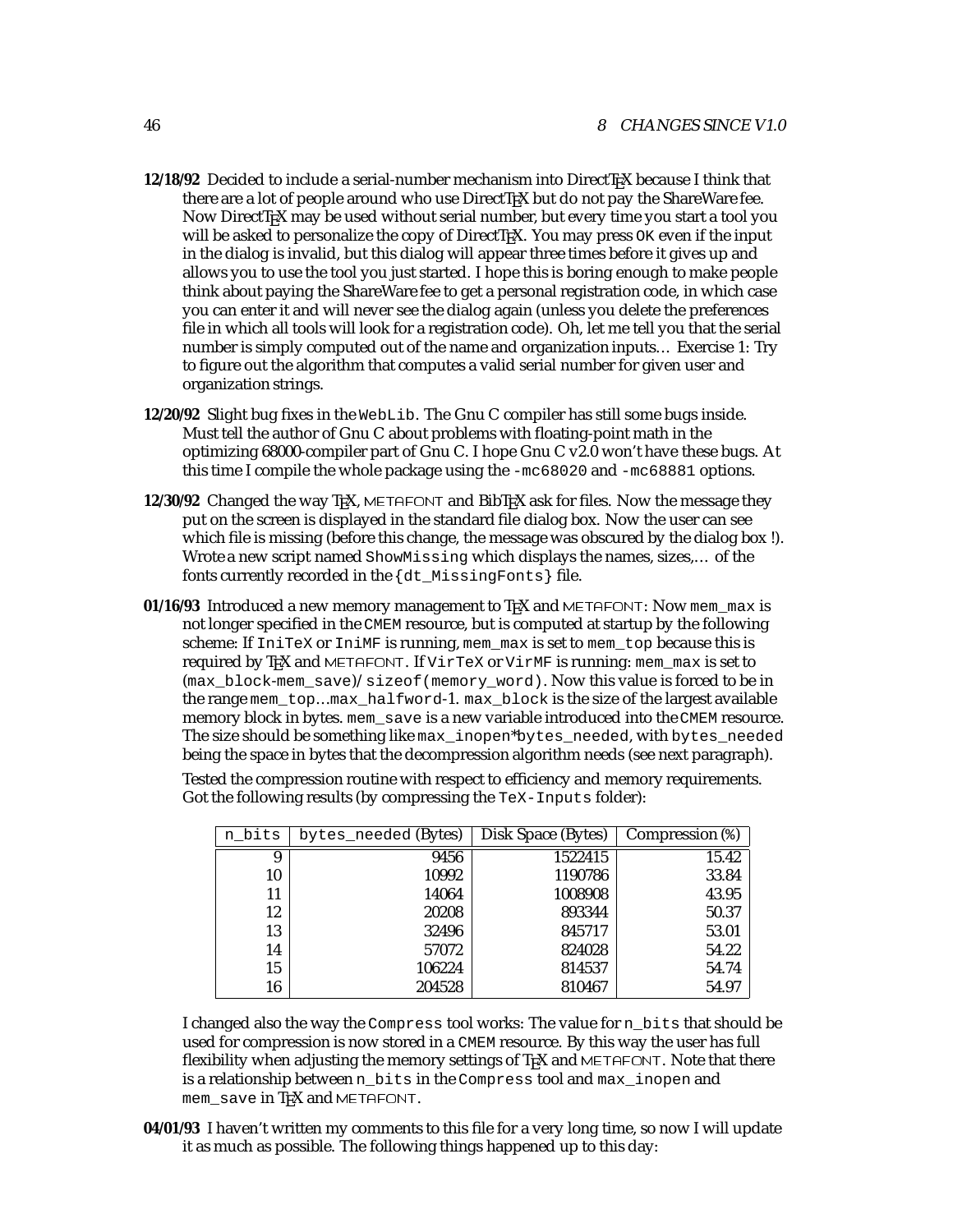- I rewrote the DVIReader completely, calling it MacDVI now and made it a stand-alone version. For people with enough memory this has great advantages: They are able to look at the dvi file and to look at the source code at the same time. However, for people with little memory this is really bad. Therefore I decided to rewrite MacDVI someday again and make it compilable either as a stand-alone or MPW version. However, at this moment, MacDVI isn't ready at all. I have to fix some real bad memory management problems.
- I started implementing some stand-alone versions. Now I can compile every tool as a stand-alone version which accepts input from files opened by the Finder and from the console. However, at the moment I'm using the SIOW library from Apple, and this library has indeed very poor abilities (and a few bugs).
- $\bullet$  The great news: I wrote MFT<sub>O</sub>PK, which is something like a METAFONT with a post-processor (here: GFToPK) included. MFToPK will do the following: It will produce a font, convert it into a pk file, and save this pk file where the environment variables PKFiles and PKFormat want it. It will create every folder needed for this task if it is not there. Therefore MFToPK will shorten the script file MakeMissing a lot.
- This MFToPK is the main target for my stand-alone libraries: The stand-alone version will be available for members of the french Gutenberg group.

**05/09/93** Some days ago I "released" a developer release of DirectT<sub>EX</sub> v2.0d. Now I have a lot of bug reports:

- MFToPK and MacDVI do not read properly the PKFormat environment variable. They are using a default instead. Fixed.
- CWeave has a real bad bug inside: It doesn't produce any TEX-Code, except for the index and the title-page. Fixed.
- A lot of other things...
- **07/15/93** Created a cmdo resource for every tool, now they all have a commando interface and are pretty MPW-like. Changed Web2C to automatically create the needed resources for changeable constants (the CMEM resource). Now every tool that has some constants that define some memory settings has a CMEM resource and therefore has adjustable memory settings. Pretty nice.

Did a lot of small changes the last two month, and did a lot of fighting against buggy C-compilers. Gnu C 1.37.1.r15 still has some bugs, I reported them again to the author — nothing happens. But the bugs occur in quite simple situations, so I wonder that nobody did see them before. Still waiting for Gnu C 2.3.3. At the moment I'm using MPW C again, it does a quite good job.

- **09/16/93** Created the  $\beta$ -Release of DirectT<sub>E</sub>X v2.0. Maybe I do some changes in the next few days, and then I put everything out on the server. People are waiting for it. There is still one big piece of work left: The revision of the manual. Unfortunately I simply do not like that. That's all. One thing changed: I included TeX--XeT v1.1 into TeX v3.141. In the next days I hope I can switch to  $T \times -X \times T$  1.1 together with TeX 3.1415. This should be included into DirectTEX v2.0.
- 09/27/93 Released DirectT<sub>EX</sub> v2.0b01. Released MFTOPK v2.0b01. Put everything on the server. Creating all the installation images and files took me exactly two days !!!
- **09/29/93** Bug report by Yannis: Although it is possible to use relative pathnames for directories, MFToPK seems to have some problems with searching files within relative directories. Verified that: Searching something like : MF-Inputs:  $\$ \approx 1 doesn't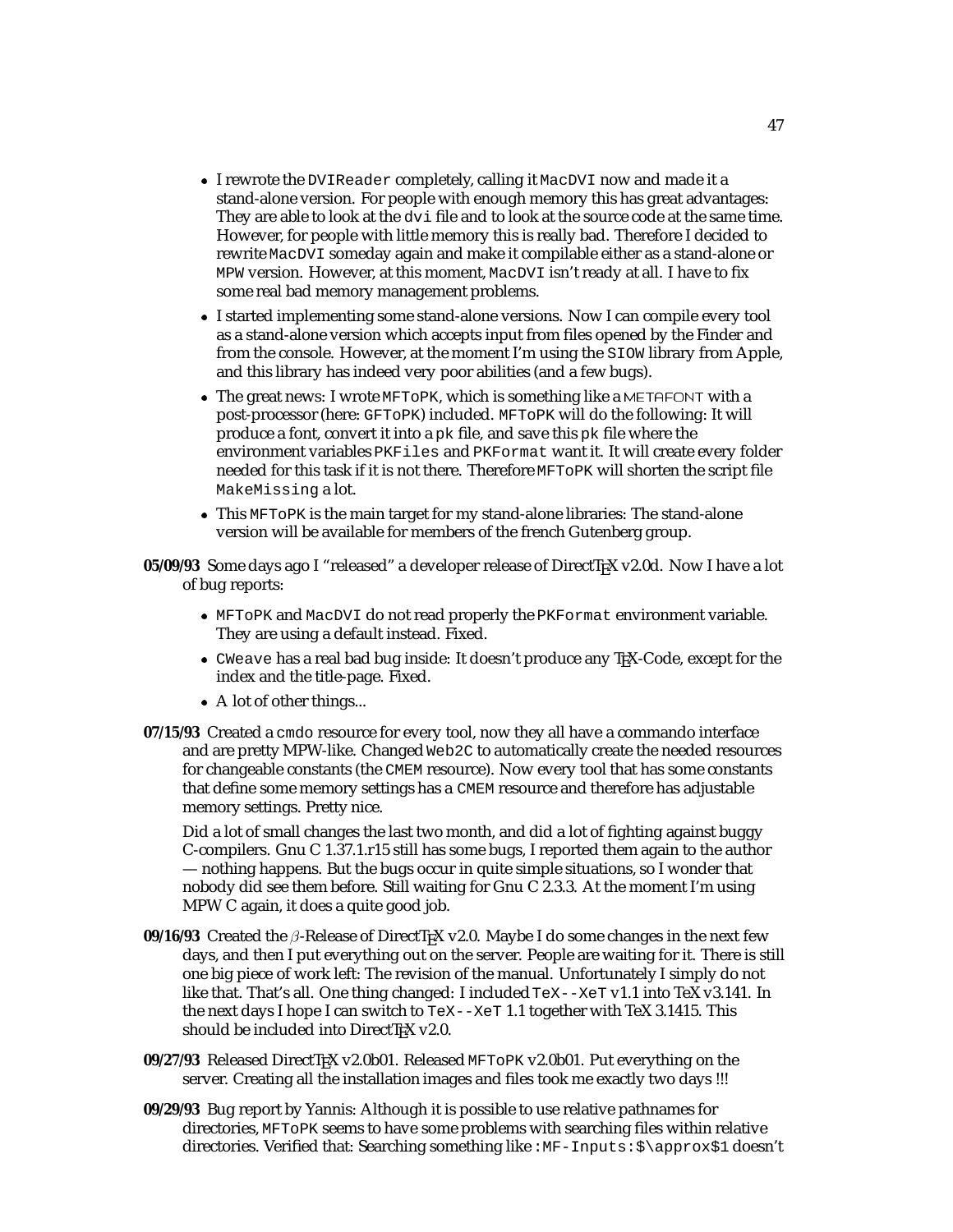produce correct results. Searched, found and killed this bug. Maybe meanwhile two other bugs were born. That's life...

OK, in the next days I will release v2.0b02. But I will wait a little.

- **10/27/93** Started editing the manual for v2.0. Decided to include some more chapters explaining the usage of DirectTEX with a simple example. v2.0b02 is ready, I will put it on our server as soon as the server is working again. At the moment hadron is down, so it doesn't make sense to put something on hadron. Maybe I have enough time to finish the manual.
- **11/16/93** v2.0b02 isn't out at all. I did a lot of work the last two weeks, and now everything should go straight to v2.0b02. The manual is getting bigger and bigger... Fixed a bug in DVIType: DVIType did not close the input files, so if a dvi file contains a lot of fonts the maximum number of open files will be reached, and opening the next one will fail. Somebody should tell D.E. Knuth that most operating systems have some limits on the number of open files, so it is a good idea to include some code that closes files if they are not used anymore. Checked all other tools for such situations, didn't find any other problem.
- **11/18/93** Installed NFSS2. It seems to work. Removed the obsolete NFSS package. Now I only have to add some support to MacDVI for the Cork encoding. Updated all TrX input files.
- **12/07/93** Fixed a bug in MacDVI, changed the libraries slightly. Waiting for MPW 3.3... Changed all environment variables to start with  $dt$  so that they may be easily recognized. Changed UserStartup.TeX into UserStartup.DirectTeX. Yannis supposed to do the latter two changes.
- **12/15/93** Got MPW 3.3. Now fixed some bugs that are introduced by using MPW 3.3.
- **12/27/93** Fixed bugs in all tools that have their own menu bar. This killed the MPW help menu (this bug showed up under MPW 3.3).
- **01/12/94** Updated CTangle and CWeave to v3.1.
- **01/18/94** Revised the manual. Everything is going straight to v2.0b03.
- **01/20/94** Made MacDVI RShell compatible. Now something like RShell -r MacDVI 'MacDVI -check foo' works. The output of MacDVI is sent back to the MPW Shell. Very nice.
- **02/15/94** I wrote a MPW replacement and included it into MacDVI, calling the result DirectTEX. At this moment it is still unfinished, but in some time we don't need MPW anymore. However, the MPW version of DirectTFX will still be available and fully supported (because I like it very much, and I like MPW ;-)...).

I rewrote all my libraries to fully support system 7, but now the "bad´´ news: They now only support system 7, you may not use system 6.x, ... Bit I think this isn't a great disadvantage. For all you want to know: Writing code for systems 6.x and system 7 at the same time is very bad, you always have to check that some toolbox routines are supported, and you always have to use two different concepts. Code size grows, and readability tends towards zero because there are a lot of things like

```
if (TrapAvailable (...)) \{... \} else \{... \} or
Gestalt ( .. ); if ( ... ) \{ ... \} else \{ ... \}.
```
So I will put DirectTFX v2.0b05 onto the server in the next days, it will be a system 7 only, mc68020 or higher only version of DirectTrX.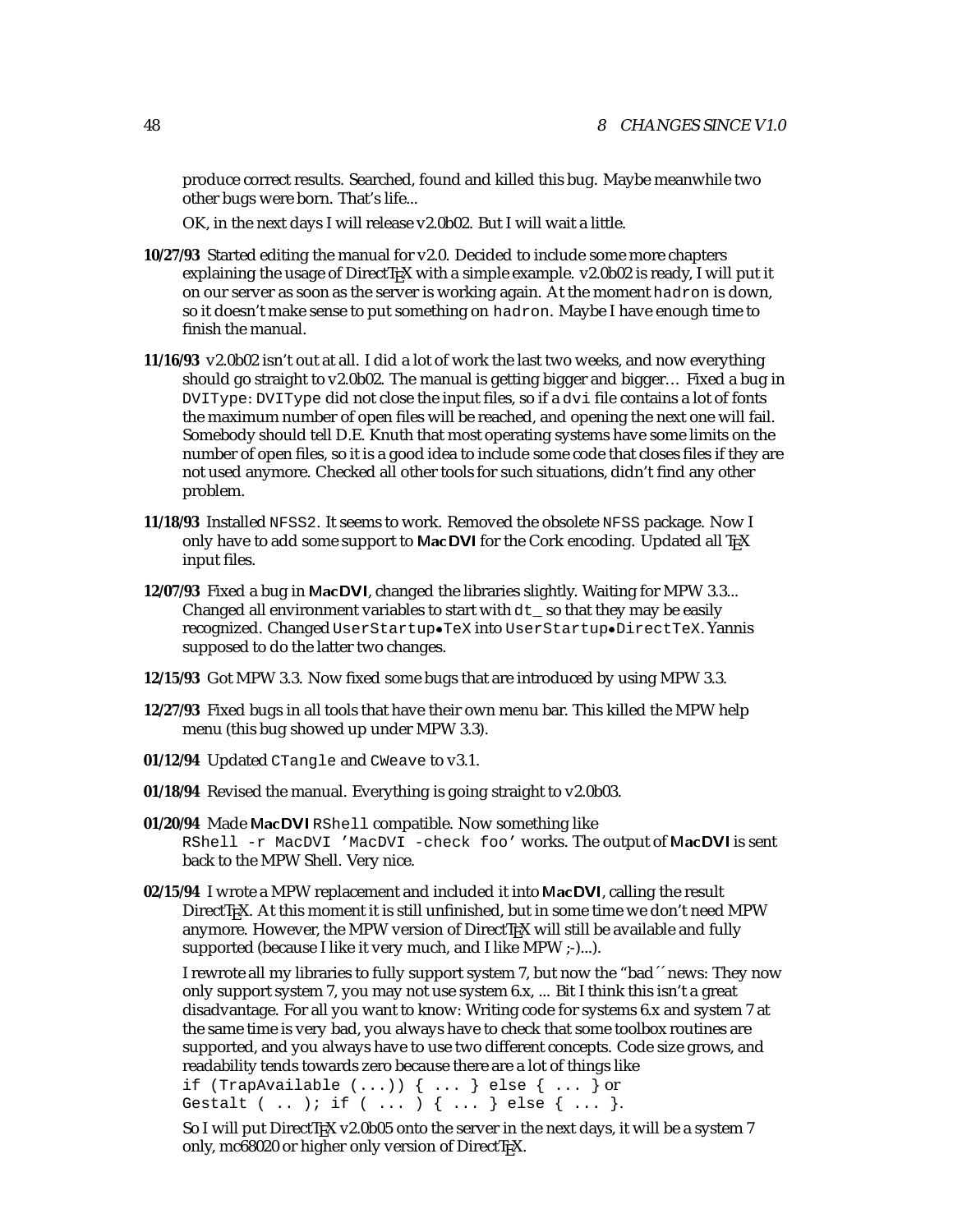- 02/17/94 Released DirectT<sub>E</sub>X v2.0b05, send a letter either per e-mail or ordinary mail to all registered users, telling them their personal registration code. Put the complete installation on the ftp server hadron.
- **02/18/94** Bug report by Yannis: CTangle is able to open different named output files, but my version didn't open anything — I simply got the wrong file name for the fwriteopen () call. Fixed.
- **02/19/94** Bug fix in MacDVI: Calling PicComment unlocks the handle, and I didn't notice that. This caused MacDVI to crash under certain low memory conditions when printing to a PostScript printer.
- **03/23/94** In the last four weeks, I went from v2.0b05 to v2.0b10, and I fixed a lot of minor bugs. Furthermore, I introduced a lot of new features into MacDVI, and I work hard on DirectTEX Pro, the Standalone-version of DirectTEX. I will send out the first beta release within the next weeks to a few beta testers.
- **04/27/94** Another four weeks passed, in principle nothing happened. v2.0b12 is ready, and I'm thinking about calling it v2.0 and releasing it... I changed ALL file types because I wanted to register them with Apple and there are some conflicts... The new Standalone-DirectT<sub>EX</sub> is in principle ready, it's creator type is  $T \in X + T$ , therefore all file types will end with a '+' and start with a capital letter. This conforms to Apple's guidelines about file/creator types.

Rewrote the mechanism to initialize format files, it is now compatible with the new Standalone-DirectTEX (which I will call DirectTEX-Pro...). Thinking about including LaTeX2e within DirectT<sub>E</sub>X v2.0.

- **07/30/94** In the last months, I worked mainly on DirectTEX *Pro* the new Stand-Alone shell that should replace MPW in the future. I have done a lot of things, but now it looks like getting ready in a finite amount of time.
- **???** I can't remember what I did the rest of the year...
- **1/11/95** DirectTEX *Pro* v2.0b01 is available !!! I called it v2.0b01 because it is the first release of the DirectTEX *Pro* package. The former v2.0b12 of the DirectTEX package is now out of date.
- **1/15/95** TeX--XeT 3.1415 is available, MacDVI has been slightly revised, dvihps (a special version of dvips that supports HyperT<sub>F</sub>X links) is ready, and MacDVI now supports HyperT<sub>E</sub>X too. The Installation has been revised, some menu items have been renamed.
- **1/15/95** The LATEX  $2_{\epsilon}$  version that was available at this date has been integrated into DirectTEX *Pro*.
- 1/25/95 Fixed some bugs in DirectT<sub>EX</sub> Pro. Added some features to some tools. Added the ability to typeset files without creating a project. Modified the Alpha and MPW Support.
- **3/26/95** Released DirectTEX *Pro* v2.0.
- **4/01/95** Fixed a bug in DirectTEX *Pro*: When using "Use Front Window" one couldn't change the TEX format to use. A workaround was to use Set dt\_TeXFormat <Format-Name> directly from the shell window. This has been fixed.
- **4/03/95** Fixed a bug in MacDVI: Also MacDVI doesn't check the registration, it deleted the registration under circumstances. This has been fixed.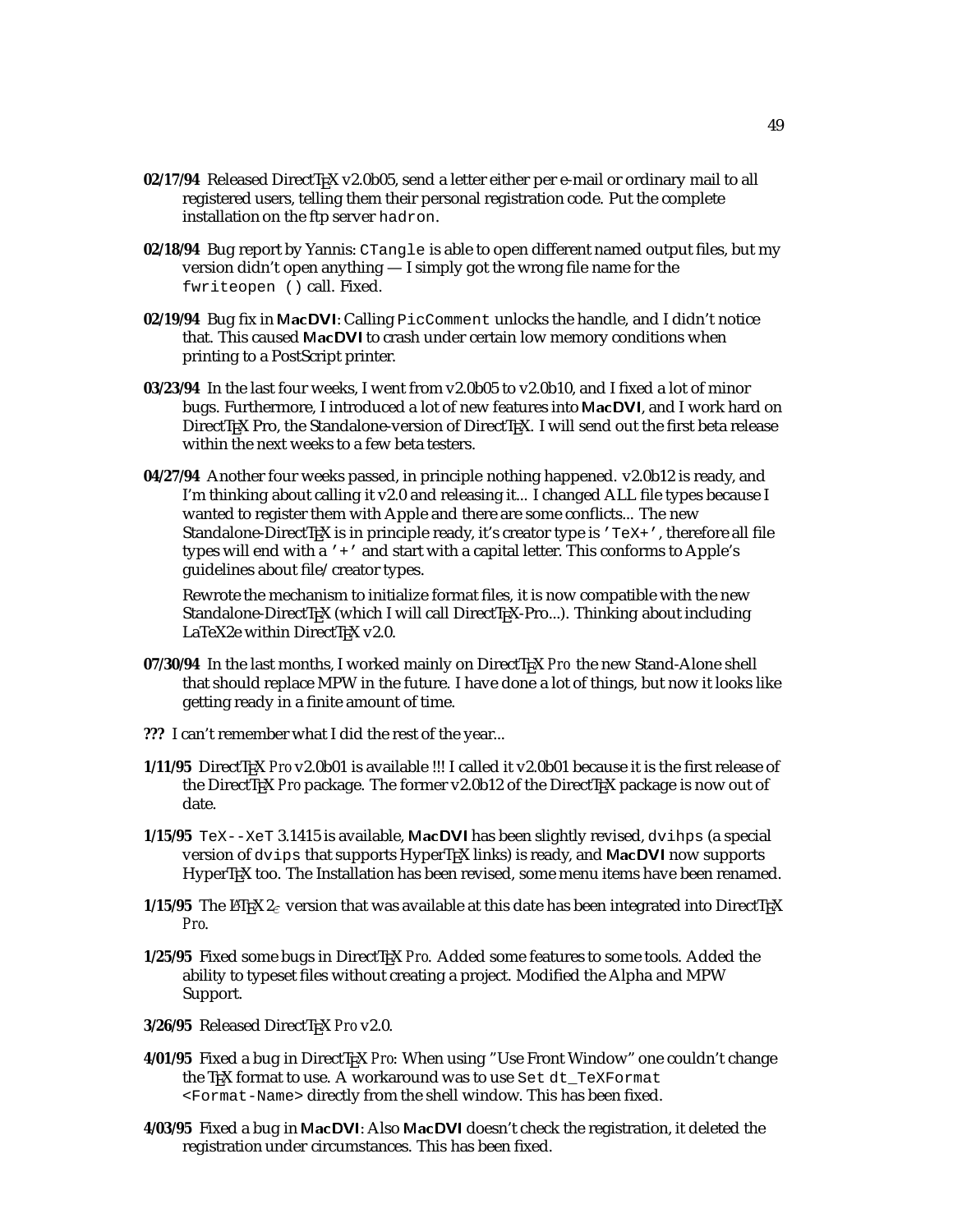- **4/03/95** Made it possible to modify the TeX and Formats menu by introducing  $a r$  option to AddItem and installing some CUST resources that are read by this -r option. However, one should be aware that the project manager doesn't check wether there are enough items in the TeX menu or not, so one shouldn't remove any items. This option is mainly for people that would like to modify the command key equivalents.
- **4/07/95** Fixed a bug that made it impossible to specify the default magnification to use for a new dvi file. Made some more steps towards the PowerPC, maybe I'm ready to port DirectTEX *Pro* to the PowerPC. This depends heavily on Developer Technical Support at Apple Computer...
- **4/10/95** Implemented a printer device for use with the DirectTEX *Pro* shell. Now one can do things like catenate foo > dev:printer, and the file foo will be downloaded to the currently selected printer. This is much better than using the little utility Drop. PS.
- **5/09/95** Added support for Archive files they contain the data fork of some files in a resource of type FILE. This mechanism reduces the large amount of files that normally comes with a DirectT<sub>EX</sub> *Pro* distribution because now the standard files (T<sub>EX</sub> input files, METAFONT input files,  $t \text{fm}$  files,  $v \text{f}$  files, ...) are contained within archive files.

Some notes: To identify a file within an archive, the name of the file must have the following syntax:

- $\bullet$  It must start with a  $\infty$ .
- It must contain at least one colon :.

The part of the name before the last colon without the  $\omega$  is taken as a path to the library file. This path may NOT contain aliases. The part of the name after the last colon is taken as the name of the file, a resource with type FILE and that name is searched within the archive file.

The only supported mode for such files is reading. For creating and managing of archive files there will be a new commando.

- **5/09/95** The variables dt\_AuxFiles, dt\_PICFiles and dt\_PKFormat have been removed. dt\_PKFormat now is contained within dt\_PKFiles, which allows to create and use the archives even for pk files. Auxiliary and picture files are now searched within the normal T<sub>E</sub>X input path.
- **5/09/95** The LaTeX-2.09 folder has been removed, it's contents has been moved to an archive inside the normal TeX-Inputs folder.
- **5/27/95** Added the ability to use DirectTEX *Pro*-interna while jobs are running. This allows the user to open documents, ... while e.g. T<sub>K</sub>X is running. However, this feature has to bee tested !!!
- **6/18/95** Updated T<sub>F</sub>X and METAFONT.
- 8/23/95 The support for the MPW version of DirectT<sub>E</sub>X has been removed. But the good news: DirectT<sub>E</sub>X has been ported to the PowerPC. I only have to test it on a PowerPC now.
- **11/07/95** The PowerPC version is ready and can now be tested. Thanks to Yannis for supplying the PowerPC Card. It helped me a lot.
- **2/11/96** DirectTEX *Pro* v2.1 will be ready in a few days. Fixed some bugs I encountered during testing, made some performance enhancements, and tested the PowerPC code. Seems to work, let people tell me the truth...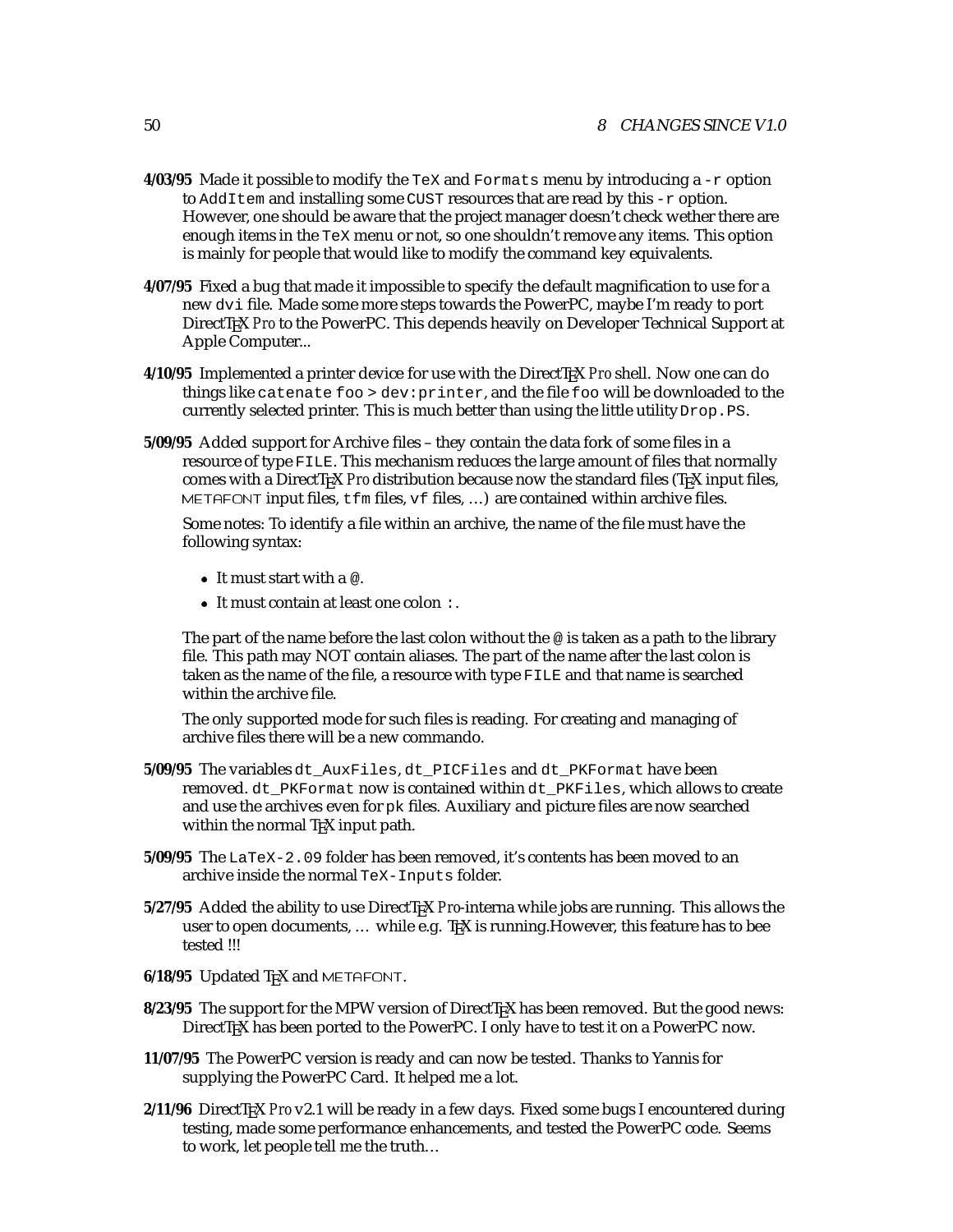Installed the latest release of LATEX2e, and changed the directory structure for it. For this reason DirectT<sub>E</sub>X Pro will no longer be delivered with an installer script, but simply as an archive file. Reason: Changes are much more transparent for ME.

- **3/10/96** Changed the path searching algorithm again to support recursive search. You may specify the depth to search using a construct like  $\dots$  : \* <n> . <n> must be replaced by the number of directory levels to search.
- **3/10/96** Released DirectTEX *Pro* v2.1. Still left to do: Update of the manual.
- **3/16/97** v2.1.1 incorporated minor bug fixes and one major bug fix: The incompatibility between DirectTeX and System 7.6 has been removed. v2.1.2 has another few bug fixes. Left to do: The update of the LaTeX installation.